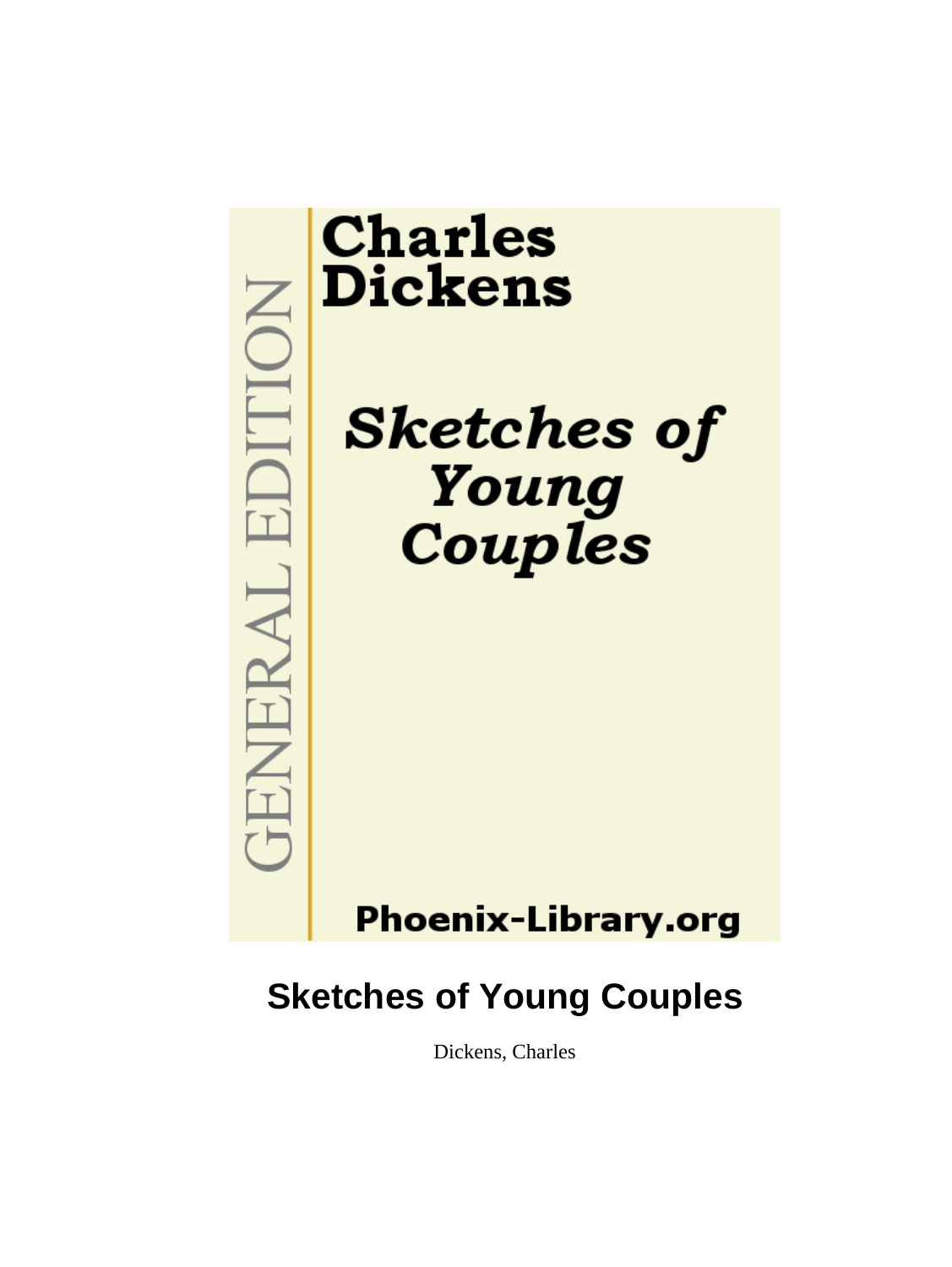[About Phoenix−Edition](#page-37-0) **[Copyright](#page-38-0)**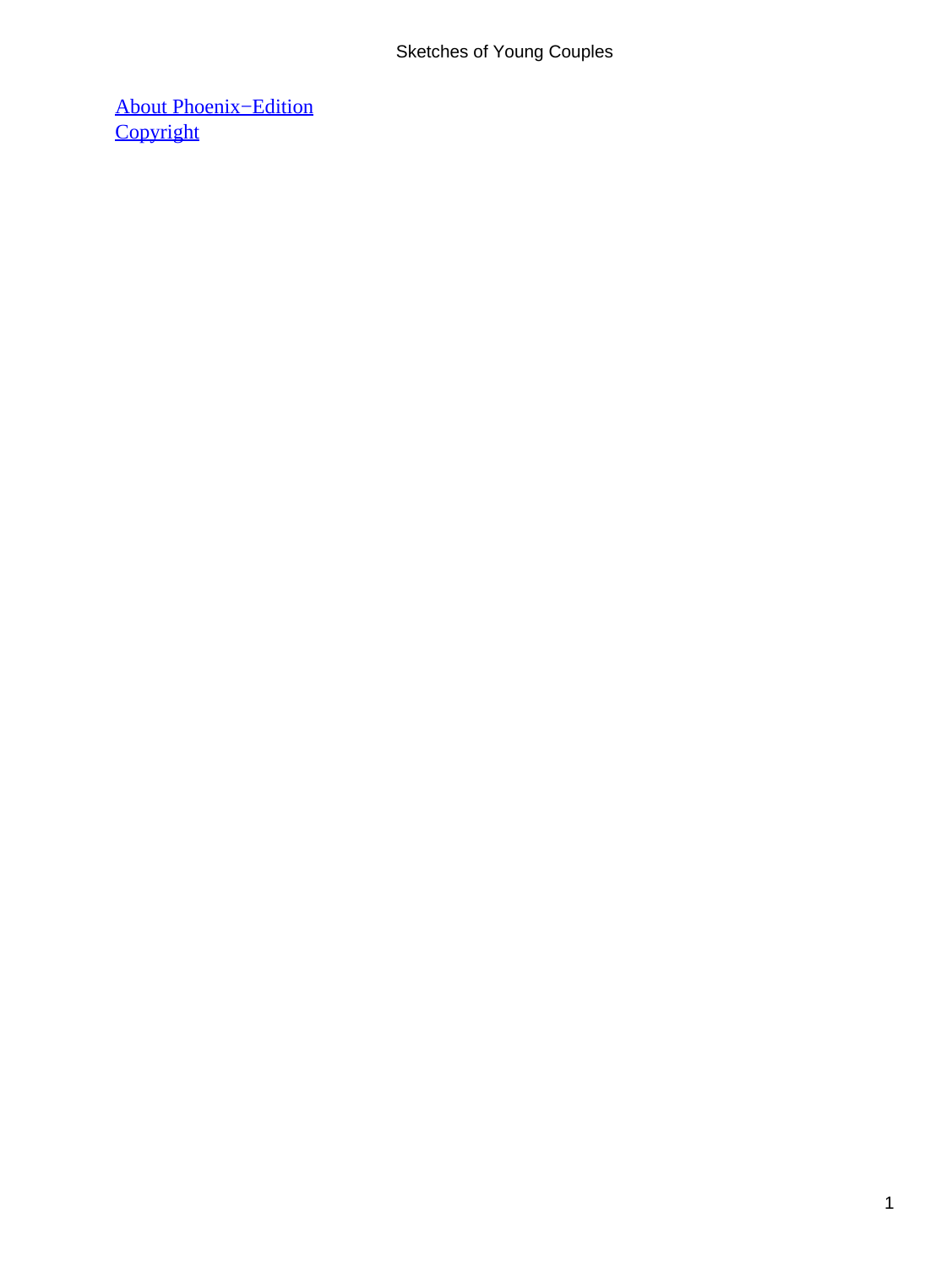#### *S*KETCHES **OF YOUNG COUPLES**

#### AN **URGENT REMONSTRANCE,** c

#### TO **THE GENTLEMEN OF ENGLAND,**

#### (BEING **BACHELORS OR** WIDOWERS,)

#### THE **REMONSTRANCE OF THEIR FAITHFUL** FELLOW−SUBJECT,

#### SHEWETH,−

**THAT** Her Most Gracious Majesty, Victoria, by the Grace of God of the United Kingdom of Great Britain and Ireland Queen, Defender of the Faith, did, on the 23rd day of November last past, declare and pronounce to Her Most Honourable Privy Council, Her Majesty's Most Gracious intention of entering into the bonds of wedlock.

**THAT** Her Most Gracious Majesty, in so making known Her Most Gracious intention to Her Most Honourable Privy Council as aforesaid, did use and employ the words − 'It is my intention to ally myself in marriage with Prince Albert of Saxe Coburg and Gotha.'

**THAT** the present is Bissextile, or Leap Year, in which it is held and considered lawful for any lady to offer and submit proposals of marriage to any gentleman, and to enforce and insist upon acceptance of the same, under pain of a certain fine or penalty; to wit, one silk or satin dress of the first quality, to be chosen by the lady and paid (or owed) for, by the gentleman.

**THAT** these and other the horrors and dangers with which the said Bissextile, or Leap Year, threatens the gentlemen of England on every occasion of its periodical return, have been greatly aggravated and augmented by the terms of Her Majesty's said Most Gracious communication, which have filled the heads of divers young ladies in this Realm with certain new ideas destructive to the peace of mankind, that never entered their imagination before.

**THAT a** case has occurred in Camberwell, in which a young lady informed her Papa that 'she intended to ally herself in marriage' with Mr. Smith of Stepney; and that another, and a very distressing case, has occurred at Tottenham, in which a young lady not only stated her intention of allying herself in marriage with her cousin John, but, taking violent possession of her said cousin, actually married him.

**THAT** similar outrages are of constant occurrence, not only in the capital and its neighbourhood, but throughout the kingdom, and that unless the excited female populace be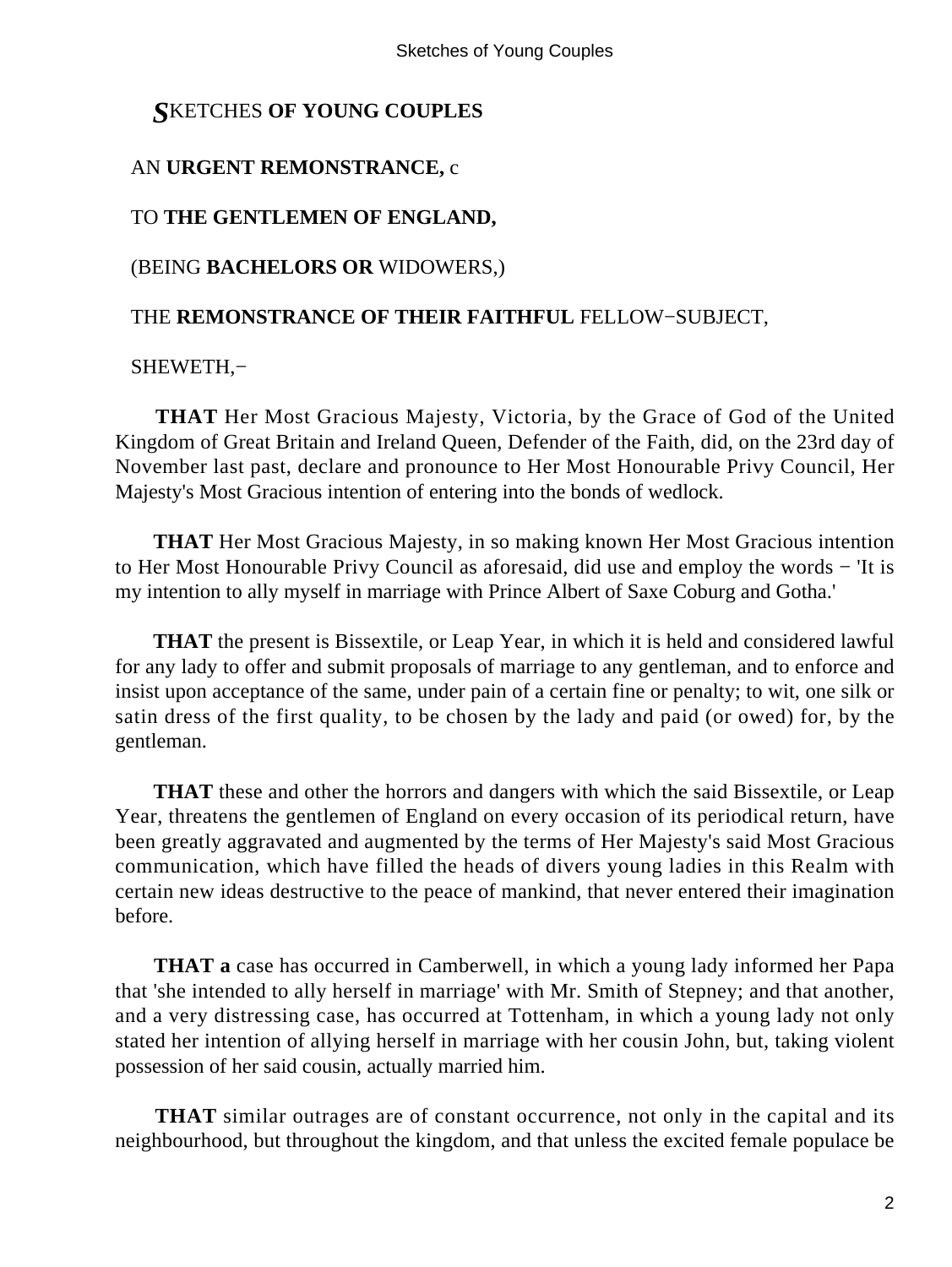speedily checked and restrained in their lawless proceedings, most deplorable results must ensue therefrom; among which may be anticipated a most alarming increase in the population of the country, with which no efforts of the agricultural or manufacturing interest can possibly keep pace.

**THAT** there is strong reason to suspect the existence of a most extensive plot, conspiracy, or design, secretly contrived by vast numbers of single ladies in the United Kingdom of Great Britain and Ireland, and now extending its ramifications in every quarter of the land; the object and intent of which plainly appears to be the holding and solemnising of an enormous and unprecedented number of marriages, on the day on which the nuptials of Her said Most Gracious Majesty are performed.

**THAT** such plot, conspiracy, or design, strongly savours of Popery, as tending to the discomfiture of the Clergy of the Established Church, by entailing upon them great mental and physical exhaustion; and that such Popish plots are fomented and encouraged by Her Majesty's Ministers, which clearly appears − not only from Her Majesty's principal Secretary of State for Foreign Affairs traitorously getting married while holding office under the Crown; but from Mr. O'Connell having been heard to declare and avow that, if he had a daughter to marry, she should be married on the same day as Her said Most Gracious Majesty.

**THAT** such arch plots, conspiracies, and designs, besides being fraught with danger to the Established Church, and (consequently) to the State, cannot fail to bring ruin and bankruptcy upon a large class of Her Majesty's subjects; as a great and sudden increase in the number of married men occasioning the comparative desertion (for a time) of Taverns, Hotels, Billiard−rooms, and Gaming−Houses, will deprive the Proprietors of their accustomed profits and returns. And in further proof of the depth and baseness of such designs, it may be here observed, that all proprietors of Taverns, Hotels, Billiard−rooms, and Gaming−Houses, are (especially the last) solemnly devoted to the Protestant religion.

 FOR all these reasons, and many others of no less gravity and import, an urgent appeal is made to the gentlemen of England (being bachelors or widowers) to take immediate steps for convening a Public meeting; To consider of the best and surest means of averting the dangers with which they are threatened by the recurrence of Bissextile, or Leap Year, and the additional sensation created among single ladies by the terms of Her Majesty's Most Gracious Declaration; To take measures, without delay, for resisting the said single Ladies, and counteracting their evil designs; And to pray Her Majesty to dismiss her present Ministers, and to summon to her Councils those distinguished Gentlemen in various Honourable Professions who, by insulting on all occasions the only Lady in England who can be insulted with safety, have given a sufficient guarantee to Her Majesty's Loving Subjects that they, at least, are qualified to make war with women, and are already expert in the use of those weapons which are common to the lowest and most abandoned of the sex.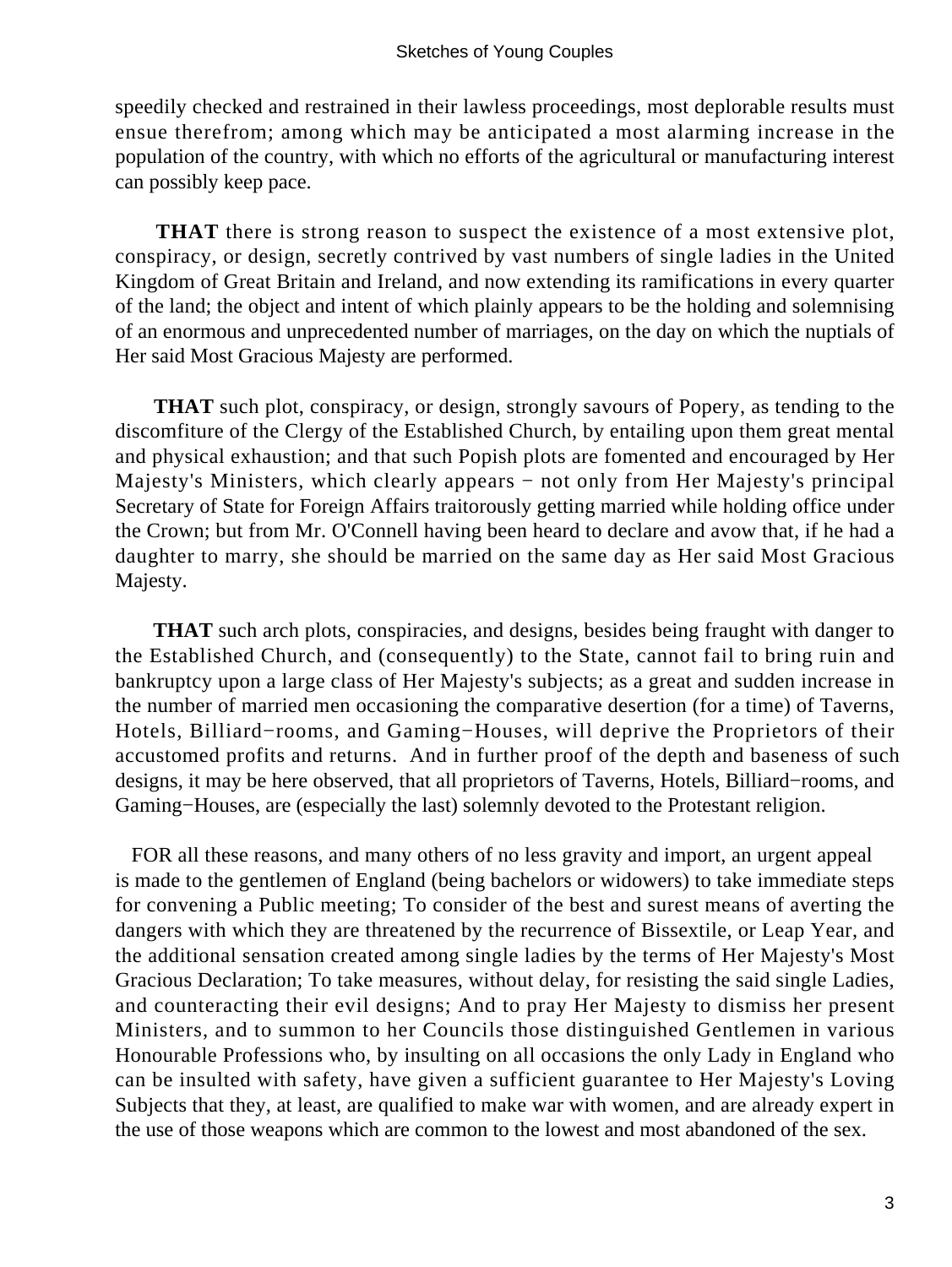#### THE **YOUNG COUPLE**

 There is to be a wedding this morning at the corner house in the terrace. The pastry−cook's people have been there half−a−dozen times already; all day yesterday there was a great stir and bustle, and they were up this morning as soon as it was light. Miss Emma Fielding is going to be married to young Mr. Harvey.

 Heaven alone can tell in what bright colours this marriage is painted upon the mind of the little housemaid at number six, who has hardly slept a wink all night with thinking of it, and now stands on the unswept door−steps leaning upon her broom, and looking wistfully towards the enchanted house. Nothing short of omniscience can divine what visions of the baker, or the green− grocer, or the smart and most insinuating butterman, are flitting across her mind – what thoughts of how she would dress on such an occasion, if she were a lady – of how she would dress, if she were only a bride − of how cook would dress, being bridesmaid, conjointly with her sister 'in place' at Fulham, and how the clergyman, deeming them so many ladies, would be quite humbled and respectful. What day−dreams of hope and happiness − of life being one perpetual holiday, with no master and no mistress to grant or withhold it – of every Sunday being a Sunday out – of pure freedom as to curls and ringlets, and no obligation to hide fine heads of hair in caps – what pictures of happiness, vast and immense to her, but utterly ridiculous to us, bewilder the brain of the little housemaid at number six, all called into existence by the wedding at the corner!

We smile at such things, and so we should, though perhaps for a better reason than commonly presents itself. It should be pleasant to us to know that there are notions of happiness so moderate and limited, since upon those who entertain them, happiness and lightness of heart are very easily bestowed.

 But the little housemaid is awakened from her reverie, for forth from the door of the magical corner house there runs towards her, all fluttering in smart new dress and streaming ribands, her friend Jane Adams, who comes all out of breath to redeem a solemn promise of taking her in, under cover of the confusion, to see the breakfast table spread forth in state, and − sight of sights! − her young mistress ready dressed for church.

 And there, in good truth, when they have stolen up−stairs on tip− toe and edged themselves in at the chamber−door − there is Miss Emma 'looking like the sweetest picter,' in a white chip bonnet and orange flowers, and all other elegancies becoming a bride, (with the make, shape, and quality of every article of which the girl is perfectly familiar in one moment, and never forgets to her dying day) – and there is Miss Emma's mamma in tears, and Miss Emma's papa comforting her, and saying how that of course she has been long looking forward to this, and how happy she ought to be − and there too is Miss Emma's sister with her arms round her neck, and the other bridesmaid all smiles and tears, quieting the children, who would cry more but that they are so finely dressed, and yet sob for fear sister Emma should be taken away – and it is all so affecting, that the two servant–girls cry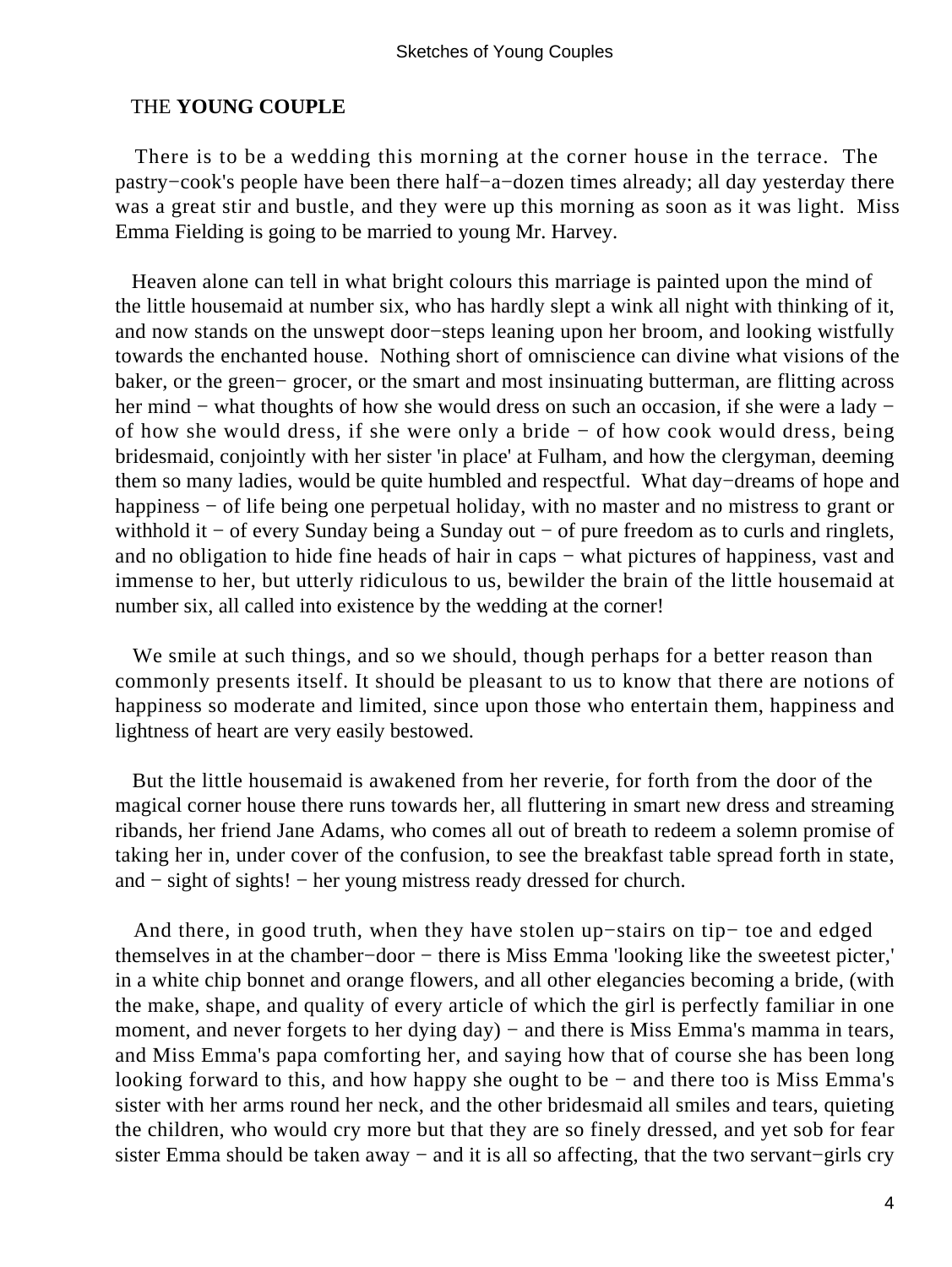more than anybody; and Jane Adams, sitting down upon the stairs, when they have crept away, declares that her legs tremble so that she don't know what to do, and that she will say for Miss Emma, that she never had a hasty word from her, and that she does hope and pray she may be happy.

 But Jane soon comes round again, and then surely there never was anything like the breakfast table, glittering with plate and china, and set out with flowers and sweets, and long−necked bottles, in the most sumptuous and dazzling manner. In the centre, too, is the mighty charm, the cake, glistening with frosted sugar, and garnished beautifully. They agree that there ought to be a little Cupid under one of the barley−sugar temples, or at least two hearts and an arrow; but, with this exception, there is nothing to wish for, and a table could not be handsomer. As they arrive at this conclusion, who should come in but Mr. John! to whom Jane says that its only Anne from number six; and John says HE knows, for he's often winked his eye down the area, which causes Anne to blush and look confused. She is going away, indeed; when Mr. John will have it that she must drink a glass of wine, and he says never mind it's being early in the morning, it won't hurt her: so they shut the door and pour out the wine; and Anne drinking lane's health, and adding, 'and here's wishing you yours, Mr. John,' drinks it in a great many sips, − Mr. John all the time making jokes appropriate to the occasion. At last Mr. John, who has waxed bolder by degrees, pleads the usage at weddings, and claims the privilege of a kiss, which he obtains after a great scuffle; and footsteps being now heard on the stairs, they disperse suddenly.

 By this time a carriage has driven up to convey the bride to church, and Anne of number six prolonging the process of 'cleaning her door,' has the satisfaction of beholding the bride and bridesmaids, and the papa and mamma, hurry into the same and drive rapidly off. Nor is this all, for soon other carriages begin to arrive with a posse of company all beautifully dressed, at whom she could stand and gaze for ever; but having something else to do, is compelled to take one last long look and shut the street−door.

 And now the company have gone down to breakfast, and tears have given place to smiles, for all the corks are out of the long−necked bottles, and their contents are disappearing rapidly. Miss Emma's papa is at the top of the table; Miss Emma's mamma at the bottom; and beside the latter are Miss Emma herself and her husband, − admitted on all hands to be the handsomest and most interesting young couple ever known. All down both sides of the table, too, are various young ladies, beautiful to see, and various young gentlemen who seem to think so; and there, in a post of honour, is an unmarried aunt of Miss Emma's, reported to possess unheard−of riches, and to have expressed vast testamentary intentions respecting her favourite niece and new nephew. This lady has been very liberal and generous already, as the jewels worn by the bride abundantly testify, but that is nothing to what she means to do, or even to what she has done, for she put herself in close communication with the dressmaker three months ago, and prepared a wardrobe (with some articles worked by her own hands) fit for a Princess. People may call her an old maid, and so she may be, but she is neither cross nor ugly for all that; on the contrary, she is very cheerful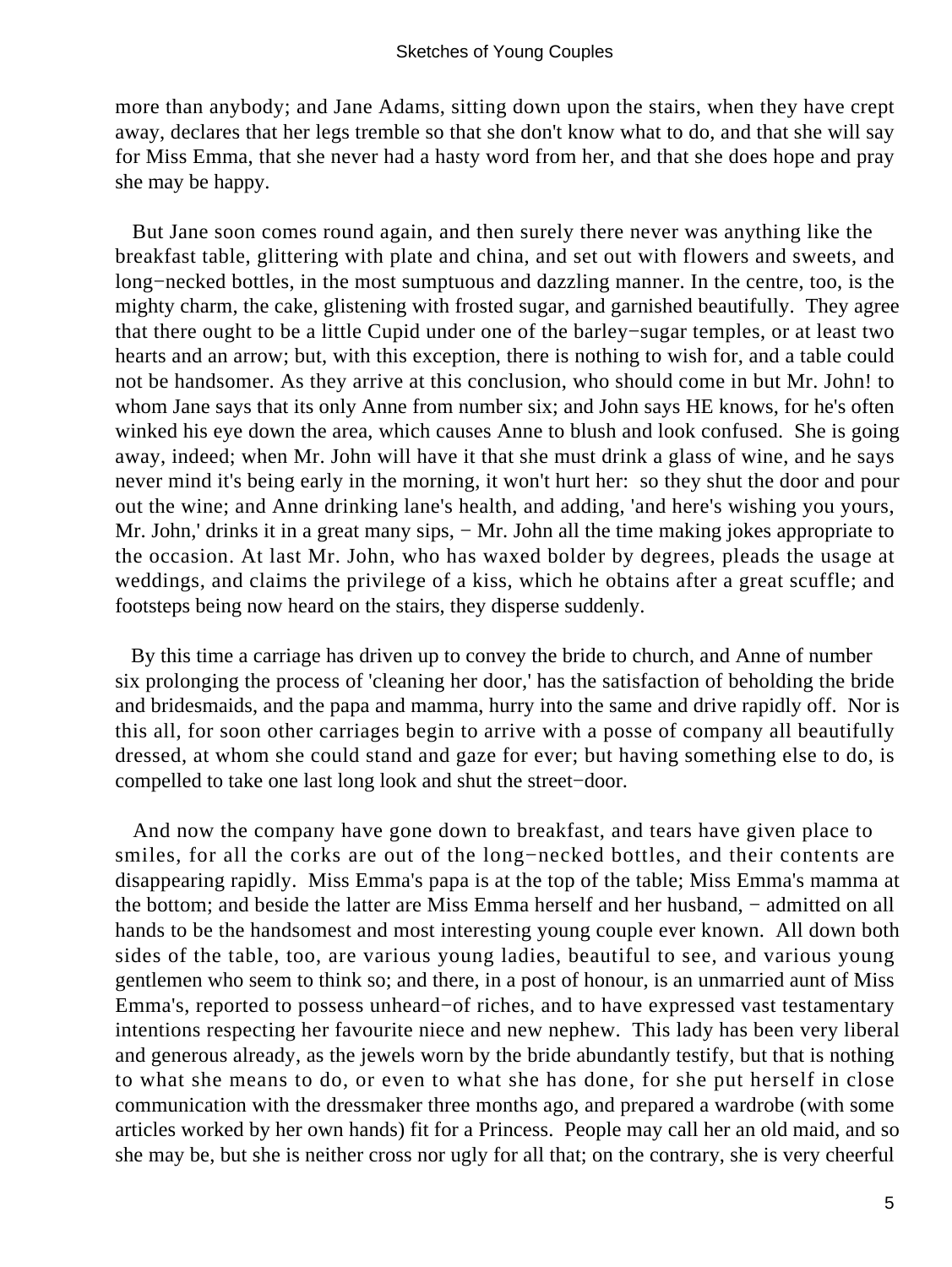and pleasant−looking, and very kind and tender− hearted: which is no matter of surprise except to those who yield to popular prejudices without thinking why, and will never grow wiser and never know better.

 Of all the company though, none are more pleasant to behold or better pleased with themselves than two young children, who, in honour of the day, have seats among the guests. Of these, one is a little fellow of six or eight years old, brother to the bride, − and the other a girl of the same age, or something younger, whom he calls 'his wife.' The real bride and bridegroom are not more devoted than they: he all love and attention, and she all blushes and fondness, toying with a little bouquet which he gave her this morning, and placing the scattered rose−leaves in her bosom with nature's own coquettishness. They have dreamt of each other in their quiet dreams, these children, and their little hearts have been nearly broken when the absent one has been dispraised in jest. When will there come in after−life a passion so earnest, generous, and true as theirs; what, even in its gentlest realities, can have the grace and charm that hover round such fairy lovers!

 By this time the merriment and happiness of the feast have gained their height; certain ominous looks begin to be exchanged between the bridesmaids, and somehow it gets whispered about that the carriage which is to take the young couple into the country has arrived. Such members of the party as are most disposed to prolong its enjoyments, affect to consider this a false alarm, but it turns out too true, being speedily confirmed, first by the retirement of the bride and a select file of intimates who are to prepare her for the journey, and secondly by the withdrawal of the ladies generally. To this there ensues a particularly awkward pause, in which everybody essays to be facetious, and nobody succeeds; at length the bridegroom makes a mysterious disappearance in obedience to some equally mysterious signal; and the table is deserted.

 Now, for at least six weeks last past it has been solemnly devised and settled that the young couple should go away in secret; but they no sooner appear without the door than the drawing−room windows are blocked up with ladies waving their handkerchiefs and kissing their hands, and the dining−room panes with gentlemen's faces beaming farewell in every queer variety of its expression. The hall and steps are crowded with servants in white favours, mixed up with particular friends and relations who have darted out to say good−bye; and foremost in the group are the tiny lovers arm in arm, thinking, with fluttering hearts, what happiness it would be to dash away together in that gallant coach, and never part again.

 The bride has barely time for one hurried glance at her old home, when the steps rattle, the door slams, the horses clatter on the pavement, and they have left it far away.

 A knot of women servants still remain clustered in the hall, whispering among themselves, and there of course is Anne from number six, who has made another escape on some plea or other, and been an admiring witness of the departure. There are two points on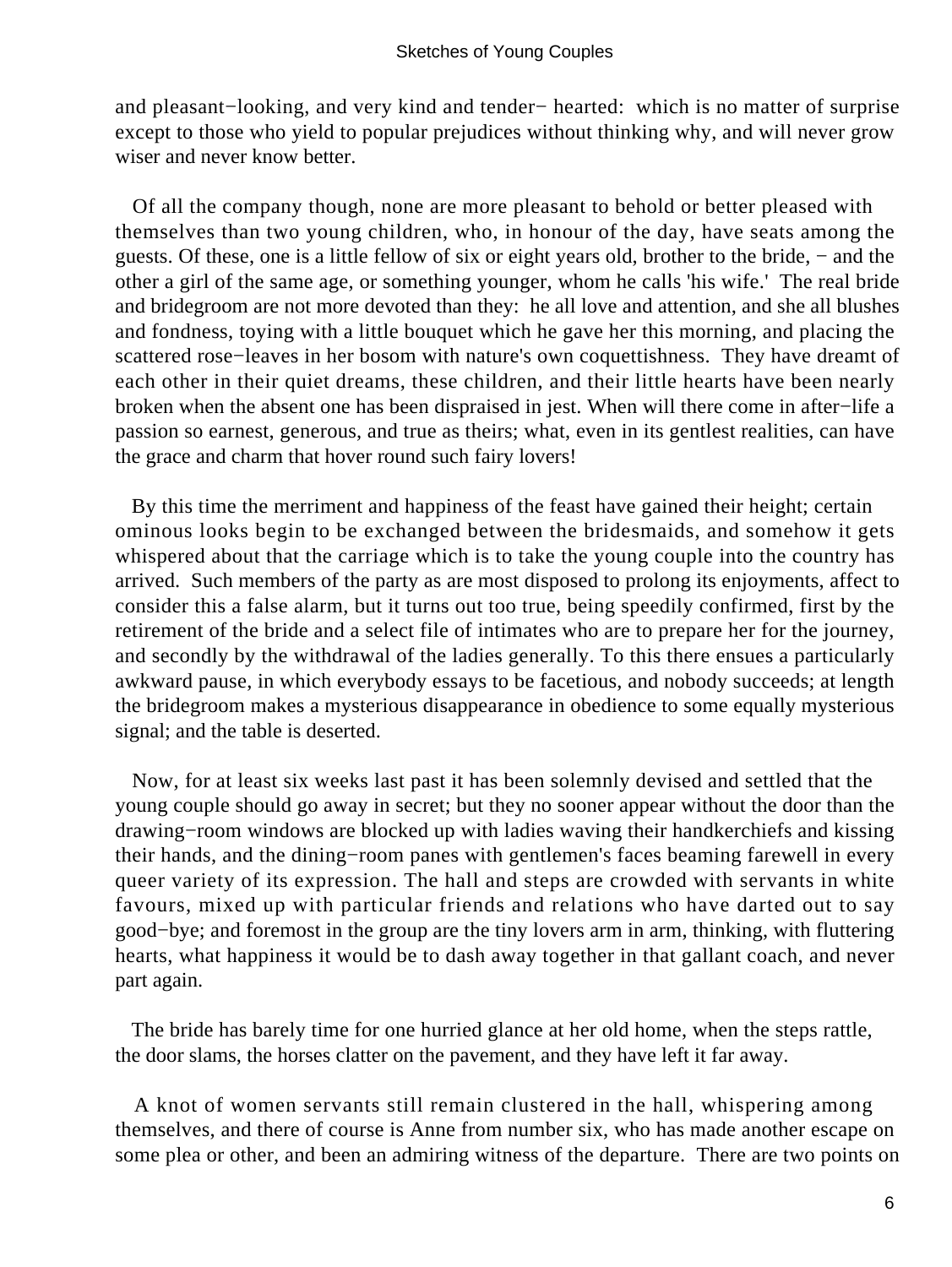which Anne expatiates over and over again, without the smallest appearance of fatigue or intending to leave off; one is, that she 'never see in all her life such a − oh such a angel of a gentleman as Mr. Harvey' – and the other, that she 'can't tell how it is, but it don't seem a bit like a work−a−day, or a Sunday neither − it's all so unsettled and unregular.'

#### THE **FORMAL COUPLE**

 The formal couple are the most prim, cold, immovable, and unsatisfactory people on the face of the earth. Their faces, voices, dress, house, furniture, walk, and manner, are all the essence of formality, unrelieved by one redeeming touch of frankness, heartiness, or nature.

 Everything with the formal couple resolves itself into a matter of form. They don't call upon you on your account, but their own; not to see how you are, but to show how they are: it is not a ceremony to do honour to you, but to themselves, − not due to your position, but to theirs. If one of a friend's children die, the formal couple are as sure and punctual in sending to the house as the undertaker; if a friend's family be increased, the monthly nurse is not more attentive than they. The formal couple, in fact, joyfully seize all occasions of testifying their good−breeding and precise observance of the little usages of society; and for you, who are the means to this end, they care as much as a man does for the tailor who has enabled him to cut a figure, or a woman for the milliner who has assisted her to a conquest.

 Having an extensive connexion among that kind of people who make acquaintances and eschew friends, the formal gentleman attends from time to time a great many funerals, to which he is formally invited, and to which he formally goes, as returning a call for the last time. Here his deportment is of the most faultless description; he knows the exact pitch of voice it is proper to assume, the sombre look he ought to wear, the melancholy tread which should be his gait for the day. He is perfectly acquainted with all the dreary courtesies to be observed in a mourning−coach; knows when to sigh, and when to hide his nose in the white handkerchief; and looks into the grave and shakes his head when the ceremony is concluded, with the sad formality of a mute.

 'What kind of funeral was it?' says the formal lady, when he returns home. 'Oh!' replies the formal gentleman, 'there never was such a gross and disgusting impropriety; there were no feathers.' 'No feathers!' cries the lady, as if on wings of black feathers dead people fly to Heaven, and, lacking them, they must of necessity go elsewhere. Her husband shakes his head; and further adds, that they had seed−cake instead of plum−cake, and that it was all white wine. 'All white wine!' exclaims his wife. 'Nothing but sherry and madeira,' says the husband. 'What! no port?' 'Not a drop.' No port, no plums, and no feathers! 'You will recollect, my dear,' says the formal lady, in a voice of stately reproof, 'that when we first met this poor man who is now dead and gone, and he took that very strange course of addressing me at dinner without being previously introduced, I ventured to express my opinion that the family were quite ignorant of etiquette, and very imperfectly acquainted with the decencies of life. You have now had a good opportunity of judging for yourself, and all I have to say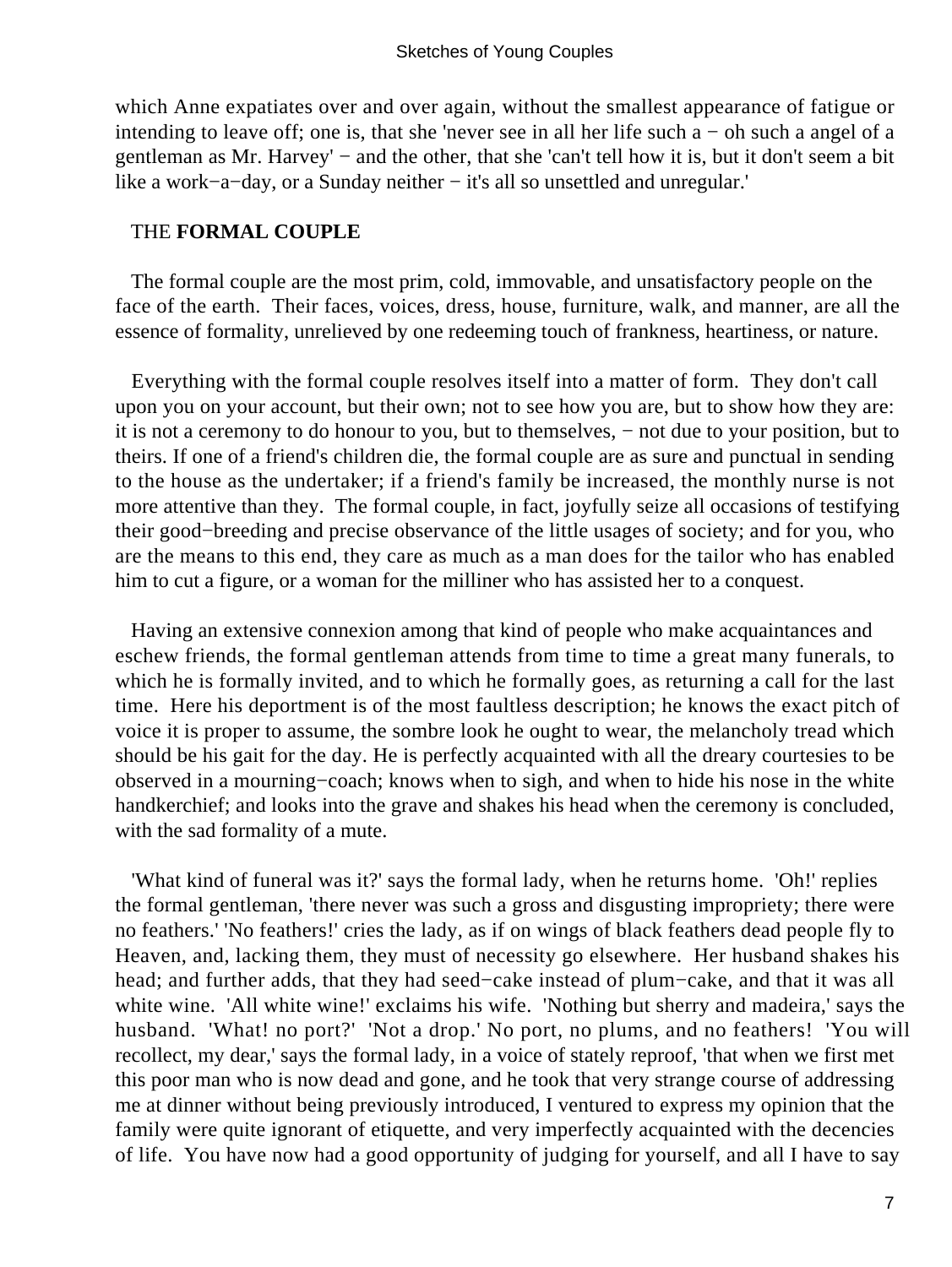is, that I trust you will never go to a funeral **THERE** again.' 'My dear,' replies the formal gentleman, 'I never will.' So the informal deceased is cut in his grave; and the formal couple, when they tell the story of the funeral, shake their heads, and wonder what some people's feelings ARE made of, and what their notions of propriety CAN be!

 If the formal couple have a family (which they sometimes have), they are not children, but little, pale, sour, sharp−nosed men and women; and so exquisitely brought up, that they might be very old dwarfs for anything that appeareth to the contrary. Indeed, they are so acquainted with forms and conventionalities, and conduct themselves with such strict decorum, that to see the little girl break a looking−glass in some wild outbreak, or the little boy kick his parents, would be to any visitor an unspeakable relief and consolation.

 The formal couple are always sticklers for what is rigidly proper, and have a great readiness in detecting hidden impropriety of speech or thought, which by less scrupulous people would be wholly unsuspected. Thus, if they pay a visit to the theatre, they sit all night in a perfect agony lest anything improper or immoral should proceed from the stage; and if anything should happen to be said which admits of a double construction, they never fail to take it up directly, and to express by their looks the great outrage which their feelings have sustained. Perhaps this is their chief reason for absenting themselves almost entirely from places of public amusement. They go sometimes to the Exhibition of the Royal Academy; – but that is often more shocking than the stage itself, and the formal lady thinks that it really is high time Mr. Etty was prosecuted and made a public example of.

 We made one at a christening party not long since, where there were amongst the guests a formal couple, who suffered the acutest torture from certain jokes, incidental to such an occasion, cut − and very likely dried also − by one of the godfathers; a red−faced elderly gentleman, who, being highly popular with the rest of the company, had it all his own way, and was in great spirits. It was at supper−time that this gentleman came out in full force. We − being of a grave and quiet demeanour − had been chosen to escort the formal lady down−stairs, and, sitting beside her, had a favourable opportunity of observing her emotions.

We have a shrewd suspicion that, in the very beginning, and in the first blush – literally the first blush − of the matter, the formal lady had not felt quite certain whether the being present at such a ceremony, and encouraging, as it were, the public exhibition of a baby, was not an act involving some degree of indelicacy and impropriety; but certain we are that when that baby's health was drunk, and allusions were made, by a grey−headed gentleman proposing it, to the time when he had dandled in his arms the young Christian's mother, − certain we are that then the formal lady took the alarm, and recoiled from the old gentleman as from a hoary profligate. Still she bore it; she fanned herself with an indignant air, but still she bore it. A comic song was sung, involving a confession from some imaginary gentleman that he had kissed a female, and yet the formal lady bore it. But when at last, the health of the godfather before−mentioned being drunk, the godfather rose to return thanks, and in the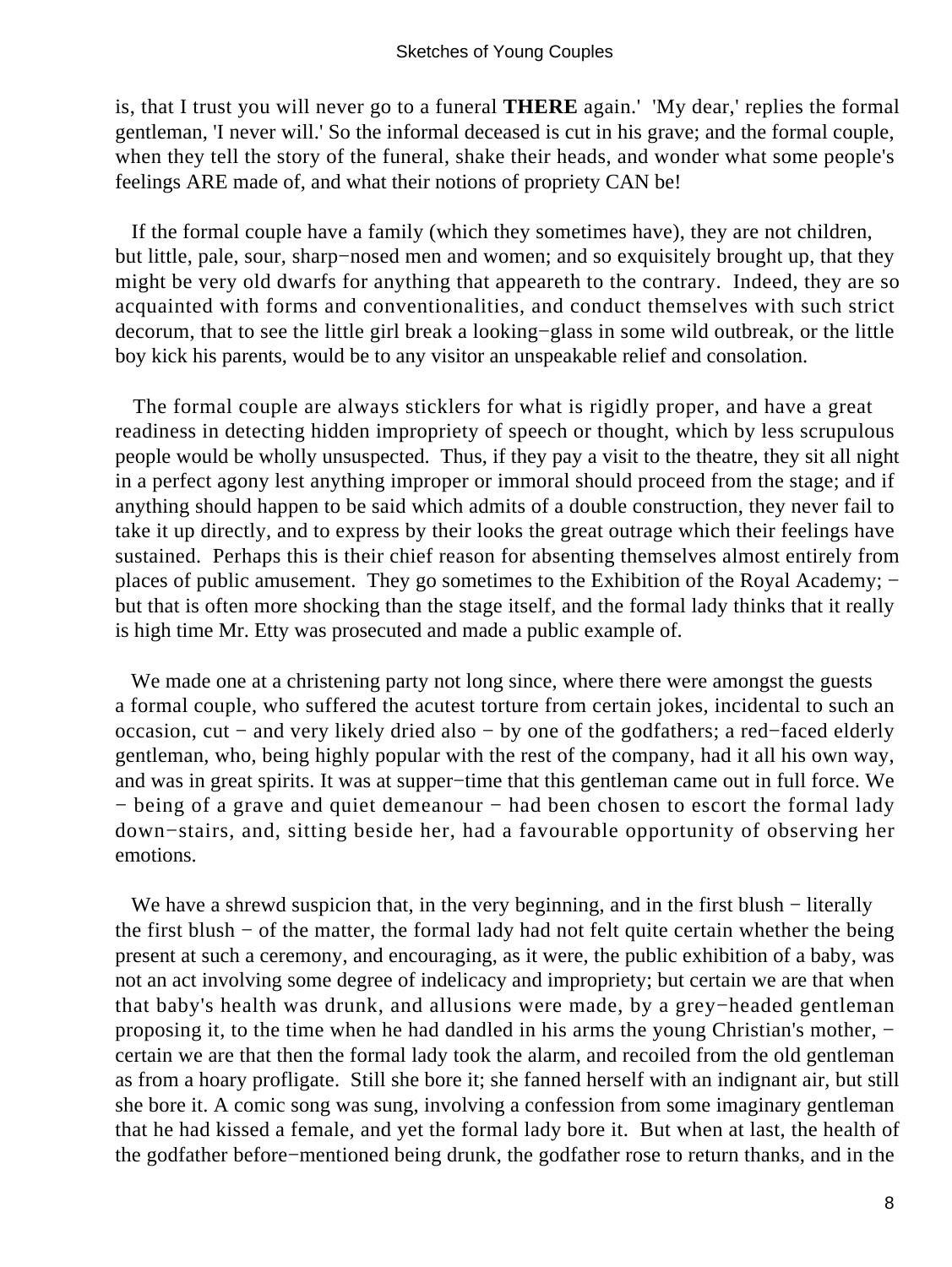course of his observations darkly hinted at babies yet unborn, and even contemplated the possibility of the subject of that festival having brothers and sisters, the formal lady could endure no more, but, bowing slightly round, and sweeping haughtily past the offender, left the room in tears, under the protection of the formal gentleman.

#### THE **LOVING COUPLE**

 There cannot be a better practical illustration of the wise saw and ancient instance, that there may be too much of a good thing, than is presented by a loving couple. Undoubtedly it is meet and proper that two persons joined together in holy matrimony should be loving, and unquestionably it is pleasant to know and see that they are so; but there is a time for all things, and the couple who happen to be always in a loving state before company, are well−nigh intolerable.

 And in taking up this position we would have it distinctly understood that we do not seek alone the sympathy of bachelors, in whose objection to loving couples we recognise interested motives and personal considerations. We grant that to that unfortunate class of society there may be something very irritating, tantalising, and provoking, in being compelled to witness those gentle endearments and chaste interchanges which to loving couples are quite the ordinary business of life. But while we recognise the natural character of the prejudice to which these unhappy men are subject, we can neither receive their biassed evidence, nor address ourself to their inflamed and angered minds. Dispassionate experience is our only guide; and in these moral essays we seek no less to reform hymeneal offenders than to hold out a timely warning to all rising couples, and even to those who have not yet set forth upon their pilgrimage towards the matrimonial market.

 Let all couples, present or to come, therefore profit by the example of Mr. and Mrs. Leaver, themselves a loving couple in the first degree.

 Mr. and Mrs. Leaver are pronounced by Mrs. Starling, a widow lady who lost her husband when she was young, and lost herself about the same−time − for by her own count she has never since grown five years older − to be a perfect model of wedded felicity. 'You would suppose,' says the romantic lady, 'that they were lovers only just now engaged. Never was such happiness! They are so tender, so affectionate, so attached to each other, so enamoured, that positively nothing can be more charming!'

 'Augusta, my soul,' says Mr. Leaver. 'Augustus, my life,' replies Mrs. Leaver. 'Sing some little ballad, darling,' quoth Mr. Leaver. 'I couldn't, indeed, dearest,' returns Mrs. Leaver. 'Do, my dove,' says Mr. Leaver. 'I couldn't possibly, my love,' replies Mrs. Leaver; 'and it's very naughty of you to ask me.' 'Naughty, darling!' cries Mr. Leaver. 'Yes, very naughty, and very cruel,' returns Mrs. Leaver, 'for you know I have a sore throat, and that to sing would give me great pain. You're a monster, and I hate you. Go away!' Mrs. Leaver has said 'go away,' because Mr. Leaver has tapped her under the chin: Mr. Leaver not doing as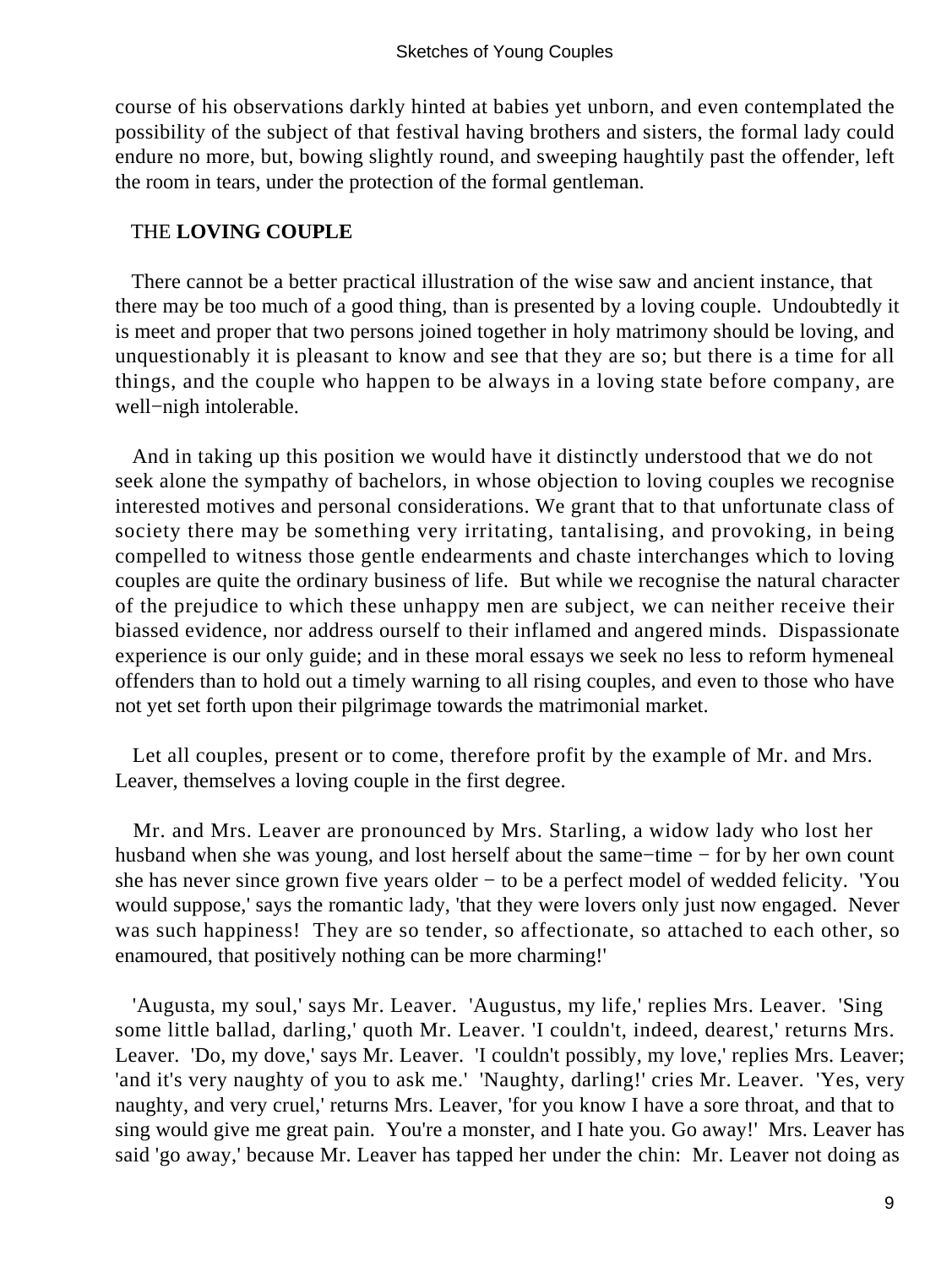he is bid, but on the contrary, sitting down beside her, Mrs. Leaver slaps Mr. Leaver; and Mr. Leaver in return slaps Mrs. Leaver, and it being now time for all persons present to look the other way, they look the other way, and hear a still small sound as of kissing, at which Mrs. Starling is thoroughly enraptured, and whispers her neighbour that if all married couples were like that, what a heaven this earth would be!

 The loving couple are at home when this occurs, and maybe only three or four friends are present, but, unaccustomed to reserve upon this interesting point, they are pretty much the same abroad. Indeed upon some occasions, such as a pic−nic or a water−party, their lovingness is even more developed, as we had an opportunity last summer of observing in person.

 There was a great water−party made up to go to Twickenham and dine, and afterwards dance in an empty villa by the river−side, hired expressly for the purpose. Mr. and Mrs. Leaver were of the company; and it was our fortune to have a seat in the same boat, which was an eight−oared galley, manned by amateurs, with a blue striped awning of the same pattern as their Guernsey shirts, and a dingy red flag of the same shade as the whiskers of the stroke oar. A coxswain being appointed, and all other matters adjusted, the eight gentlemen threw themselves into strong paroxysms, and pulled up with the tide, stimulated by the compassionate remarks of the ladies, who one and all exclaimed, that it seemed an immense exertion − as indeed it did. At first we raced the other boat, which came alongside in gallant style; but this being found an unpleasant amusement, as giving rise to a great quantity of splashing, and rendering the cold pies and other viands very moist, it was unanimously voted down, and we were suffered to shoot a− head, while the second boat followed ingloriously in our wake.

 It was at this time that we first recognised Mr. Leaver. There were two firemen−watermen in the boat, lying by until somebody was exhausted; and one of them, who had taken upon himself the direction of affairs, was heard to cry in a gruff voice, 'Pull away, number two − give it her, number two − take a longer reach, number two − now, number two, sir, think you're winning a boat.' The greater part of the company had no doubt begun to wonder which of the striped Guernseys it might be that stood in need of such encouragement, when a stifled shriek from Mrs. Leaver confirmed the doubtful and informed the ignorant; and Mr. Leaver, still further disguised in a straw hat and no neckcloth, was observed to be in a fearful perspiration, and failing visibly. Nor was the general consternation diminished at this instant by the same gentleman (in the performance of an accidental aquatic feat, termed 'catching a crab') plunging suddenly backward, and displaying nothing of himself to the company, but two violently struggling legs. Mrs. Leaver shrieked again several times, and cried piteously − 'Is he dead? Tell me the worst. Is he dead?'

 Now, a moment's reflection might have convinced the loving wife, that unless her husband were endowed with some most surprising powers of muscular action, he never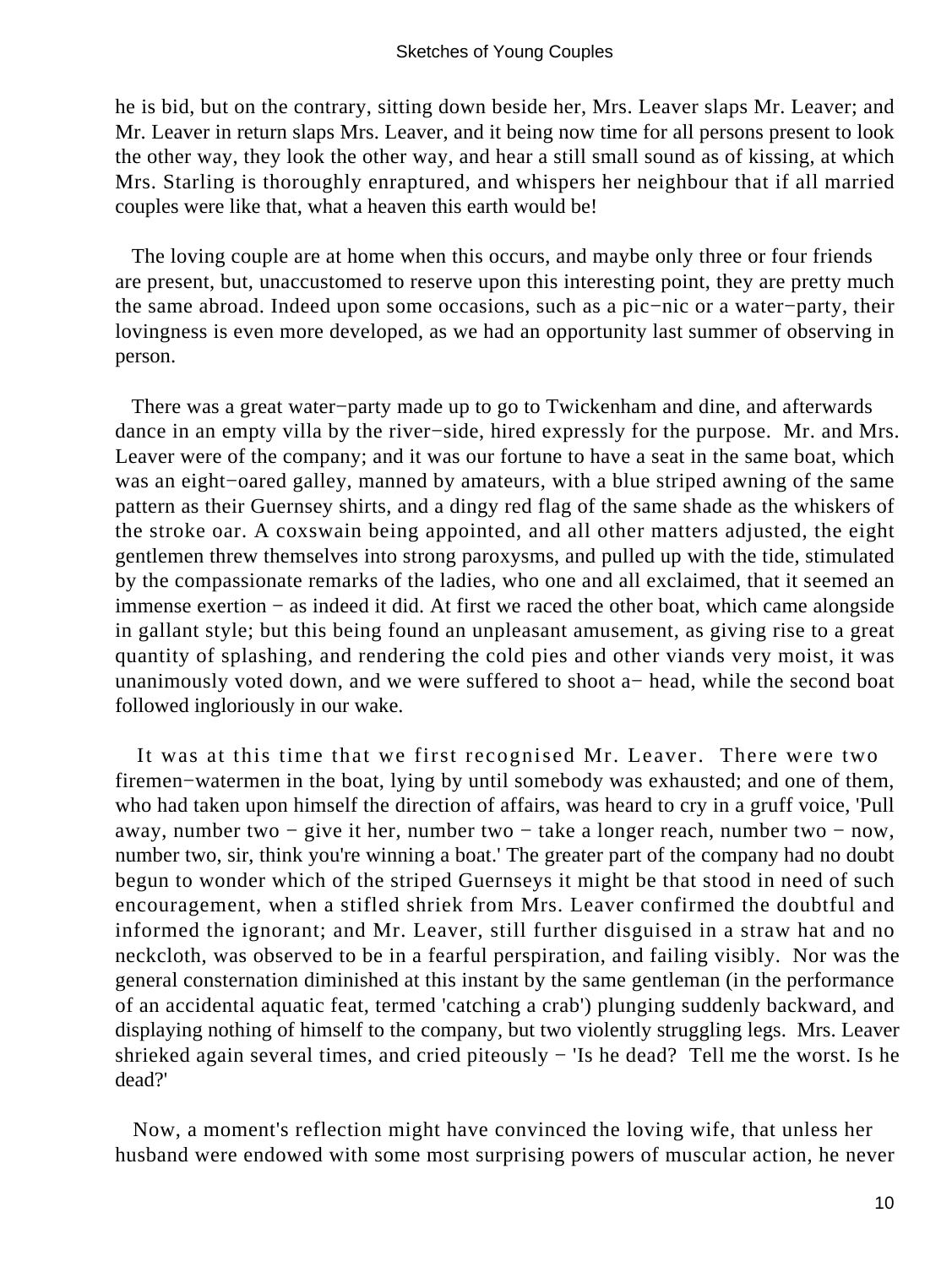could be dead while he kicked so hard; but still Mrs. Leaver cried, 'Is he dead? is he dead?' and still everybody else cried − 'No, no, no,' until such time as Mr. Leaver was replaced in a sitting posture, and his oar (which had been going through all kinds of wrong−headed performances on its own account) was once more put in his hand, by the exertions of the two firemen−watermen. Mr. Leaver then exclaimed, 'Augustus, my child, come to me;' and Mr. Leaver said, 'Augusta, my love, compose yourself, I am not injured.' But Mrs. Leaver cried again more piteously than before, 'Augustus, my child, come to me;' and now the company generally, who seemed to be apprehensive that if Mr. Leaver remained where he was, he might contribute more than his proper share towards the drowning of the party, disinterestedly took part with Mrs. Leaver, and said he really ought to go, and that he was not strong enough for such violent exercise, and ought never to have undertaken it. Reluctantly, Mr. Leaver went, and laid himself down at Mrs. Leaver's feet, and Mrs. Leaver stooping over him, said, 'Oh Augustus, how could you terrify me so?' and Mr. Leaver said, 'Augusta, my sweet, I never meant to terrify you;' and Mrs. Leaver said, 'You are faint, my dear;' and Mr. Leaver said, 'I am rather so, my love;' and they were very loving indeed under Mrs. Leaver's veil, until at length Mr. Leaver came forth again, and pleasantly asked if he had not heard something said about bottled stout and sandwiches.

 Mrs. Starling, who was one of the party, was perfectly delighted with this scene, and frequently murmured half−aside, 'What a loving couple you are!' or 'How delightful it is to see man and wife so happy together!' To us she was quite poetical, (for we are a kind of cousins,) observing that hearts beating in unison like that made life a paradise of sweets; and that when kindred creatures were drawn together by sympathies so fine and delicate, what more than mortal happiness did not our souls partake! To all this we answered 'Certainly,' or 'Very true,' or merely sighed, as the case might be. At every new act of the loving couple, the widow's admiration broke out afresh; and when Mrs. Leaver would not permit Mr. Leaver to keep his hat off, lest the sun should strike to his head, and give him a brain fever, Mrs. Starling actually shed tears, and said it reminded her of Adam and Eve.

 The loving couple were thus loving all the way to Twickenham, but when we arrived there (by which time the amateur crew looked very thirsty and vicious) they were more playful than ever, for Mrs. Leaver threw stones at Mr. Leaver, and Mr. Leaver ran after Mrs. Leaver on the grass, in a most innocent and enchanting manner. At dinner, too, Mr. Leaver **WOULD** steal Mrs. Leaver's tongue, and Mrs. Leaver **WOULD** retaliate upon Mr. Leaver's fowl; and when Mrs. Leaver was going to take some lobster salad, Mr. Leaver wouldn't let her have any, saying that it made her ill, and she was always sorry for it afterwards, which afforded Mrs. Leaver an opportunity of pretending to be cross, and showing many other prettinesses. But this was merely the smiling surface of their loves, not the mighty depths of the stream, down to which the company, to say the truth, dived rather unexpectedly, from the following accident. It chanced that Mr. Leaver took upon himself to propose the bachelors who had first originated the notion of that entertainment, in doing which, he affected to regret that he was no longer of their body himself, and pretended grievously to lament his fallen state. This Mrs. Leaver's feelings could not brook, even in jest, and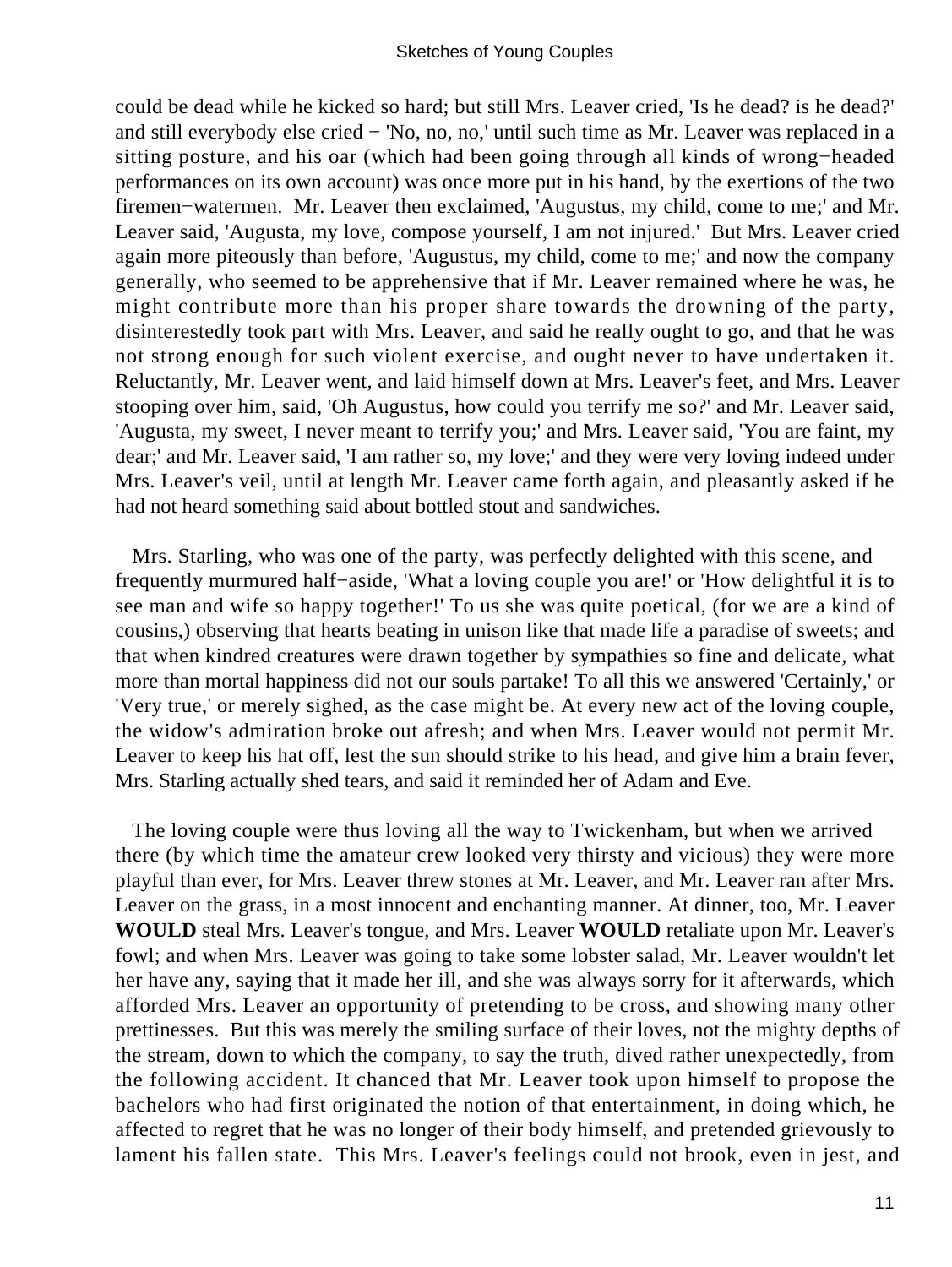consequently, exclaiming aloud, 'He loves me not, he loves me not!' she fell in a very pitiable state into the arms of Mrs. Starling, and, directly becoming insensible, was conveyed by that lady and her husband into another room. Presently Mr. Leaver came running back to know if there was a medical gentleman in company, and as there was, (in what company is there not?) both Mr. Leaver and the medical gentleman hurried away together.

 The medical gentleman was the first who returned, and among his intimate friends he was observed to laugh and wink, and look as unmedical as might be; but when Mr. Leaver came back he was very solemn, and in answer to all inquiries, shook his head, and remarked that Augusta was far too sensitive to be trifled with − an opinion which the widow subsequently confirmed. Finding that she was in no imminent peril, however, the rest of the party betook themselves to dancing on the green, and very merry and happy they were, and a vast quantity of flirtation there was; the last circumstance being no doubt attributable, partly to the fineness of the weather, and partly to the locality, which is well known to be favourable to all harmless recreations.

 In the bustle of the scene, Mr. and Mrs. Leaver stole down to the boat, and disposed themselves under the awning, Mrs. Leaver reclining her head upon Mr. Leaver's shoulder, and Mr. Leaver grasping her hand with great fervour, and looking in her face from time to time with a melancholy and sympathetic aspect. The widow sat apart, feigning to be occupied with a book, but stealthily observing them from behind her fan; and the two firemen−watermen, smoking their pipes on the bank hard by, nudged each other, and grinned in enjoyment of the joke. Very few of the party missed the loving couple; and the few who did, heartily congratulated each other on their disappearance.

#### THE **CONTRADICTORY COUPLE**

 One would suppose that two people who are to pass their whole lives together, and must necessarily be very often alone with each other, could find little pleasure in mutual contradiction; and yet what is more common than a contradictory couple?

 The contradictory couple agree in nothing but contradiction. They return home from Mrs. Bluebottle's dinner−party, each in an opposite corner of the coach, and do not exchange a syllable until they have been seated for at least twenty minutes by the fireside at home, when the gentleman, raising his eyes from the stove, all at once breaks silence:

 'What a very extraordinary thing it is,' says he, 'that you **WILL** contradict, Charlotte!' 'I contradict!' cries the lady, 'but that's just like you.' 'What's like me?' says the gentleman sharply. 'Saying that I contradict you,' replies the lady. 'Do you mean to say that you do NOT contradict me?' retorts the gentleman; 'do you mean to say that you have not been contradicting me the whole of this day?' 'Do you mean to tell me now, that you have not? I mean to tell you nothing of the kind,' replies the lady quietly; 'when you are wrong, of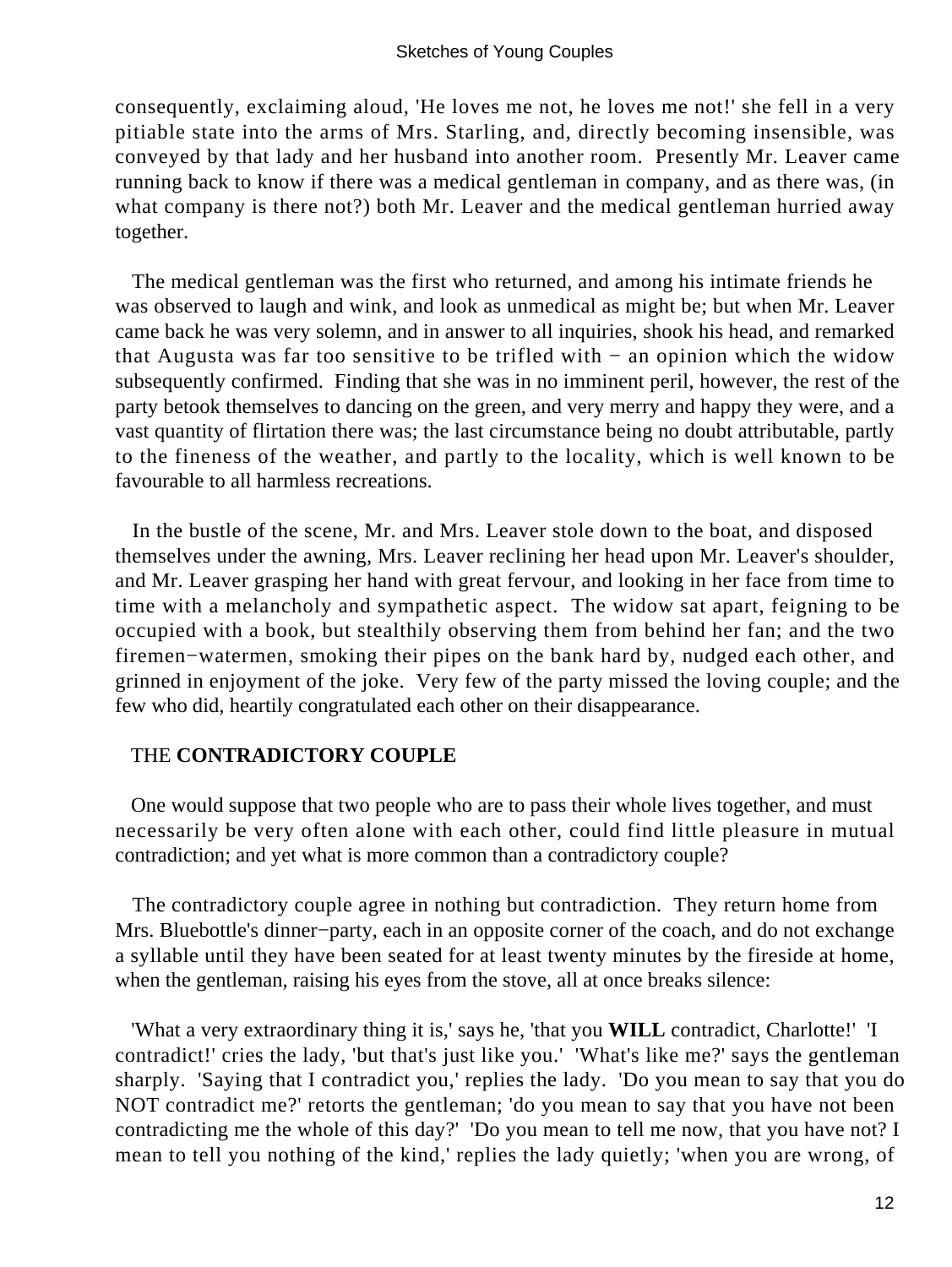course I shall contradict you.'

 During this dialogue the gentleman has been taking his brandy−and− water on one side of the fire, and the lady, with her dressing−case on the table, has been curling her hair on the other. She now lets down her back hair, and proceeds to brush it; preserving at the same time an air of conscious rectitude and suffering virtue, which is intended to exasperate the gentleman − and does so.

 'I do believe,' he says, taking the spoon out of his glass, and tossing it on the table, 'that of all the obstinate, positive, wrong−headed creatures that were ever born, you are the most so, Charlotte.' 'Certainly, certainly, have it your own way, pray. You see how much I contradict you,' rejoins the lady. 'Of course, you didn't contradict me at dinner−time − oh no, not you!' says the gentleman. 'Yes, I did,' says the lady. 'Oh, you did,' cries the gentleman 'you admit that?' 'If you call that contradiction, I do,' the lady answers; 'and I say again, Edward, that when I know you are wrong, I will contradict you. I am not your slave.' 'Not my slave!' repeats the gentleman bitterly; 'and you still mean to say that in the Blackburns' new house there are not more than fourteen doors, including the door of the wine−cellar!' 'I mean to say,' retorts the lady, beating time with her hair−brush on the palm of her hand, 'that in that house there are fourteen doors and no more.' 'Well then − ' cries the gentleman, rising in despair, and pacing the room with rapid strides. 'By G−, this is enough to destroy a man's intellect, and drive him mad!'

 By and by the gentleman comes−to a little, and passing his hand gloomily across his forehead, reseats himself in his former chair. There is a long silence, and this time the lady begins. 'I appealed to Mr. Jenkins, who sat next to me on the sofa in the drawing−room during tea − ' 'Morgan, you mean,' interrupts the gentleman. 'I do not mean anything of the kind,' answers the lady. 'Now, by all that is aggravating and impossible to bear,' cries the gentleman, clenching his hands and looking upwards in agony, 'she is going to insist upon it that Morgan is Jenkins!' 'Do you take me for a perfect fool?' exclaims the lady; 'do you suppose I don't know the one from the other? Do you suppose I don't know that the man in the blue coat was Mr. Jenkins?' 'Jenkins in a blue coat!' cries the gentleman with a groan; 'Jenkins in a blue coat! a man who would suffer death rather than wear anything but brown!' 'Do you dare to charge me with telling an untruth?' demands the lady, bursting into tears. 'I charge you, ma'am,' retorts the gentleman, starting up, 'with being a monster of contradiction, a monster of aggravation,  $a - a - a -$  Jenkins in a blue coat! – what have I done that I should be doomed to hear such statements!'

 Expressing himself with great scorn and anguish, the gentleman takes up his candle and stalks off to bed, where feigning to be fast asleep when the lady comes up−stairs drowned in tears, murmuring lamentations over her hard fate and indistinct intentions of consulting her brothers, he undergoes the secret torture of hearing her exclaim between whiles, 'I know there are only fourteen doors in the house, I know it was Mr. Jenkins, I know he had a blue coat on, and I would say it as positively as I do now, if they were the last words I had to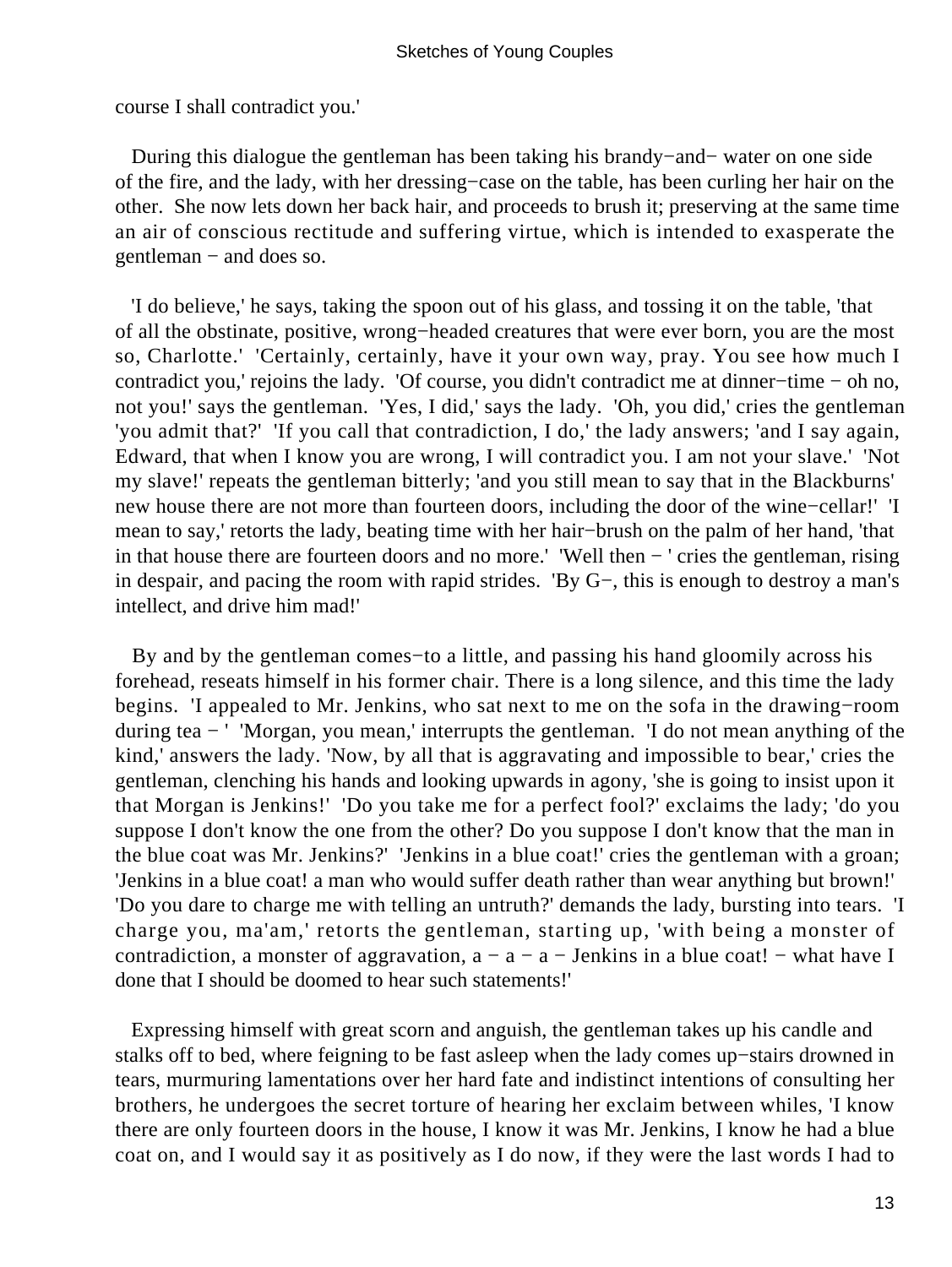#### speak!'

 If the contradictory couple are blessed with children, they are not the less contradictory on that account. Master James and Miss Charlotte present themselves after dinner, and being in perfect good humour, and finding their parents in the same amiable state, augur from these appearances half a glass of wine a−piece and other extraordinary indulgences. But unfortunately Master James, growing talkative upon such prospects, asks his mamma how tall Mrs. Parsons is, and whether she is not six feet high; to which his mamma replies, 'Yes, she should think she was, for Mrs. Parsons is a very tall lady indeed; quite a giantess.' 'For Heaven's sake, Charlotte,' cries her husband, 'do not tell the child such preposterous nonsense. Six feet high!' 'Well,' replies the lady, 'surely I may be permitted to have an opinion; my opinion is, that she is six feet high − at least six feet.' 'Now you know, Charlotte,' retorts the gentleman sternly, 'that that is NOT your opinion − that you have no such idea – and that you only say this for the sake of contradiction.' 'You are exceedingly polite,' his wife replies; 'to be wrong about such a paltry question as anybody's height, would be no great crime; but I say again, that I believe Mrs. Parsons to be six feet − more than six feet; nay, I believe you know her to be full six feet, and only say she is not, because I say she is.' This taunt disposes the gentleman to become violent, but he cheeks himself, and is content to mutter, in a haughty tone, 'Six feet − ha! ha! Mrs. Parsons six feet!' and the lady answers, 'Yes, six feet. I am sure I am glad you are amused, and I'll say it again − six feet.' Thus the subject gradually drops off, and the contradiction begins to be forgotten, when Master James, with some undefined notion of making himself agreeable, and putting things to rights again, unfortunately asks his mamma what the moon's made of; which gives her occasion to say that he had better not ask her, for she is always wrong and never can be right; that he only exposes her to contradiction by asking any question of her; and that he had better ask his papa, who is infallible, and never can be wrong. Papa, smarting under this attack, gives a terrible pull at the bell, and says, that if the conversation is to proceed in this way, the children had better be removed. Removed they are, after a few tears and many struggles; and Pa having looked at Ma sideways for a minute or two, with a baleful eye, draws his pocket−handkerchief over his face, and composes himself for his after−dinner nap.

 The friends of the contradictory couple often deplore their frequent disputes, though they rather make light of them at the same time: observing, that there is no doubt they are very much attached to each other, and that they never quarrel except about trifles. But neither the friends of the contradictory couple, nor the contradictory couple themselves, reflect, that as the most stupendous objects in nature are but vast collections of minute particles, so the slightest and least considered trifles make up the sum of human happiness or misery.

#### THE **COUPLE WHO DOTE UPON THEIR CHILDREN**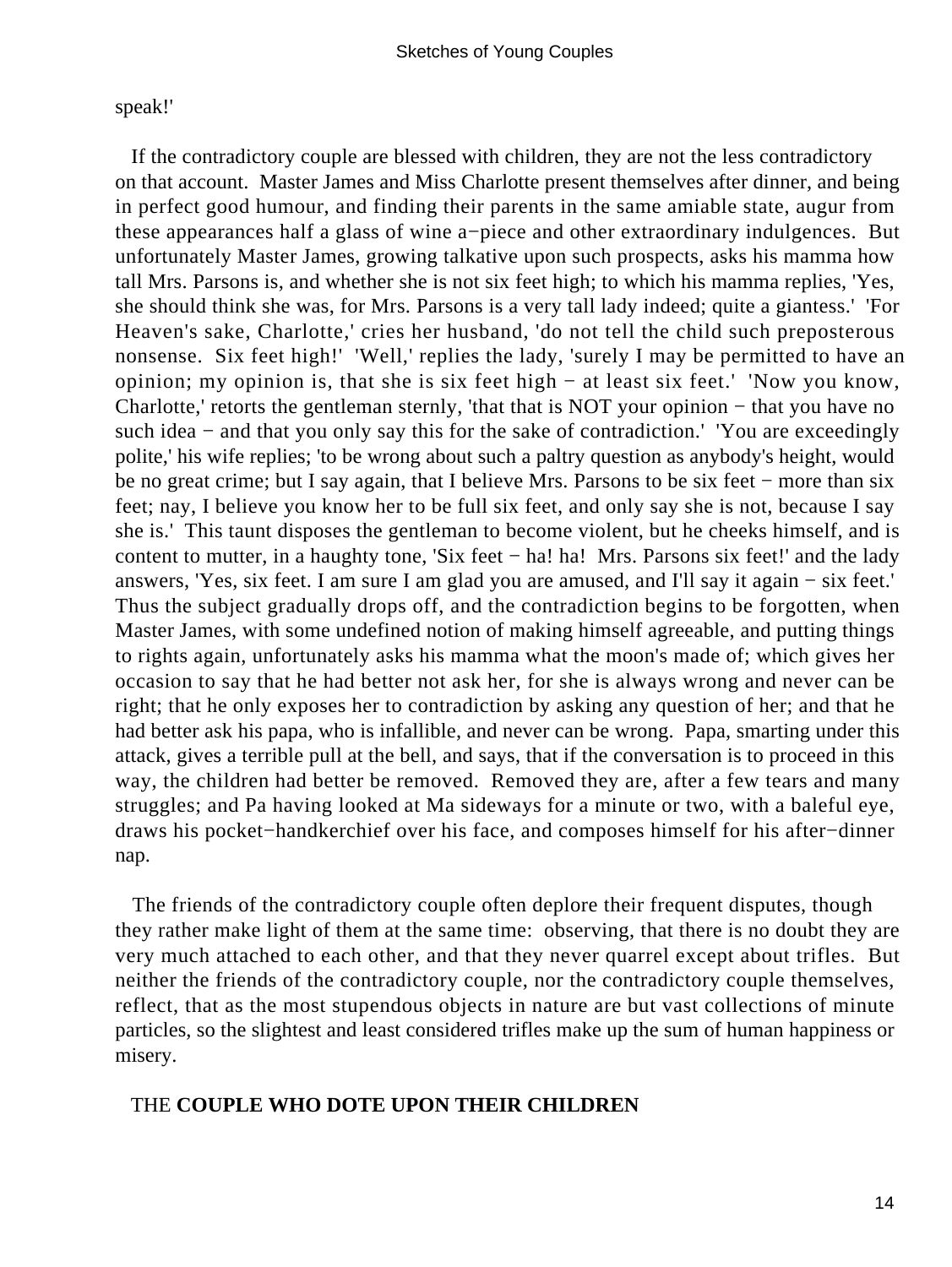The couple who dote upon their children have usually a great many of them: six or eight at least. The children are either the healthiest in all the world, or the most unfortunate in existence. In either case, they are equally the theme of their doting parents, and equally a source of mental anguish and irritation to their doting parents' friends.

 The couple who dote upon their children recognise no dates but those connected with their births, accidents, illnesses, or remarkable deeds. They keep a mental almanack with a vast number of Innocents'−days, all in red letters. They recollect the last coronation, because on that day little Tom fell down the kitchen stairs; the anniversary of the Gunpowder Plot, because it was on the fifth of November that Ned asked whether wooden legs were made in heaven and cocked hats grew in gardens. Mrs. Whiffler will never cease to recollect the last day of the old year as long as she lives, for it was on that day that the baby had the four red spots on its nose which they took for measles: nor Christmas−day, for twenty−one days after Christmas−day the twins were born; nor Good Friday, for it was on a Good Friday that she was frightened by the donkey−cart when she was in the family way with Georgiana. The movable feasts have no motion for Mr. and Mrs. Whiffler, but remain pinned down tight and fast to the shoulders of some small child, from whom they can never be separated any more. Time was made, according to their creed, not for slaves but for girls and boys; the restless sands in his glass are but little children at play.

 As we have already intimated, the children of this couple can know no medium. They are either prodigies of good health or prodigies of bad health; whatever they are, they must be prodigies. Mr. Whiffler must have to describe at his office such excruciating agonies constantly undergone by his eldest boy, as nobody else's eldest boy ever underwent; or he must be able to declare that there never was a child endowed with such amazing health, such an indomitable constitution, and such a cast−iron frame, as his child. His children must be, in some respect or other, above and beyond the children of all other people. To such an extent is this feeling pushed, that we were once slightly acquainted with a lady and gentleman who carried their heads so high and became so proud after their youngest child fell out of a two−pair−of−stairs window without hurting himself much, that the greater part of their friends were obliged to forego their acquaintance. But perhaps this may be an extreme case, and one not justly entitled to be considered as a precedent of general application.

 If a friend happen to dine in a friendly way with one of these couples who dote upon their children, it is nearly impossible for him to divert the conversation from their favourite topic. Everything reminds Mr. Whiffler of Ned, or Mrs. Whiffler of Mary Anne, or of the time before Ned was born, or the time before Mary Anne was thought of. The slightest remark, however harmless in itself, will awaken slumbering recollections of the twins. It is impossible to steer clear of them. They will come uppermost, let the poor man do what he may. Ned has been known to be lost sight of for half an hour, Dick has been forgotten, the name of Mary Anne has not been mentioned, but the twins will out. Nothing can keep down the twins.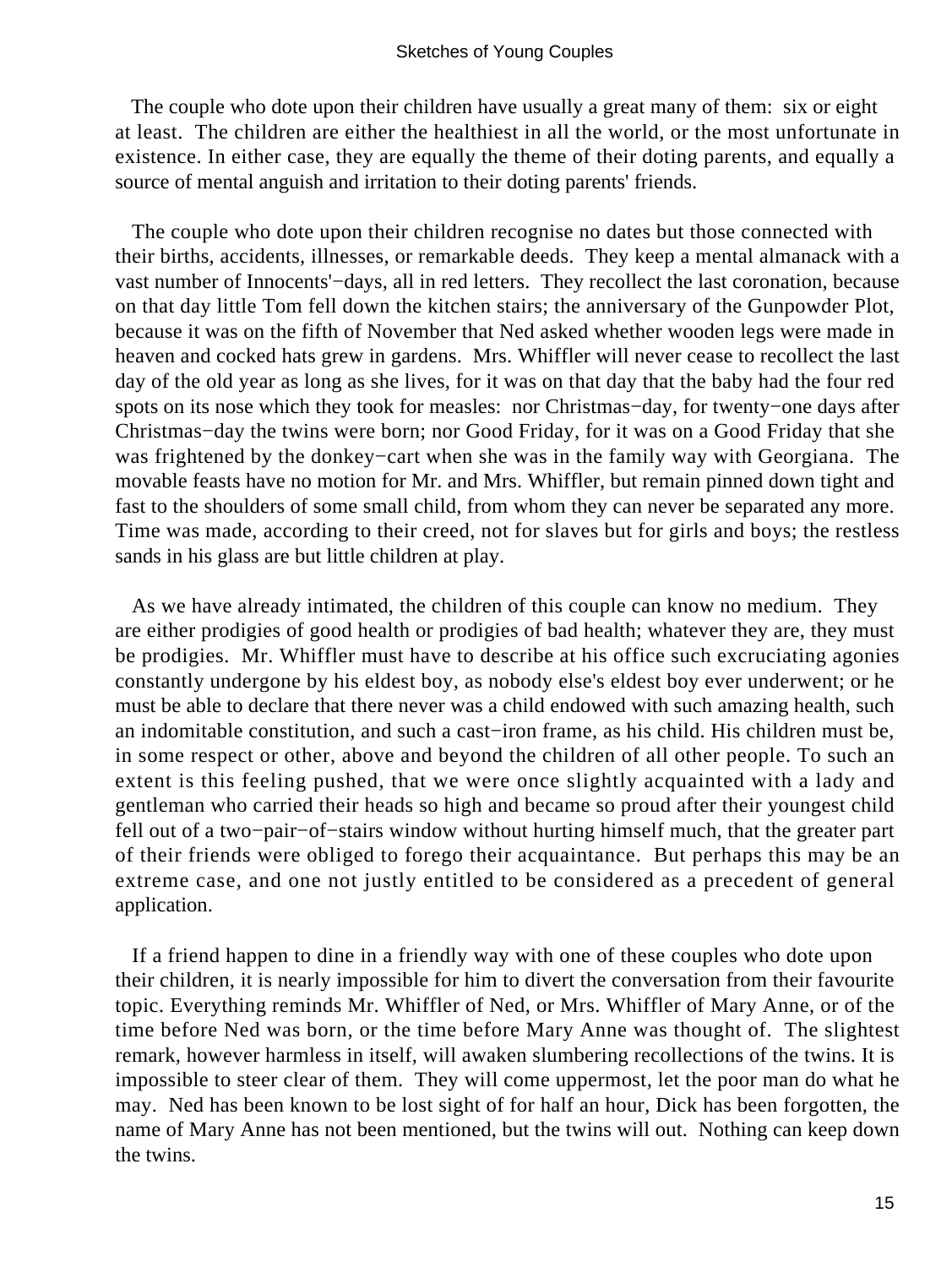'It's a very extraordinary thing, Saunders,' says Mr. Whiffler to the visitor, 'but − you have seen our little babies, the − the − twins?' The friend's heart sinks within him as he answers, 'Oh, yes − often.' 'Your talking of the Pyramids,' says Mr. Whiffler, quite as a matter of course, 'reminds me of the twins. It's a very extraordinary thing about those babies − what colour should you say their eyes were?' 'Upon my word,' the friend stammers, 'I hardly know how to answer' – the fact being, that except as the friend does not remember to have heard of any departure from the ordinary course of nature in the instance of these twins, they might have no eyes at all for aught he has observed to the contrary. 'You wouldn't say they were red, I suppose?' says Mr. Whiffler. The friend hesitates, and rather thinks they are; but inferring from the expression of Mr. Whiffler's face that red is not the colour, smiles with some confidence, and says, 'No, no! very different from that.' 'What should you say to blue?' says Mr. Whiffler. The friend glances at him, and observing a different expression in his face, ventures to say, 'I should say they **WERE** blue − a decided blue.' 'To be sure!' cries Mr. Whiffler, triumphantly, 'I knew you would! But what should you say if I was to tell you that the boy's eyes are blue and the girl's hazel, eh?' 'Impossible!' exclaims the friend, not at all knowing why it should be impossible. 'A fact, notwithstanding,' cries Mr. Whiffler; 'and let me tell you, Saunders, THAT'S not a common thing in twins, or a circumstance that'll happen every day.'

 In this dialogue Mrs. Whiffler, as being deeply responsible for the twins, their charms and singularities, has taken no share; but she now relates, in broken English, a witticism of little Dick's bearing upon the subject just discussed, which delights Mr. Whiffler beyond measure, and causes him to declare that he would have sworn that was Dick's if he had heard it anywhere. Then he requests that Mrs. Whiffler will tell Saunders what Tom said about mad bulls; and Mrs. Whiffler relating the anecdote, a discussion ensues upon the different character of Tom's wit and Dick's wit, from which it appears that Dick's humour is of a lively turn, while Tom's style is the dry and caustic. This discussion being enlivened by various illustrations, lasts a long time, and is only stopped by Mrs. Whiffler instructing the footman to ring the nursery bell, as the children were promised that they should come down and taste the pudding.

 The friend turns pale when this order is given, and paler still when it is followed up by a great pattering on the staircase, (not unlike the sound of rain upon a skylight,) a violent bursting open of the dining−room door, and the tumultuous appearance of six small children, closely succeeded by a strong nursery−maid with a twin in each arm. As the whole eight are screaming, shouting, or kicking − some influenced by a ravenous appetite, some by a horror of the stranger, and some by a conflict of the two feelings − a pretty long space elapses before all their heads can be ranged round the table and anything like order restored; in bringing about which happy state of things both the nurse and footman are severely scratched. At length Mrs. Whiffler is heard to say, 'Mr. Saunders, shall I give you some pudding?' A breathless silence ensues, and sixteen small eyes are fixed upon the guest in expectation of his reply. A wild shout of joy proclaims that he has said 'No, thank you.' Spoons are waved in the air, legs appear above the table− cloth in uncontrollable ecstasy,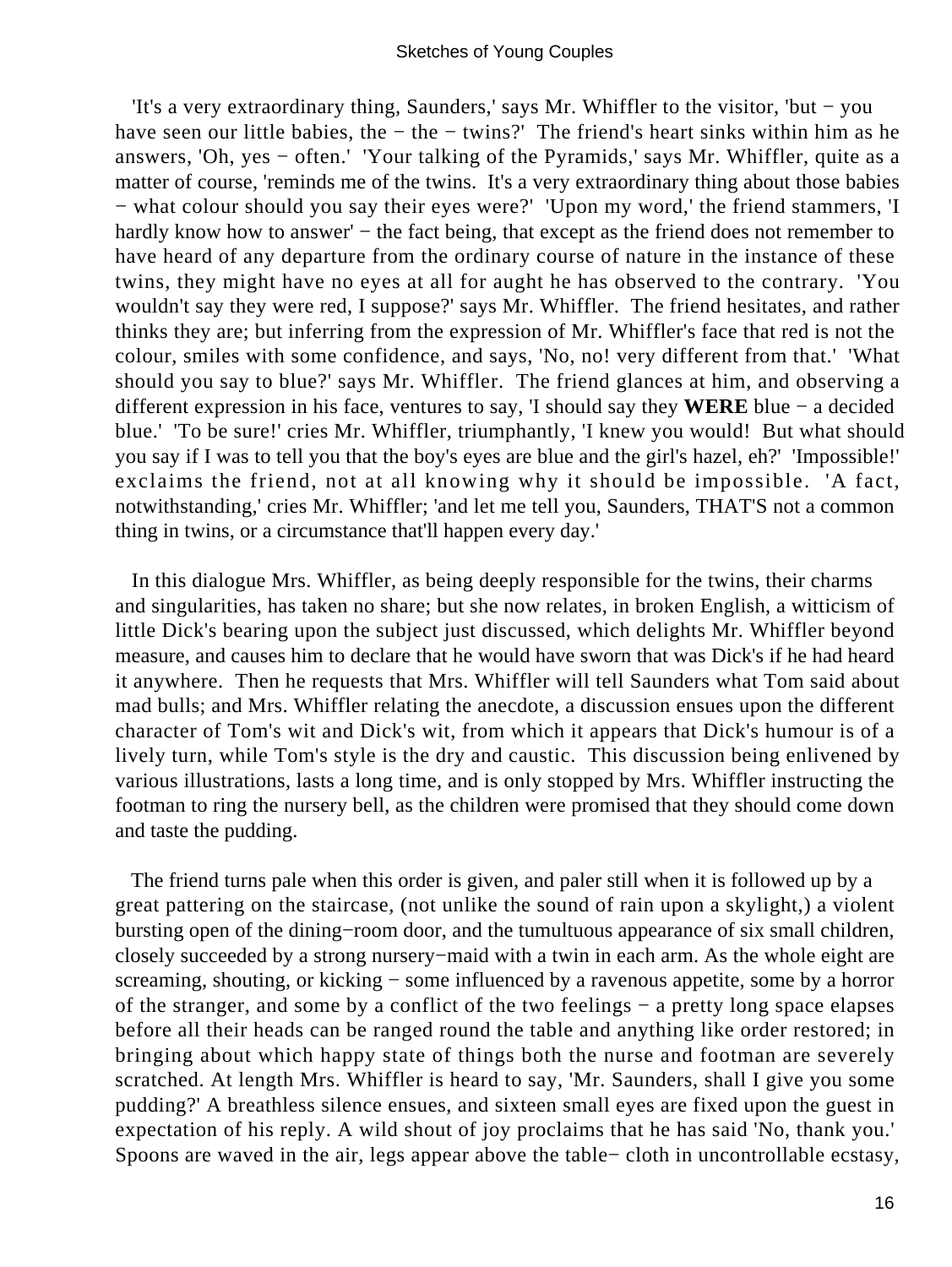and eighty short fingers dabble in damson syrup.

 While the pudding is being disposed of, Mr. and Mrs. Whiffler look on with beaming countenances, and Mr. Whiffler nudging his friend Saunders, begs him to take notice of Tom's eyes, or Dick's chin, or Ned's nose, or Mary Anne's hair, or Emily's figure, or little Bob's calves, or Fanny's mouth, or Carry's head, as the case may be. Whatever the attention of Mr. Saunders is called to, Mr. Saunders admires of course; though he is rather confused about the sex of the youngest branches and looks at the wrong children, turning to a girl when Mr. Whiffler directs his attention to a boy, and falling into raptures with a boy when he ought to be enchanted with a girl. Then the dessert comes, and there is a vast deal of scrambling after fruit, and sudden spirting forth of juice out of tight oranges into infant eyes, and much screeching and wailing in consequence. At length it becomes time for Mrs. Whiffler to retire, and all the children are by force of arms compelled to kiss and love Mr. Saunders before going up−stairs, except Tom, who, lying on his back in the hall, proclaims that Mr. Saunders 'is a naughty beast;' and Dick, who having drunk his father's wine when he was looking another way, is found to be intoxicated and is carried out, very limp and helpless.

 Mr. Whiffler and his friend are left alone together, but Mr. Whiffler's thoughts are still with his family, if his family are not with him. 'Saunders,' says he, after a short silence, 'if you please, we'll drink Mrs. Whiffler and the children.' Mr. Saunders feels this to be a reproach against himself for not proposing the same sentiment, and drinks it in some confusion. 'Ah!' Mr. Whiffler sighs, 'these children, Saunders, make one quite an old man.' Mr. Saunders thinks that if they were his, they would make him a very old man; but he says nothing. 'And yet,' pursues Mr. Whiffler, 'what can equal domestic happiness? what can equal the engaging ways of children! Saunders, why don't you get married?' Now, this is an embarrassing question, because Mr. Saunders has been thinking that if he had at any time entertained matrimonial designs, the revelation of that day would surely have routed them for ever. 'I am glad, however,' says Mr. Whiffler, 'that you **ARE a** bachelor, − glad on one account, Saunders; a selfish one, I admit. Will you do Mrs. Whiffler and myself a favour?' Mr. Saunders is surprised − evidently surprised; but he replies, 'with the greatest pleasure.' 'Then, will you, Saunders,' says Mr. Whiffler, in an impressive manner, 'will you cement and consolidate our friendship by coming into the family (so to speak) as a godfather?' 'I shall be proud and delighted,' replies Mr. Saunders: 'which of the children is it? really, I thought they were all christened; or − ' 'Saunders,' Mr. Whiffler interposes, 'they ARE all christened; you are right. The fact is, that Mrs. Whiffler is − in short, we expect another.' 'Not a ninth!' cries the friend, all aghast at the idea. 'Yes, Saunders,' rejoins Mr. Whiffler, solemnly, 'a ninth. Did we drink Mrs. Whiffler's health? Let us drink it again, Saunders, and wish her well over it!'

 Doctor Johnson used to tell a story of a man who had but one idea, which was a wrong one. The couple who dote upon their children are in the same predicament: at home or abroad, at all times, and in all places, their thoughts are bound up in this one subject, and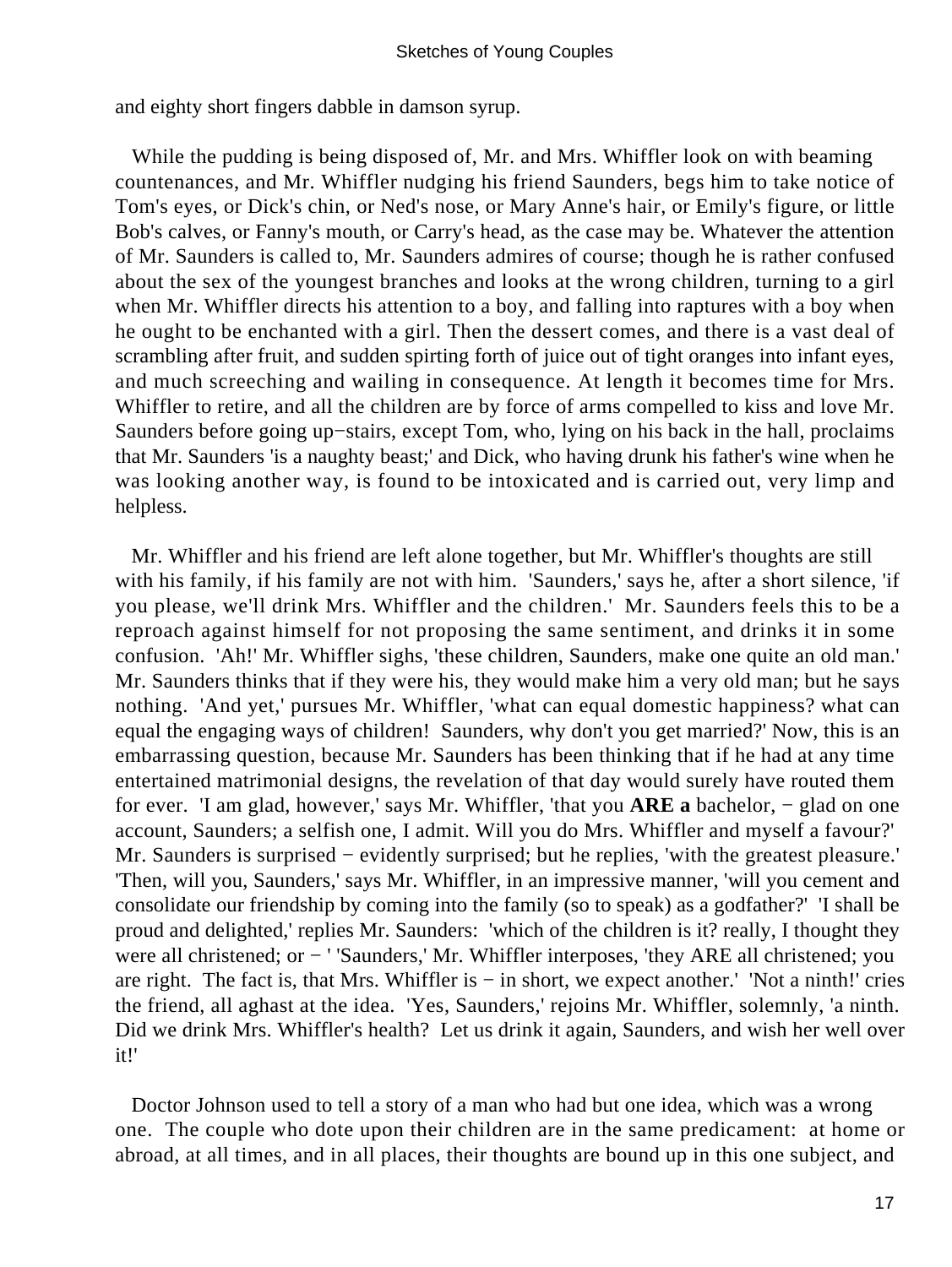have no sphere beyond. They relate the clever things their offspring say or do, and weary every company with their prolixity and absurdity. Mr. Whiffler takes a friend by the button at a street corner on a windy day to tell him a BON MOT of his youngest boy's; and Mrs. Whiffler, calling to see a sick acquaintance, entertains her with a cheerful account of all her own past sufferings and present expectations. In such cases the sins of the fathers indeed descend upon the children; for people soon come to regard them as predestined little bores. The couple who dote upon their children cannot be said to be actuated by a general love for these engaging little people (which would be a great excuse); for they are apt to underrate and entertain a jealousy of any children but their own. If they examined their own hearts, they would, perhaps, find at the bottom of all this, more self−love and egotism than they think of. Self−love and egotism are bad qualities, of which the unrestrained exhibition, though it may be sometimes amusing, never fails to be wearisome and unpleasant. Couples who dote upon their children, therefore, are best avoided.

#### THE **COOL COUPLE**

 There is an old−fashioned weather−glass representing a house with two doorways, in one of which is the figure of a gentleman, in the other the figure of a lady. When the weather is to be fine the lady comes out and the gentleman goes in; when wet, the gentleman comes out and the lady goes in. They never seek each other's society, are never elevated and depressed by the same cause, and have nothing in common. They are the model of a cool couple, except that there is something of politeness and consideration about the behaviour of the gentleman in the weather−glass, in which, neither of the cool couple can be said to participate.

 The cool couple are seldom alone together, and when they are, nothing can exceed their apathy and dulness: the gentleman being for the most part drowsy, and the lady silent. If they enter into conversation, it is usually of an ironical or recriminatory nature. Thus, when the gentleman has indulged in a very long yawn and settled himself more snugly in his easy−chair, the lady will perhaps remark, 'Well, I am sure, Charles! I hope you're comfortable.' To which the gentleman replies, 'Oh yes, he's quite comfortable quite.' 'There are not many married men, I hope,' returns the lady, 'who seek comfort in such selfish gratifications as you do.' 'Nor many wives who seek comfort in such selfish gratifications as YOU do, I hope,' retorts the gentleman. 'Whose fault is that?' demands the lady. The gentleman becoming more sleepy, returns no answer. 'Whose fault is that?' the lady repeats. The gentleman still returning no answer, she goes on to say that she believes there never was in all this world anybody so attached to her home, so thoroughly domestic, so unwilling to seek a moment's gratification or pleasure beyond her own fireside as she. God knows that before she was married she never thought or dreamt of such a thing; and she remembers that her poor papa used to say again and again, almost every day of his life, 'Oh, my dear Louisa, if you only marry a man who understands you, and takes the trouble to consider your happiness and accommodate himself a very little to your disposition, what a treasure he will find in you!' She supposes her papa knew what her disposition was − he had known her long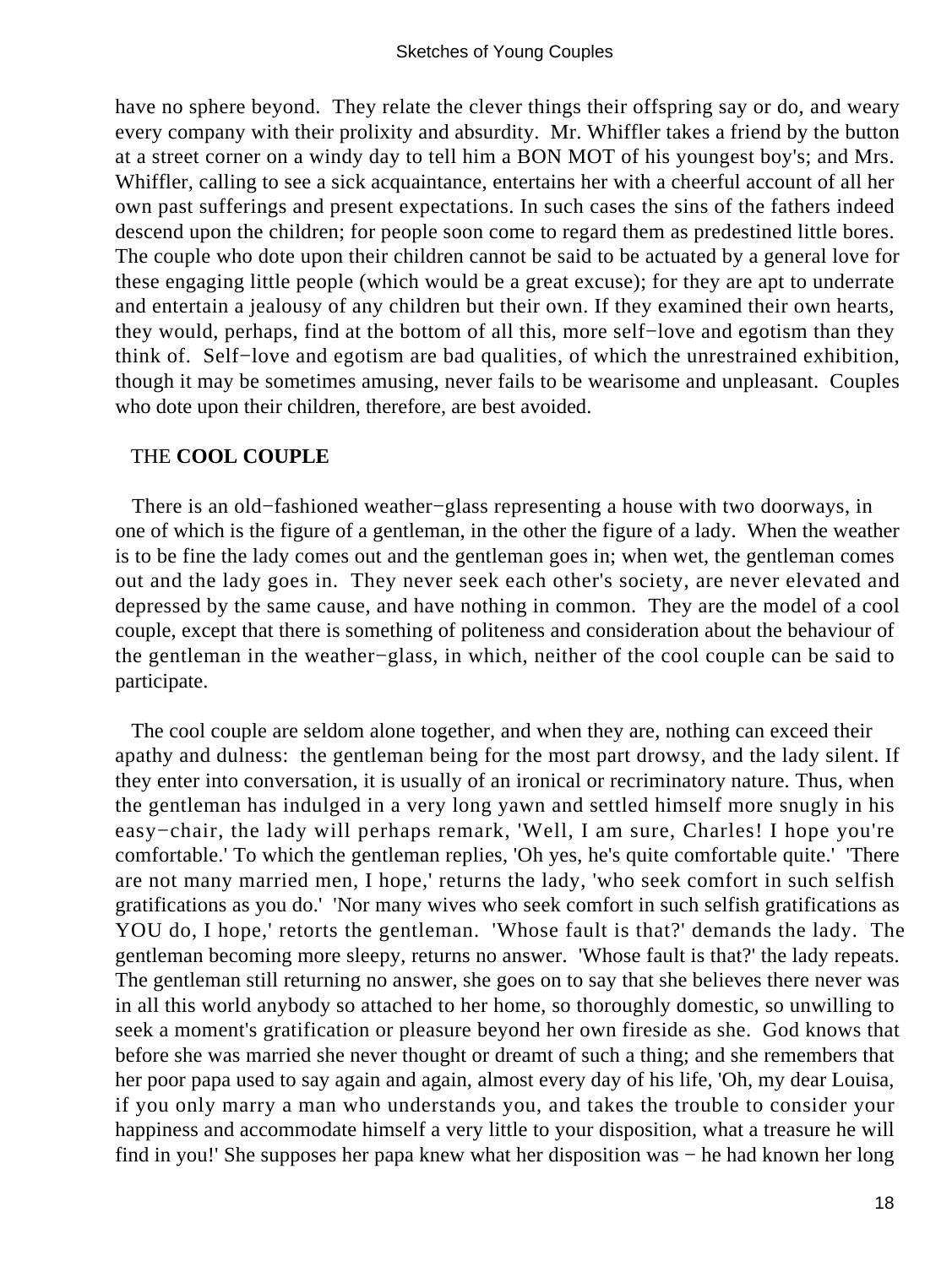enough − he ought to have been acquainted with it, but what can she do? If her home is always dull and lonely, and her husband is always absent and finds no pleasure in her society, she is naturally sometimes driven (seldom enough, she is sure) to seek a little recreation elsewhere; she is not expected to pine and mope to death, she hopes. 'Then come, Louisa,' says the gentleman, waking up as suddenly as he fell asleep, 'stop at home this evening, and so will I.' 'I should be sorry to suppose, Charles, that you took a pleasure in aggravating me,' replies the lady; 'but you know as well as I do that I am particularly engaged to Mrs. Mortimer, and that it would be an act of the grossest rudeness and ill−breeding, after accepting a seat in her box and preventing her from inviting anybody else, not to go.' 'Ah! there it is!' says the gentleman, shrugging his shoulders, 'I knew that perfectly well. I knew you couldn't devote an evening to your own home. Now all I have to say, Louisa, is this – recollect that I was quite willing to stay at home, and that it's no fault of **MINE** we are not oftener together.'

With that the gentleman goes away to keep an old appointment at his club, and the lady hurries off to dress for Mrs. Mortimer's; and neither thinks of the other until by some odd chance they find themselves alone again.

 But it must not be supposed that the cool couple are habitually a quarrelsome one. Quite the contrary. These differences are only occasions for a little self−excuse, − nothing more. In general they are as easy and careless, and dispute as seldom, as any common acquaintances may; for it is neither worth their while to put each other out of the way, nor to ruffle themselves.

 When they meet in society, the cool couple are the best−bred people in existence. The lady is seated in a corner among a little knot of lady friends, one of whom exclaims, 'Why, I vow and declare there is your husband, my dear!' 'Whose? − mine?' she says, carelessly. 'Ay, yours, and coming this way too.' 'How very odd!' says the lady, in a languid tone, 'I thought he had been at Dover.' The gentleman coming up, and speaking to all the other ladies and nodding slightly to his wife, it turns out that he has been at Dover, and has just now returned. 'What a strange creature you are!' cries his wife; 'and what on earth brought you here, I wonder?' 'I came to look after you, OF COURSE,' rejoins her husband. This is so pleasant a jest that the lady is mightily amused, as are all the other ladies similarly situated who are within hearing; and while they are enjoying it to the full, the gentleman nods again, turns upon his heel, and saunters away.

 There are times, however, when his company is not so agreeable, though equally unexpected; such as when the lady has invited one or two particular friends to tea and scandal, and he happens to come home in the very midst of their diversion. It is a hundred chances to one that he remains in the house half an hour, but the lady is rather disturbed by the intrusion, notwithstanding, and reasons within herself, − 'I am sure I never interfere with him, and why should he interfere with me? It can scarcely be accidental; it never happens that I have a particular reason for not wishing him to come home, but he always comes. It's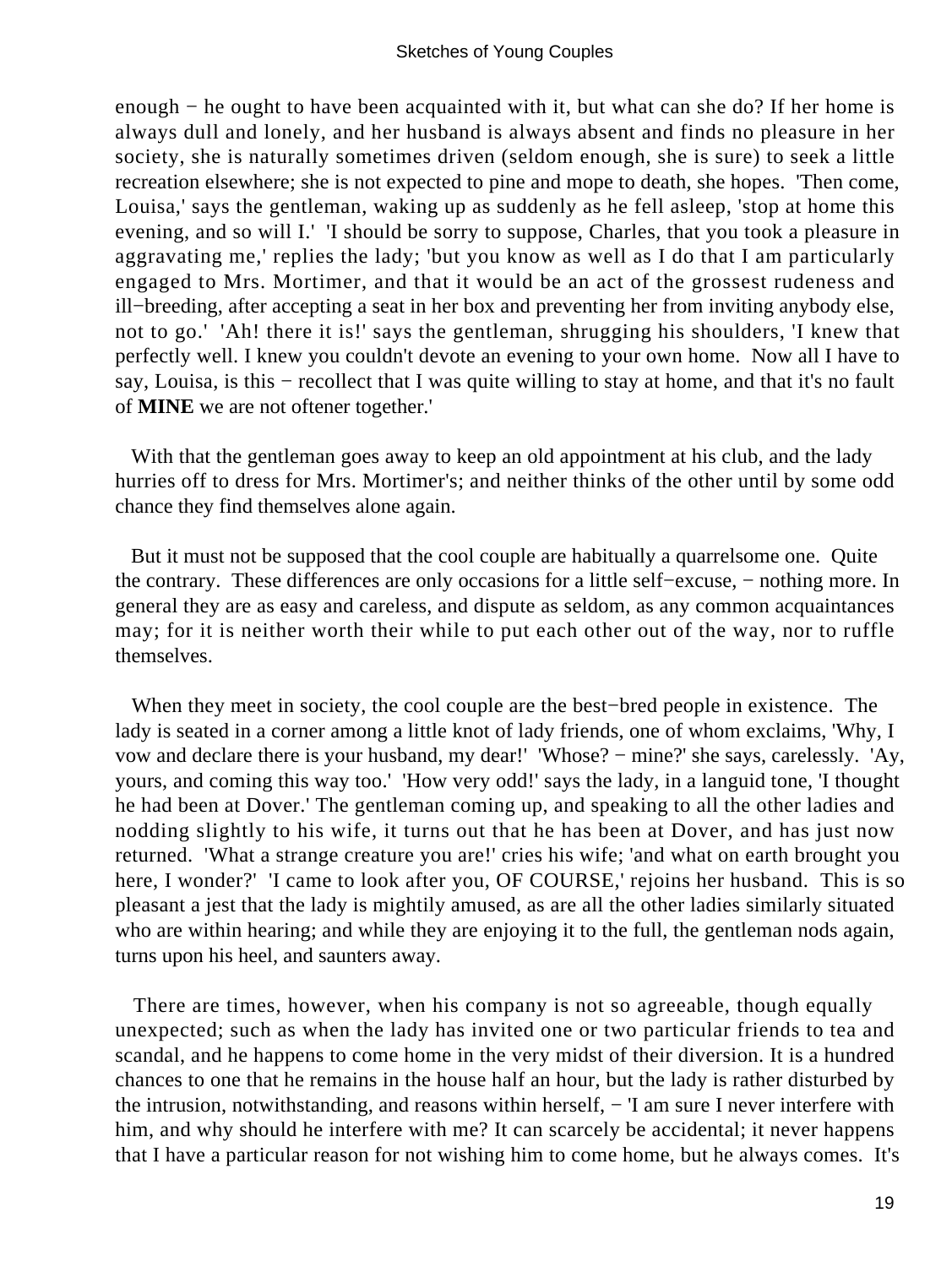very provoking and tiresome; and I am sure when he leaves me so much alone for his own pleasure, the least he could do would be to do as much for mine.' Observing what passes in her mind, the gentleman, who has come home for his own accommodation, makes a merit of it with himself; arrives at the conclusion that it is the very last place in which he can hope to be comfortable; and determines, as he takes up his hat and cane, never to be so virtuous again.

 Thus a great many cool couples go on until they are cold couples, and the grave has closed over their folly and indifference. Loss of name, station, character, life itself, has ensued from causes as slight as these, before now; and when gossips tell such tales, and aggravate their deformities, they elevate their hands and eyebrows, and call each other to witness what a cool couple Mr. and Mrs. So– and–so always were, even in the best of times.

#### THE **PLAUSIBLE COUPLE**

 The plausible couple have many titles. They are 'a delightful couple,' an 'affectionate couple,' 'a most agreeable couple, 'a good−hearted couple,' and 'the best−natured couple in existence.' The truth is, that the plausible couple are people of the world; and either the way of pleasing the world has grown much easier than it was in the days of the old man and his ass, or the old man was but a bad hand at it, and knew very little of the trade.

 'But is it really possible to please the world!' says some doubting reader. It is indeed. Nay, it is not only very possible, but very easy. The ways are crooked, and sometimes foul and low. What then? A man need but crawl upon his hands and knees, know when to close his eyes and when his ears, when to stoop and when to stand upright; and if by the world is meant that atom of it in which he moves himself, he shall please it, never fear.

 Now, it will be readily seen, that if a plausible man or woman have an easy means of pleasing the world by an adaptation of self to all its twistings and twinings, a plausible man AND woman, or, in other words, a plausible couple, playing into each other's hands, and acting in concert, have a manifest advantage. Hence it is that plausible couples scarcely ever fail of success on a pretty large scale; and hence it is that if the reader, laying down this unwieldy volume at the next full stop, will have the goodness to review his or her circle of acquaintance, and to search particularly for some man and wife with a large connexion and a good name, not easily referable to their abilities or their wealth, he or she (that is, the male or female reader) will certainly find that gentleman or lady, on a very short reflection, to be a plausible couple.

The plausible couple are the most ecstatic people living: the most sensitive people – to merit – on the face of the earth. Nothing clever or virtuous escapes them. They have microscopic eyes for such endowments, and can find them anywhere. The plausible couple never fawn − oh no! They don't even scruple to tell their friends of their faults. One is too generous, another too candid; a third has a tendency to think all people like himself, and to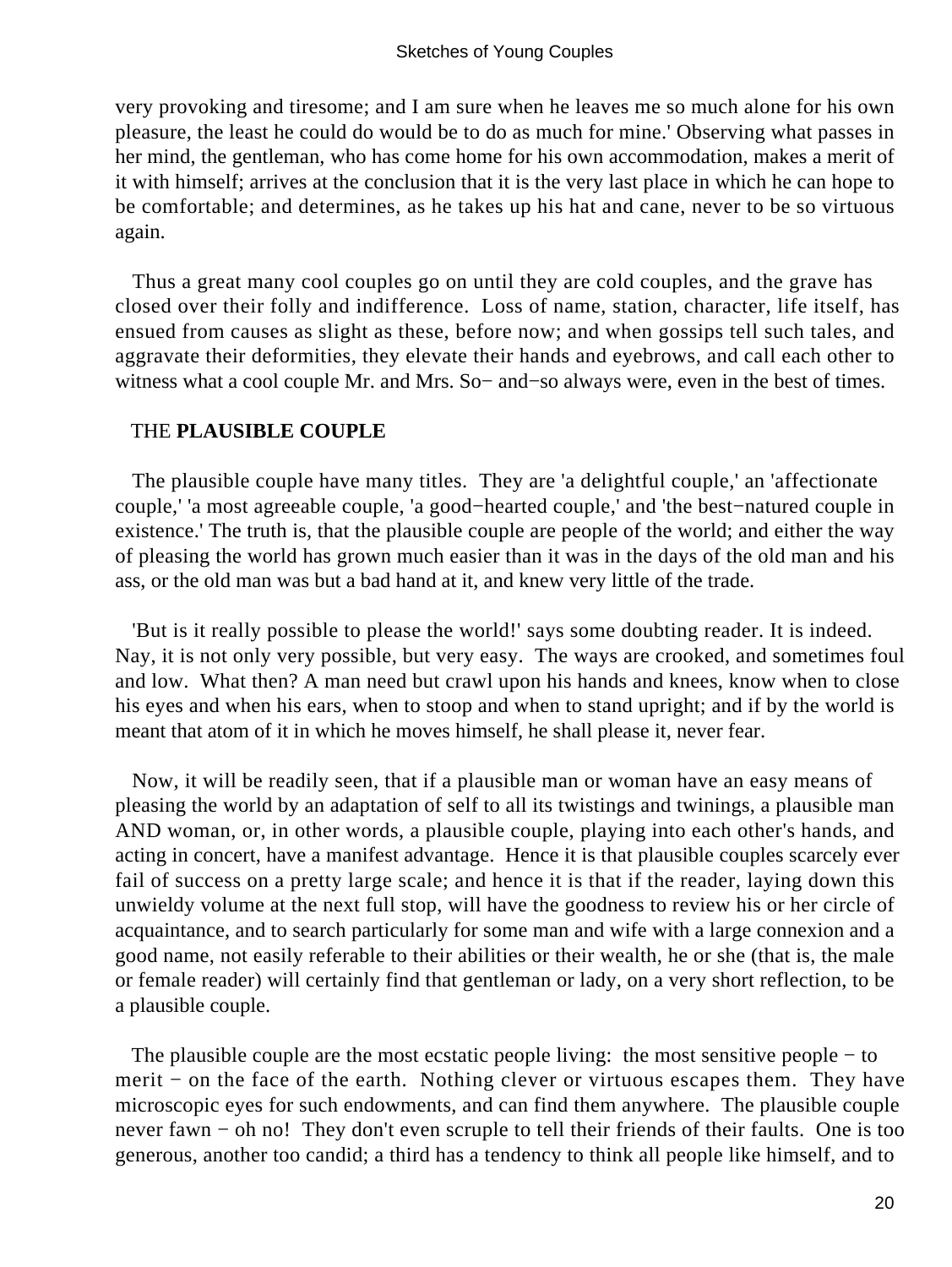regard mankind as a company of angels; a fourth is kind−hearted to a fault. 'We never flatter, my dear Mrs. Jackson,' say the plausible couple; 'we speak our minds. Neither you nor Mr. Jackson have faults enough. It may sound strangely, but it is true. You have not faults enough. You know our way, − we must speak out, and always do. Quarrel with us for saying so, if you will; but we repeat it, – you have not faults enough!'

 The plausible couple are no less plausible to each other than to third parties. They are always loving and harmonious. The plausible gentleman calls his wife 'darling,' and the plausible lady addresses him as 'dearest.' If it be Mr. and Mrs. Bobtail Widger, Mrs. Widger is 'Lavinia, darling,' and Mr. Widger is 'Bobtail, dearest.' Speaking of each other, they observe the same tender form. Mrs. Widger relates what 'Bobtail' said, and Mr. Widger recounts what 'darling' thought and did.

 If you sit next to the plausible lady at a dinner−table, she takes the earliest opportunity of expressing her belief that you are acquainted with the Clickits; she is sure she has heard the Clickits speak of you − she must not tell you in what terms, or you will take her for a flatterer. You admit a knowledge of the Clickits; the plausible lady immediately launches out in their praise. She quite loves the Clickits. Were there ever such true− hearted, hospitable, excellent people − such a gentle, interesting little woman as Mrs. Clickit, or such a frank, unaffected creature as Mr. Clickit? were there ever two people, in short, so little spoiled by the world as they are? 'As who, darling?' cries Mr. Widger, from the opposite side of the table. 'The Clickits, dearest,' replies Mrs. Widger. 'Indeed you are right, darling,' Mr. Widger rejoins; 'the Clickits are a very high−minded, worthy, estimable couple.' Mrs. Widger remarking that Bobtail always grows quite eloquent upon this subject, Mr. Widger admits that he feels very strongly whenever such people as the Clickits and some other friends of his (here he glances at the host and hostess) are mentioned; for they are an honour to human nature, and do one good to think of. 'YOU know the Clickits, Mrs. Jackson?' he says, addressing the lady of the house. 'No, indeed; we have not that pleasure,' she replies. 'You astonish me!' exclaims Mr. Widger: 'not know the Clickits! why, you are the very people of all others who ought to be their bosom friends. You are kindred beings; you are one and the same thing:− not know the Clickits! Now **WILL** you know the Clickits? Will you make a point of knowing them? Will you meet them in a friendly way at our house one evening, and be acquainted with them?' Mrs. Jackson will be quite delighted; nothing would give her more pleasure. 'Then, Lavinia, my darling,' says Mr. Widger, 'mind you don't lose sight of that; now, pray take care that Mr. and Mrs. Jackson know the Clickits without loss of time. Such people ought not to be strangers to each other.' Mrs. Widger books both families as the centre of attraction for her next party; and Mr. Widger, going on to expatiate upon the virtues of the Clickits, adds to their other moral qualities, that they keep one of the neatest phaetons in town, and have two thousand a year.

 As the plausible couple never laud the merits of any absent person, without dexterously contriving that their praises shall reflect upon somebody who is present, so they never depreciate anything or anybody, without turning their depreciation to the same account.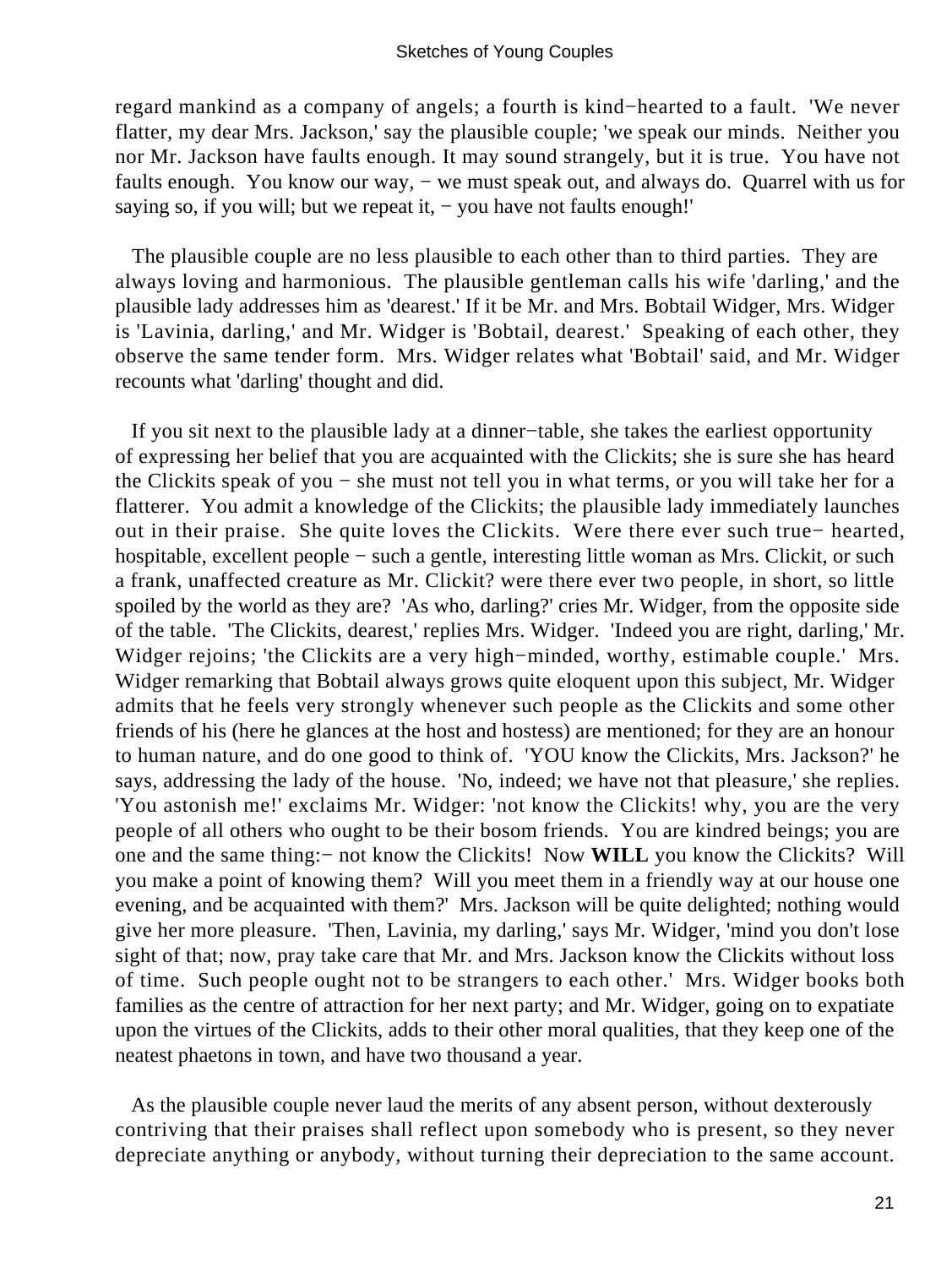Their friend, Mr. Slummery, say they, is unquestionably a clever painter, and would no doubt be very popular, and sell his pictures at a very high price, if that cruel Mr. Fithers had not forestalled him in his department of art, and made it thoroughly and completely his own; − Fithers, it is to be observed, being present and within hearing, and Slummery elsewhere. Is Mrs. Tabblewick really as beautiful as people say? Why, there indeed you ask them a very puzzling question, because there is no doubt that she is a very charming woman, and they have long known her intimately. She is no doubt beautiful, very beautiful; they once thought her the most beautiful woman ever seen; still if you press them for an honest answer, they are bound to say that this was before they had ever seen our lovely friend on the sofa, (the sofa is hard by, and our lovely friend can't help hearing the whispers in which this is said;) since that time, perhaps, they have been hardly fair judges; Mrs. Tabblewick is no doubt extremely handsome, – very like our friend, in fact, in the form of the features, – but in point of expression, and soul, and figure, and air altogether − oh dear!

 But while the plausible couple depreciate, they are still careful to preserve their character for amiability and kind feeling; indeed the depreciation itself is often made to grow out of their excessive sympathy and good will. The plausible lady calls on a lady who dotes upon her children, and is sitting with a little girl upon her knee, enraptured by her artless replies, and protesting that there is nothing she delights in so much as conversing with these fairies; when the other lady inquires if she has seen young Mrs. Finching lately, and whether the baby has turned out a finer one than it promised to be. 'Oh dear!' cries the plausible lady, 'you cannot think how often Bobtail and I have talked about poor Mrs. Finching − she is such a dear soul, and was so anxious that the baby should be a fine child − and very naturally, because she was very much here at one time, and there is, you know, a natural emulation among mothers – that it is impossible to tell you how much we have felt for her.' 'Is it weak or plain, or what?' inquires the other. 'Weak or plain, my love,' returns the plausible lady, 'it's a fright − a perfect little fright; you never saw such a miserable creature in all your days. Positively you must not let her see one of these beautiful dears again, or you'll break her heart, you will indeed. − Heaven bless this child, see how she is looking in my face! can you conceive anything prettier than that? If poor Mrs. Finching could only hope − but that's impossible − and the gifts of Providence, you know − What **DID I** do with my pocket−handkerchief!'

 What prompts the mother, who dotes upon her children, to comment to her lord that evening on the plausible lady's engaging qualities and feeling heart, and what is it that procures Mr. and Mrs. Bobtail Widger an immediate invitation to dinner?

#### THE **NICE LITTLE COUPLE**

 A custom once prevailed in old−fashioned circles, that when a lady or gentleman was unable to sing a song, he or she should enliven the company with a story. As we find ourself in the predicament of not being able to describe (to our own satisfaction) nice little couples in the abstract, we purpose telling in this place a little story about a nice little couple of our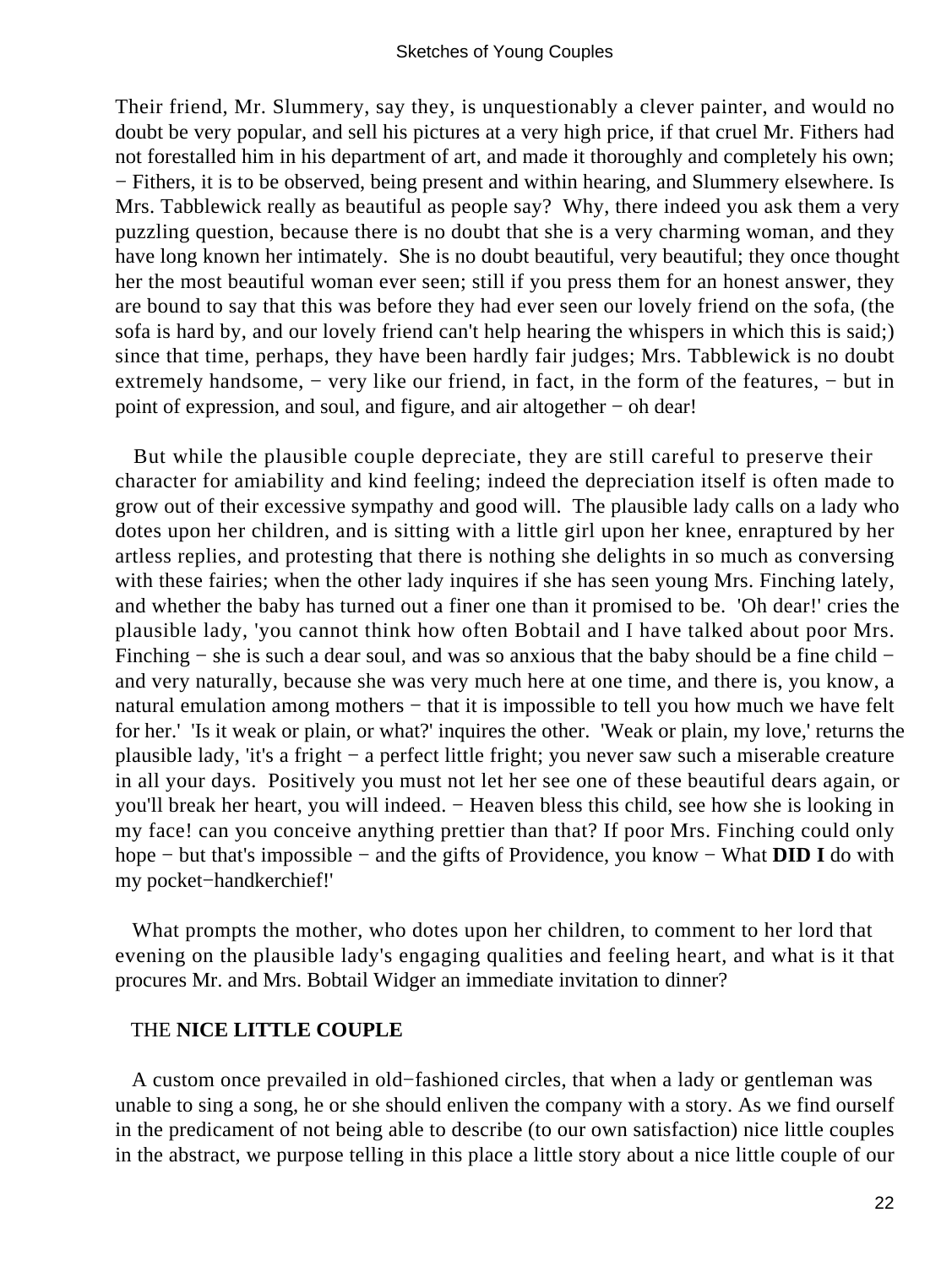#### acquaintance.

 Mr. and Mrs. Chirrup are the nice little couple in question. Mr. Chirrup has the smartness, and something of the brisk, quick manner of a small bird. Mrs. Chirrup is the prettiest of all little women, and has the prettiest little figure conceivable. She has the neatest little foot, and the softest little voice, and the pleasantest little smile, and the tidiest little curls, and the brightest little eyes, and the quietest little manner, and is, in short, altogether one of the most engaging of all little women, dead or alive. She is a condensation of all the domestic virtues, − a pocket edition of the young man's best companion, − a little woman at a very high pressure, with an amazing quantity of goodness and usefulness in an exceedingly small space. Little as she is, Mrs. Chirrup might furnish forth matter for the moral equipment of a score of housewives, six feet high in their stockings − if, in the presence of ladies, we may be allowed the expression − and of corresponding robustness.

 Nobody knows all this better than Mr. Chirrup, though he rather takes on that he don't. Accordingly he is very proud of his better−half, and evidently considers himself, as all other people consider him, rather fortunate in having her to wife. We say evidently, because Mr. Chirrup is a warm−hearted little fellow; and if you catch his eye when he has been slyly glancing at Mrs. Chirrup in company, there is a certain complacent twinkle in it, accompanied, perhaps, by a half−expressed toss of the head, which as clearly indicates what has been passing in his mind as if he had put it into words, and shouted it out through a speaking−trumpet. Moreover, Mr. Chirrup has a particularly mild and bird−like manner of calling Mrs. Chirrup 'my dear;' and − for he is of a jocose turn − of cutting little witticisms upon her, and making her the subject of various harmless pleasantries, which nobody enjoys more thoroughly than Mrs. Chirrup herself. Mr. Chirrup, too, now and then affects to deplore his bachelor−days, and to bemoan (with a marvellously contented and smirking face) the loss of his freedom, and the sorrow of his heart at having been taken captive by Mrs. Chirrup – all of which circumstances combine to show the secret triumph and satisfaction of Mr. Chirrup's soul.

 We have already had occasion to observe that Mrs. Chirrup is an incomparable housewife. In all the arts of domestic arrangement and management, in all the mysteries of confectionery−making, pickling, and preserving, never was such a thorough adept as that nice little body. She is, besides, a cunning worker in muslin and fine linen, and a special hand at marketing to the very best advantage. But if there be one branch of housekeeping in which she excels to an utterly unparalleled and unprecedented extent, it is in the important one of carving. A roast goose is universally allowed to be the great stumbling−block in the way of young aspirants to perfection in this department of science; many promising carvers, beginning with legs of mutton, and preserving a good reputation through fillets of veal, sirloins of beef, quarters of lamb, fowls, and even ducks, have sunk before a roast goose, and lost caste and character for ever. To Mrs. Chirrup the resolving a goose into its smallest component parts is a pleasant pastime − a practical joke − a thing to be done in a minute or so, without the smallest interruption to the conversation of the time. No handing the dish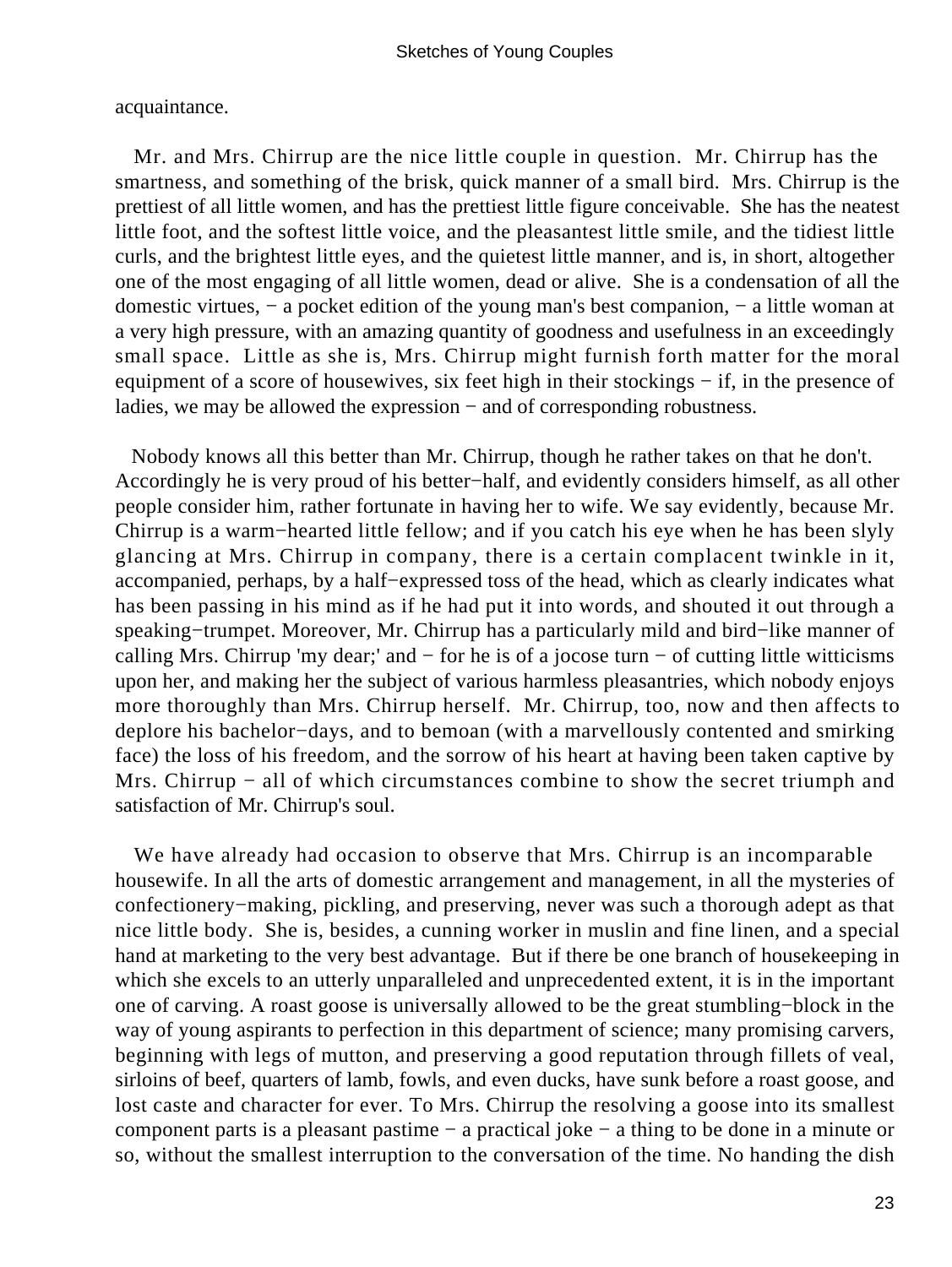#### Sketches of Young Couples

over to an unfortunate man upon her right or left, no wild sharpening of the knife, no hacking and sawing at an unruly joint, no noise, no splash, no heat, no leaving off in despair; all is confidence and cheerfulness. The dish is set upon the table, the cover is removed; for an instant, and only an instant, you observe that Mrs. Chirrup's attention is distracted; she smiles, but heareth not. You proceed with your story; meanwhile the glittering knife is slowly upraised, both Mrs. Chirrup's wrists are slightly but not ungracefully agitated, she compresses her lips for an instant, then breaks into a smile, and all is over. The legs of the bird slide gently down into a pool of gravy, the wings seem to melt from the body, the breast separates into a row of juicy slices, the smaller and more complicated parts of his anatomy are perfectly developed, a cavern of stuffing is revealed, and the goose is gone!

 To dine with Mr. and Mrs. Chirrup is one of the pleasantest things in the world. Mr. Chirrup has a bachelor friend, who lived with him in his own days of single blessedness, and to whom he is mightily attached. Contrary to the usual custom, this bachelor friend is no less a friend of Mrs. Chirrup's, and, consequently, whenever you dine with Mr. and Mrs. Chirrup, you meet the bachelor friend. It would put any reasonably−conditioned mortal into good− humour to observe the entire unanimity which subsists between these three; but there is a quiet welcome dimpling in Mrs. Chirrup's face, a bustling hospitality oozing as it were out of the waistcoat−pockets of Mr. Chirrup, and a patronising enjoyment of their cordiality and satisfaction on the part of the bachelor friend, which is quite delightful. On these occasions Mr. Chirrup usually takes an opportunity of rallying the friend on being single, and the friend retorts on Mr. Chirrup for being married, at which moments some single young ladies present are like to die of laughter; and we have more than once observed them bestow looks upon the friend, which convinces us that his position is by no means a safe one, as, indeed, we hold no bachelor's to be who visits married friends and cracks jokes on wedlock, for certain it is that such men walk among traps and nets and pitfalls innumerable, and often find themselves down upon their knees at the altar rails, taking M. or N. for their wedded wives, before they know anything about the matter.

 However, this is no business of Mr. Chirrup's, who talks, and laughs, and drinks his wine, and laughs again, and talks more, until it is time to repair to the drawing−room, where, coffee served and over, Mrs. Chirrup prepares for a round game, by sorting the nicest possible little fish into the nicest possible little pools, and calling Mr. Chirrup to assist her, which Mr. Chirrup does. As they stand side by side, you find that Mr. Chirrup is the least possible shadow of a shade taller than Mrs. Chirrup, and that they are the neatest and best−matched little couple that can be, which the chances are ten to one against your observing with such effect at any other time, unless you see them in the street arm−in− arm, or meet them some rainy day trotting along under a very small umbrella. The round game (at which Mr. Chirrup is the merriest of the party) being done and over, in course of time a nice little tray appears, on which is a nice little supper; and when that is finished likewise, and you have said 'Good night,' you find yourself repeating a dozen times, as you ride home, that there never was such a nice little couple as Mr. and Mrs. Chirrup.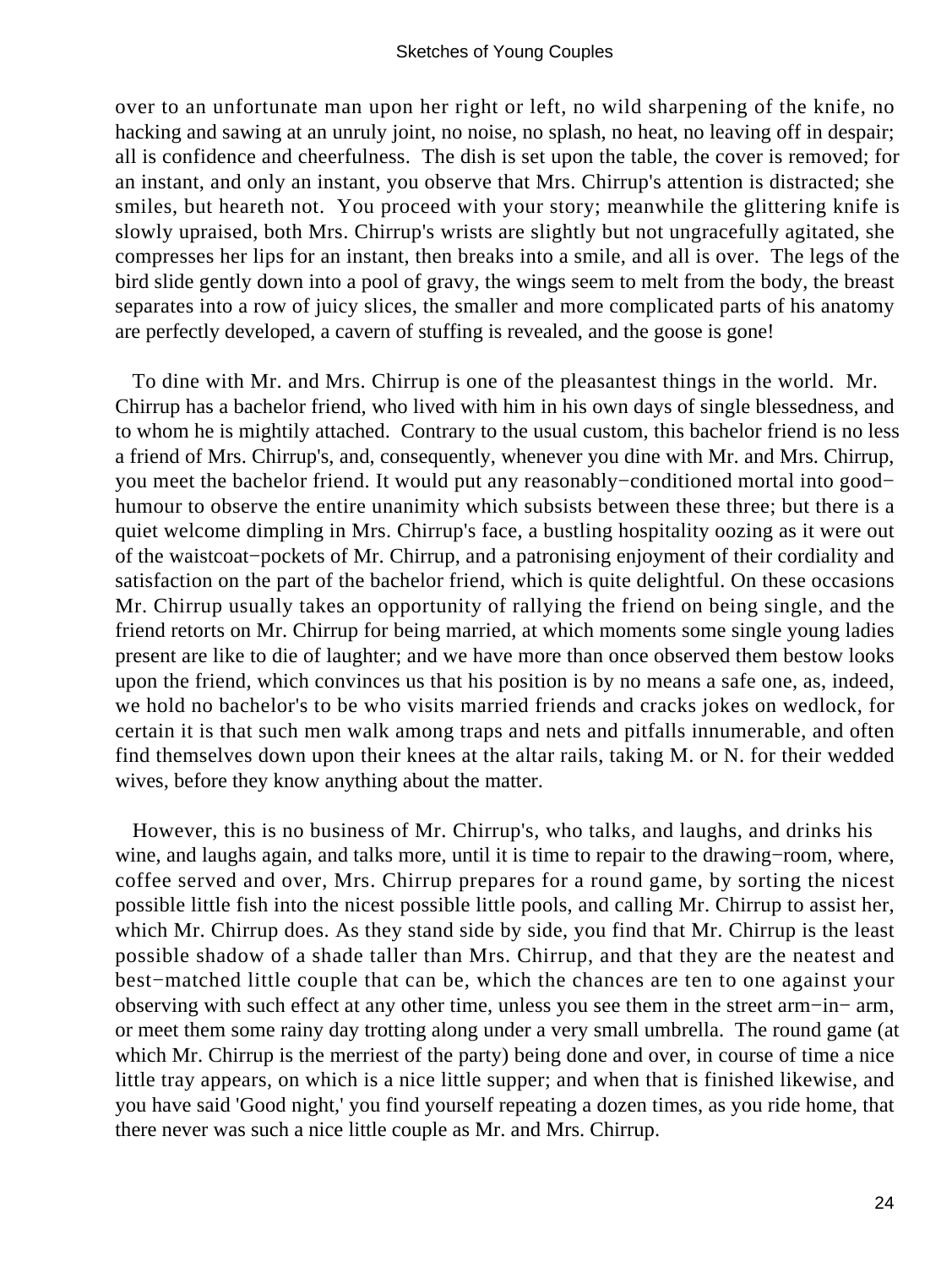Whether it is that pleasant qualities, being packed more closely in small bodies than in large, come more readily to hand than when they are diffused over a wider space, and have to be gathered together for use, we don't know, but as a general rule, − strengthened like all other rules by its exceptions, − we hold that little people are sprightly and good−natured. The more sprightly and good−natured people we have, the better; therefore, let us wish well to all nice little couples, and hope that they may increase and multiply.

#### THE **EGOTISTICAL COUPLE**

Egotism in couples is of two kinds. − It is our purpose to show this by two examples.

 The egotistical couple may be young, old, middle−aged, well to do, or ill to do; they may have a small family, a large family, or no family at all. There is no outward sign by which an egotistical couple may be known and avoided. They come upon you unawares; there is no guarding against them. No man can of himself be forewarned or forearmed against an egotistical couple.

 The egotistical couple have undergone every calamity, and experienced every pleasurable and painful sensation of which our nature is susceptible. You cannot by possibility tell the egotistical couple anything they don't know, or describe to them anything they have not felt. They have been everything but dead. Sometimes we are tempted to wish they had been even that, but only in our uncharitable moments, which are few and far between.

 We happened the other day, in the course of a morning call, to encounter an egotistical couple, nor were we suffered to remain long in ignorance of the fact, for our very first inquiry of the lady of the house brought them into active and vigorous operation. The inquiry was of course touching the lady's health, and the answer happened to be, that she had not been very well. 'Oh, my dear!' said the egotistical lady, 'don't talk of not being well. We have been in **SUCH a** state since we saw you last!' − The lady of the house happening to remark that her lord had not been well either, the egotistical gentleman struck in: 'Never let Briggs complain of not being well − never let Briggs complain, my dear Mrs. Briggs, after what I have undergone within these six weeks. He doesn't know what it is to be ill, he hasn't the least idea of it; not the faintest conception.' − 'My dear,' interposed his wife smiling, 'you talk as if it were almost a crime in Mr. Briggs not to have been as ill as we have been, instead of feeling thankful to Providence that both he and our dear Mrs. Briggs are in such blissful ignorance of real suffering.' − 'My love,' returned the egotistical gentleman, in a low and pious voice, 'you mistake me; − I feel grateful − very grateful. I trust our friends may never purchase their experience as dearly as we have bought ours; I hope they never may!'

 Having put down Mrs. Briggs upon this theme, and settled the question thus, the egotistical gentleman turned to us, and, after a few preliminary remarks, all tending towards and leading up to the point he had in his mind, inquired if we happened to be acquainted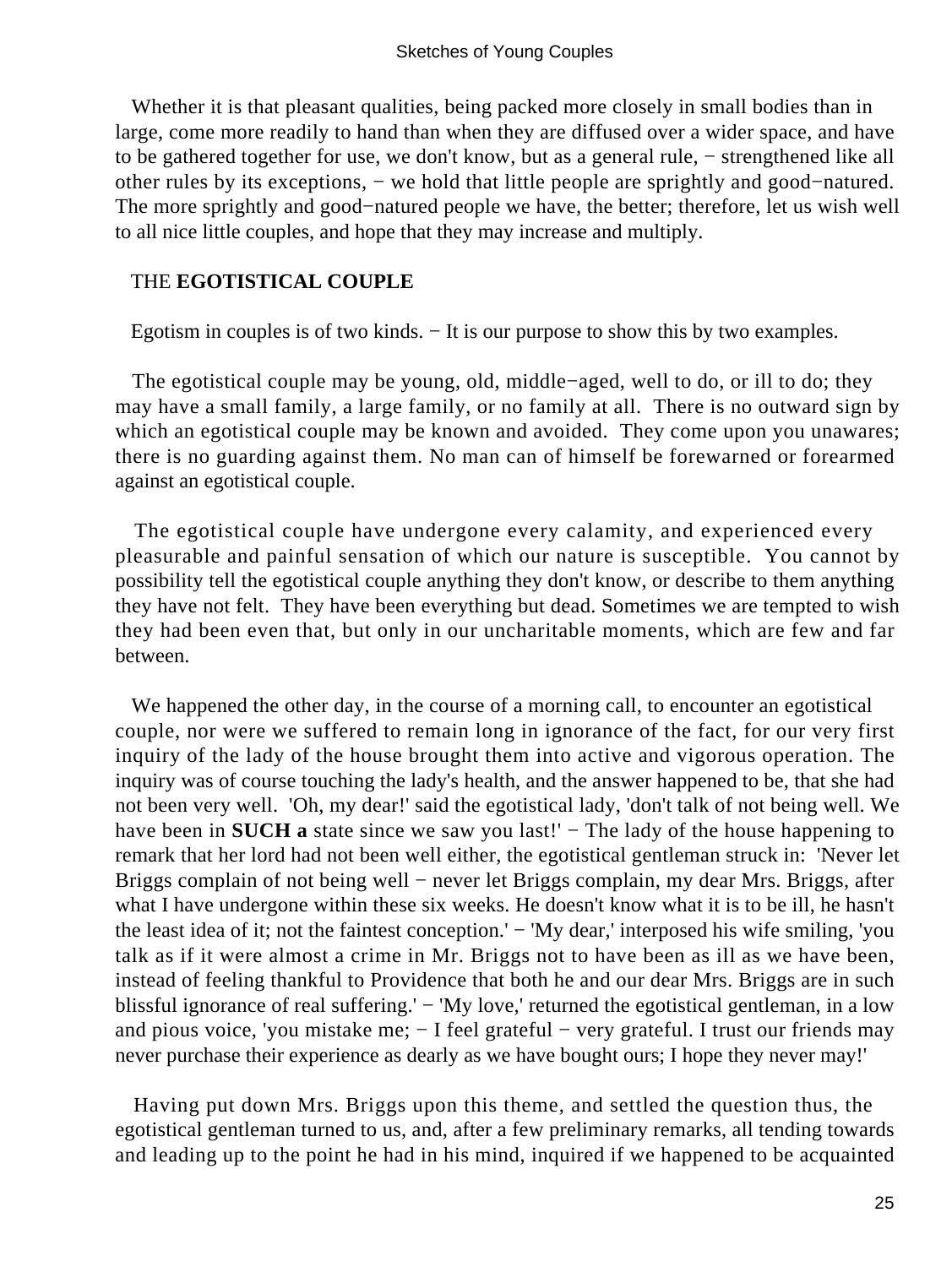with the Dowager Lady Snorflerer. On our replying in the negative, he presumed we had often met Lord Slang, or beyond all doubt, that we were on intimate terms with Sir Chipkins Glogwog. Finding that we were equally unable to lay claim to either of these distinctions, he expressed great astonishment, and turning to his wife with a retrospective smile, inquired who it was that had told that capital story about the mashed potatoes. 'Who, my dear?' returned the egotistical lady, 'why Sir Chipkins, of course; how can you ask! Don't you remember his applying it to our cook, and saying that you and I were so like the Prince and Princess, that he could almost have sworn we were they?' 'To be sure, I remember that,' said the egotistical gentleman, 'but are you quite certain that didn't apply to the other anecdote about the Emperor of Austria and the pump?' 'Upon my word then, I think it did,' replied his wife. 'To be sure it did,' said the egotistical gentleman, 'it was Slang's story, I remember now, perfectly.' However, it turned out, a few seconds afterwards, that the egotistical gentleman's memory was rather treacherous, as he began to have a misgiving that the story had been told by the Dowager Lady Snorflerer the very last time they dined there; but there appearing, on further consideration, strong circumstantial evidence tending to show that this couldn't be, inasmuch as the Dowager Lady Snorflerer had been, on the occasion in question, wholly engrossed by the egotistical lady, the egotistical gentleman recanted this opinion; and after laying the story at the doors of a great many great people, happily left it at last with the Duke of Scuttlewig:− observing that it was not extraordinary he had forgotten his Grace hitherto, as it often happened that the names of those with whom we were upon the most familiar footing were the very last to present themselves to our thoughts.

 It not only appeared that the egotistical couple knew everybody, but that scarcely any event of importance or notoriety had occurred for many years with which they had not been in some way or other connected. Thus we learned that when the well−known attempt upon the life of George the Third was made by Hatfield in Drury Lane theatre, the egotistical gentleman's grandfather sat upon his right hand and was the first man who collared him; and that the egotistical lady's aunt, sitting within a few boxes of the royal party, was the only person in the audience who heard his Majesty exclaim, 'Charlotte, Charlotte, don't be frightened, don't be frightened; they're letting off squibs, they're letting off squibs.' When the fire broke out, which ended in the destruction of the two Houses of Parliament, the egotistical couple, being at the time at a drawing−room window on Blackheath, then and there simultaneously exclaimed, to the astonishment of a whole party − 'It's the House of Lords!' Nor was this a solitary instance of their peculiar discernment, for chancing to be (as by a comparison of dates and circumstances they afterwards found) in the same omnibus with Mr. Greenacre, when he carried his victim's head about town in a blue bag, they both remarked a singular twitching in the muscles of his countenance; and walking down Fish Street Hill, a few weeks since, the egotistical gentleman said to his lady − slightly casting up his eyes to the top of the Monument – 'There's a boy up there, my dear, reading a Bible. It's very strange. I don't like it. − In five seconds afterwards, Sir,' says the egotistical gentleman, bringing his hands together with one violent clap − 'the lad was over!'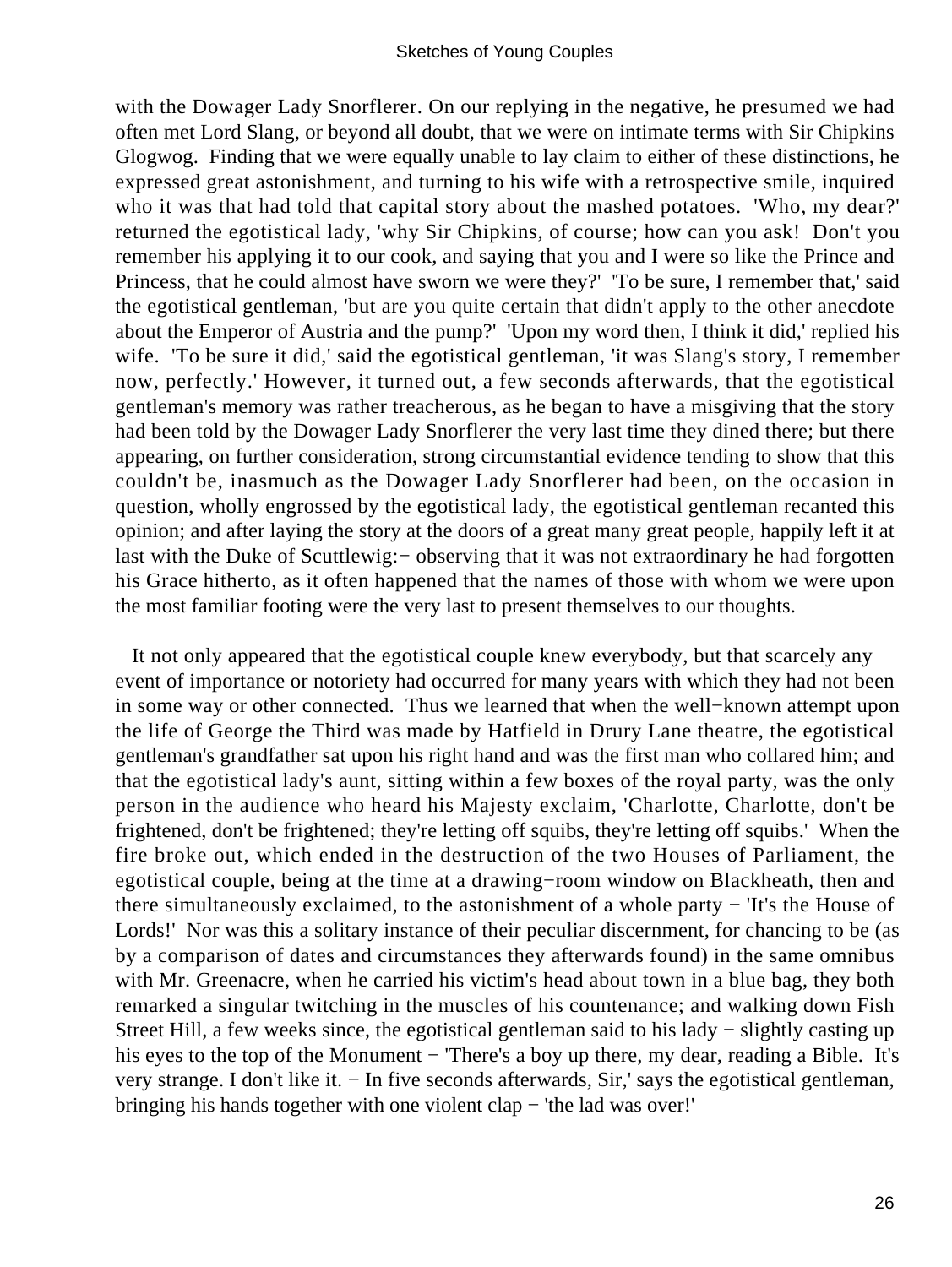Diversifying these topics by the introduction of many others of the same kind, and entertaining us between whiles with a minute account of what weather and diet agreed with them, and what weather and diet disagreed with them, and at what time they usually got up, and at what time went to bed, with many other particulars of their domestic economy too numerous to mention; the egotistical couple at length took their leave, and afforded us an opportunity of doing the same.

 Mr. and Mrs. Sliverstone are an egotistical couple of another class, for all the lady's egotism is about her husband, and all the gentleman's about his wife. For example:− Mr. Sliverstone is a clerical gentleman, and occasionally writes sermons, as clerical gentlemen do. If you happen to obtain admission at the street−door while he is so engaged, Mrs. Sliverstone appears on tip−toe, and speaking in a solemn whisper, as if there were at least three or four particular friends up−stairs, all upon the point of death, implores you to be very silent, for Mr. Sliverstone is composing, and she need not say how very important it is that he should not be disturbed. Unwilling to interrupt anything so serious, you hasten to withdraw, with many apologies; but this Mrs. Sliverstone will by no means allow, observing, that she knows you would like to see him, as it is very natural you should, and that she is determined to make a trial for you, as you are a great favourite. So you are led up−stairs − still on tip−toe − to the door of a little back room, in which, as the lady informs you in a whisper, Mr. Sliverstone always writes. No answer being returned to a couple of soft taps, the lady opens the door, and there, sure enough, is Mr. Sliverstone, with dishevelled hair, powdering away with pen, ink, and paper, at a rate which, if he has any power of sustaining it, would settle the longest sermon in no time. At first he is too much absorbed to be roused by this intrusion; but presently looking up, says faintly, 'Ah!' and pointing to his desk with a weary and languid smile, extends his hand, and hopes you'll forgive him. Then Mrs. Sliverstone sits down beside him, and taking his hand in hers, tells you how that Mr. Sliverstone has been shut up there ever since nine o'clock in the morning, (it is by this time twelve at noon,) and how she knows it cannot be good for his health, and is very uneasy about it. Unto this Mr. Sliverstone replies firmly, that 'It must be done;' which agonizes Mrs. Sliverstone still more, and she goes on to tell you that such were Mr. Sliverstone's labours last week − what with the buryings, marryings, churchings, christenings, and all together, – that when he was going up the pulpit stairs on Sunday evening, he was obliged to hold on by the rails, or he would certainly have fallen over into his own pew. Mr. Sliverstone, who has been listening and smiling meekly, says, 'Not quite so bad as that, not quite so bad!' he admits though, on cross−examination, that he WAS very near falling upon the verger who was following him up to bolt the door; but adds, that it was his duty as a Christian to fall upon him, if need were, and that he, Mr. Sliverstone, and (possibly the verger too) ought to glory in it.

 This sentiment communicates new impulse to Mrs. Sliverstone, who launches into new praises of Mr. Sliverstone's worth and excellence, to which he listens in the same meek silence, save when he puts in a word of self-denial relative to some question of fact, as − 'Not seventy−two christenings that week, my dear. Only seventy−one, only seventy−one.' At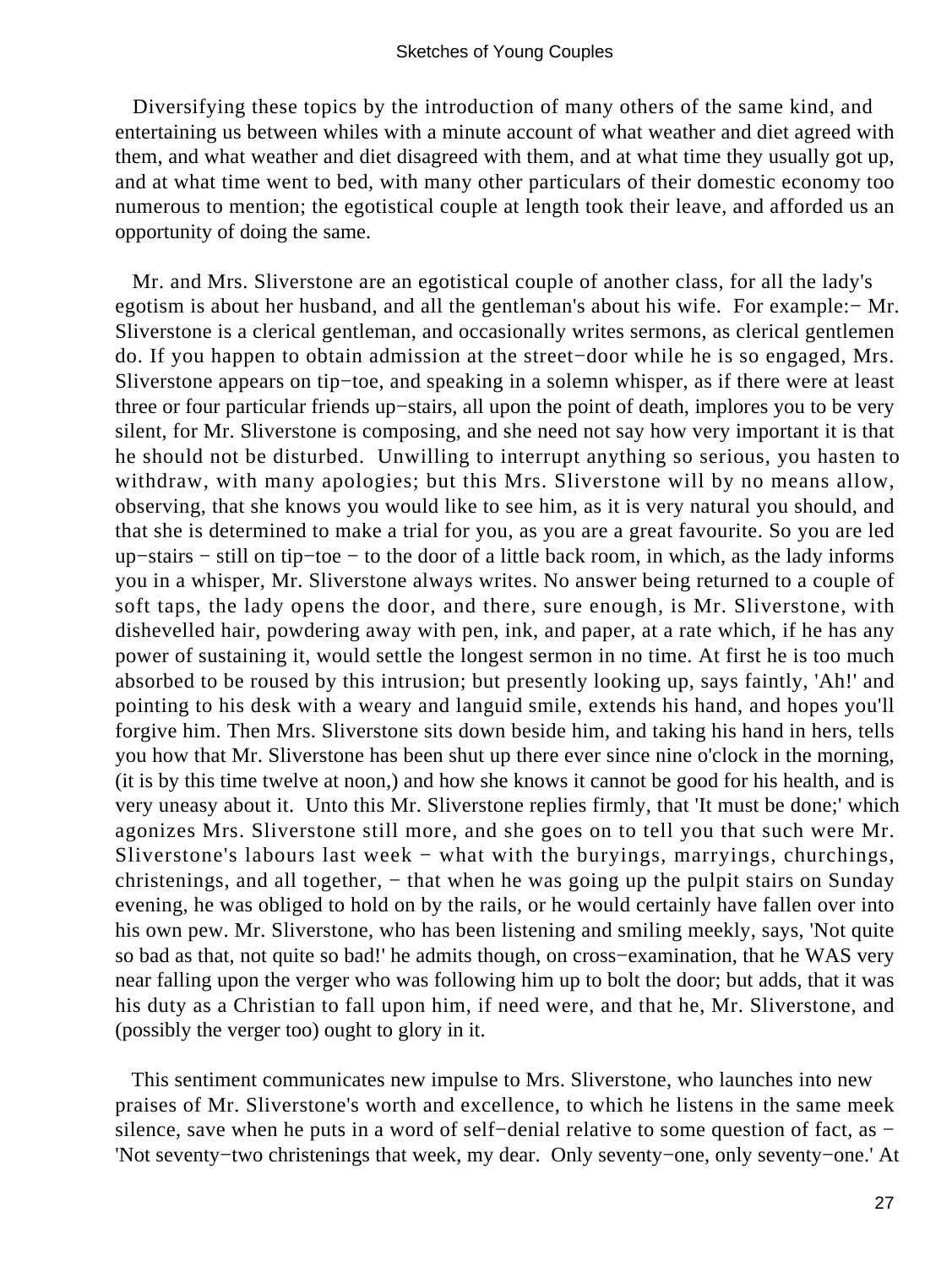length his lady has quite concluded, and then he says, Why should he repine, why should he give way, why should he suffer his heart to sink within him? Is it he alone who toils and suffers? What has she gone through, he should like to know? What does she go through every day for him and for society?

 With such an exordium Mr. Sliverstone launches out into glowing praises of the conduct of Mrs. Sliverstone in the production of eight young children, and the subsequent rearing and fostering of the same; and thus the husband magnifies the wife, and the wife the husband.

 This would be well enough if Mr. and Mrs. Sliverstone kept it to themselves, or even to themselves and a friend or two; but they do not. The more hearers they have, the more egotistical the couple become, and the more anxious they are to make believers in their merits. Perhaps this is the worst kind of egotism. It has not even the poor excuse of being spontaneous, but is the result of a deliberate system and malice aforethought. Mere empty−headed conceit excites our pity, but ostentatious hypocrisy awakens our disgust.

#### THE **COUPLE WHO CODDLE THEMSELVES**

 Mrs. Merrywinkle's maiden name was Chopper. She was the only child of Mr. and Mrs. Chopper. Her father died when she was, as the play−books express it, 'yet an infant;' and so old Mrs. Chopper, when her daughter married, made the house of her son−in−law her home from that time henceforth, and set up her staff of rest with Mr. and Mrs. Merrywinkle.

 Mr. and Mrs. Merrywinkle are a couple who coddle themselves; and the venerable Mrs. Chopper is an aider and abettor in the same.

 Mr. Merrywinkle is a rather lean and long−necked gentleman, middle− aged and middle−sized, and usually troubled with a cold in the head. Mrs. Merrywinkle is a delicate−looking lady, with very light hair, and is exceedingly subject to the same unpleasant disorder. The venerable Mrs. Chopper – who is strictly entitled to the appellation, her daughter not being very young, otherwise than by courtesy, at the time of her marriage, which was some years ago − is a mysterious old lady who lurks behind a pair of spectacles, and is afflicted with a chronic disease, respecting which she has taken a vast deal of medical advice, and referred to a vast number of medical books, without meeting any definition of symptoms that at all suits her, or enables her to say, 'That's my complaint.' Indeed, the absence of authentic information upon the subject of this complaint would seem to be Mrs. Chopper's greatest ill, as in all other respects she is an uncommonly hale and hearty gentlewoman.

 Both Mr. and Mrs. Chopper wear an extraordinary quantity of flannel, and have a habit of putting their feet in hot water to an unnatural extent. They likewise indulge in chamomile tea and such− like compounds, and rub themselves on the slightest provocation with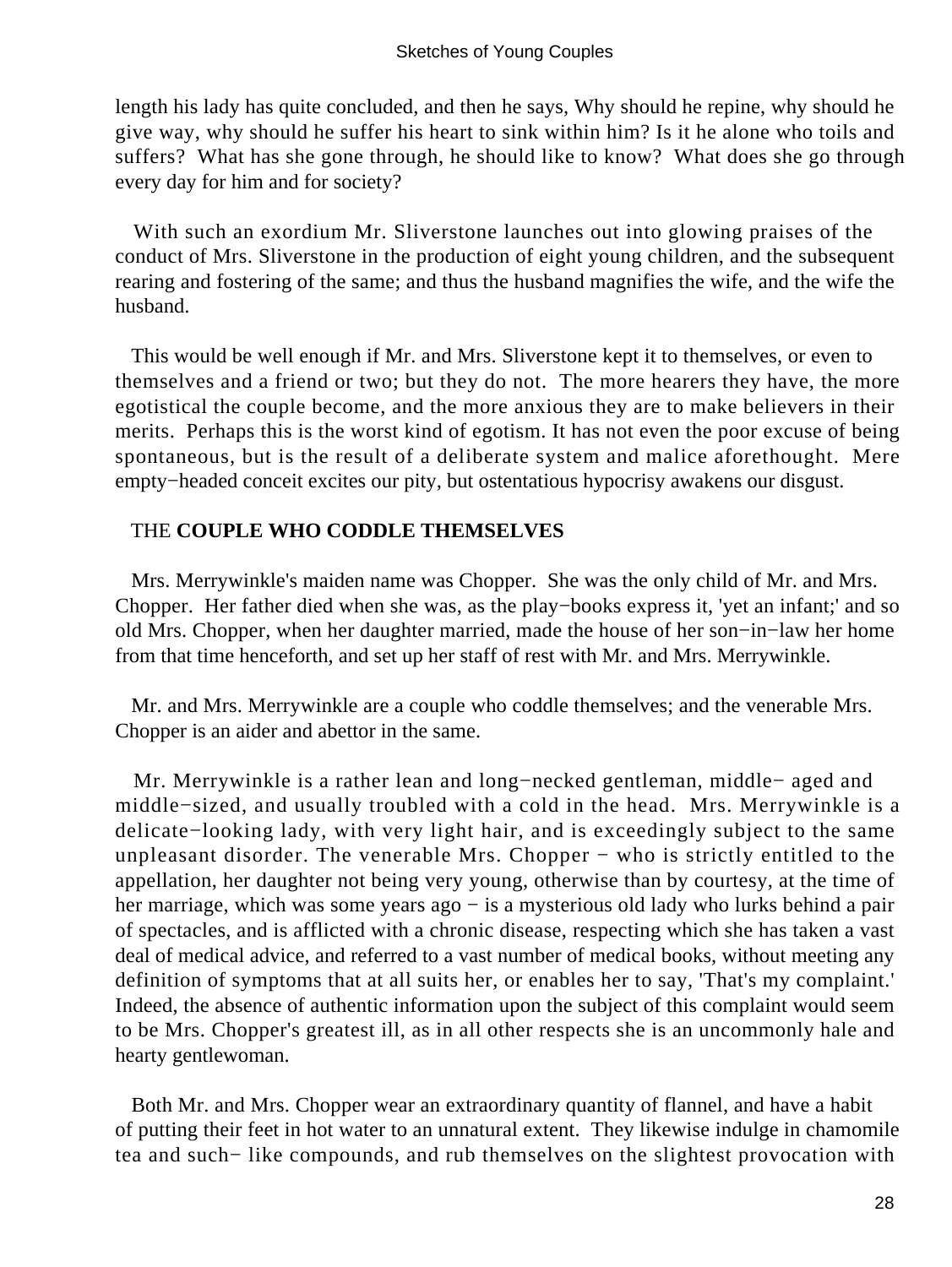camphorated spirits and other lotions applicable to mumps, sore−throat, rheumatism, or lumbago.

 Mr. Merrywinkle's leaving home to go to business on a damp or wet morning is a very elaborate affair. He puts on wash−leather socks over his stockings, and India−rubber shoes above his boots, and wears under his waistcoat a cuirass of hare−skin. Besides these precautions, he winds a thick shawl round his throat, and blocks up his mouth with a large silk handkerchief. Thus accoutred, and furnished besides with a great−coat and umbrella, he braves the dangers of the streets; travelling in severe weather at a gentle trot, the better to preserve the circulation, and bringing his mouth to the surface to take breath, but very seldom, and with the utmost caution. His office−door opened, he shoots past his clerk at the same pace, and diving into his own private room, closes the door, examines the window−fastenings, and gradually unrobes himself: hanging his pocket−handkerchief on the fender to air, and determining to write to the newspapers about the fog, which, he says, 'has really got to that pitch that it is quite unbearable.'

 In this last opinion Mrs. Merrywinkle and her respected mother fully concur; for though not present, their thoughts and tongues are occupied with the same subject, which is their constant theme all day. If anybody happens to call, Mrs. Merrywinkle opines that they must assuredly be mad, and her first salutation is, 'Why, what in the name of goodness can bring you out in such weather? You know you **MUST** catch your death.' This assurance is corroborated by Mrs. Chopper, who adds, in further confirmation, a dismal legend concerning an individual of her acquaintance who, making a call under precisely parallel circumstances, and being then in the best health and spirits, expired in forty−eight hours afterwards, of a complication of inflammatory disorders. The visitor, rendered not altogether comfortable perhaps by this and other precedents, inquires very affectionately after Mr. Merrywinkle, but by so doing brings about no change of the subject; for Mr. Merrywinkle's name is inseparably connected with his complaints, and his complaints are inseparably connected with Mrs. Merrywinkle's; and when these are done with, Mrs. Chopper, who has been biding her time, cuts in with the chronic disorder − a subject upon which the amiable old lady never leaves off speaking until she is left alone, and very often not then.

 But Mr. Merrywinkle comes home to dinner. He is received by Mrs. Merrywinkle and Mrs. Chopper, who, on his remarking that he thinks his feet are damp, turn pale as ashes and drag him up−stairs, imploring him to have them rubbed directly with a dry coarse towel. Rubbed they are, one by Mrs. Merrywinkle and one by Mrs. Chopper, until the friction causes Mr. Merrywinkle to make horrible faces, and look as if he had been smelling very powerful onions; when they desist, and the patient, provided for his better security with thick worsted stockings and list slippers, is borne down−stairs to dinner. Now, the dinner is always a good one, the appetites of the diners being delicate, and requiring a little of what Mrs. Merrywinkle calls 'tittivation;' the secret of which is understood to lie in good cookery and tasteful spices, and which process is so successfully performed in the present instance, that both Mr. and Mrs. Merrywinkle eat a remarkably good dinner, and even the afflicted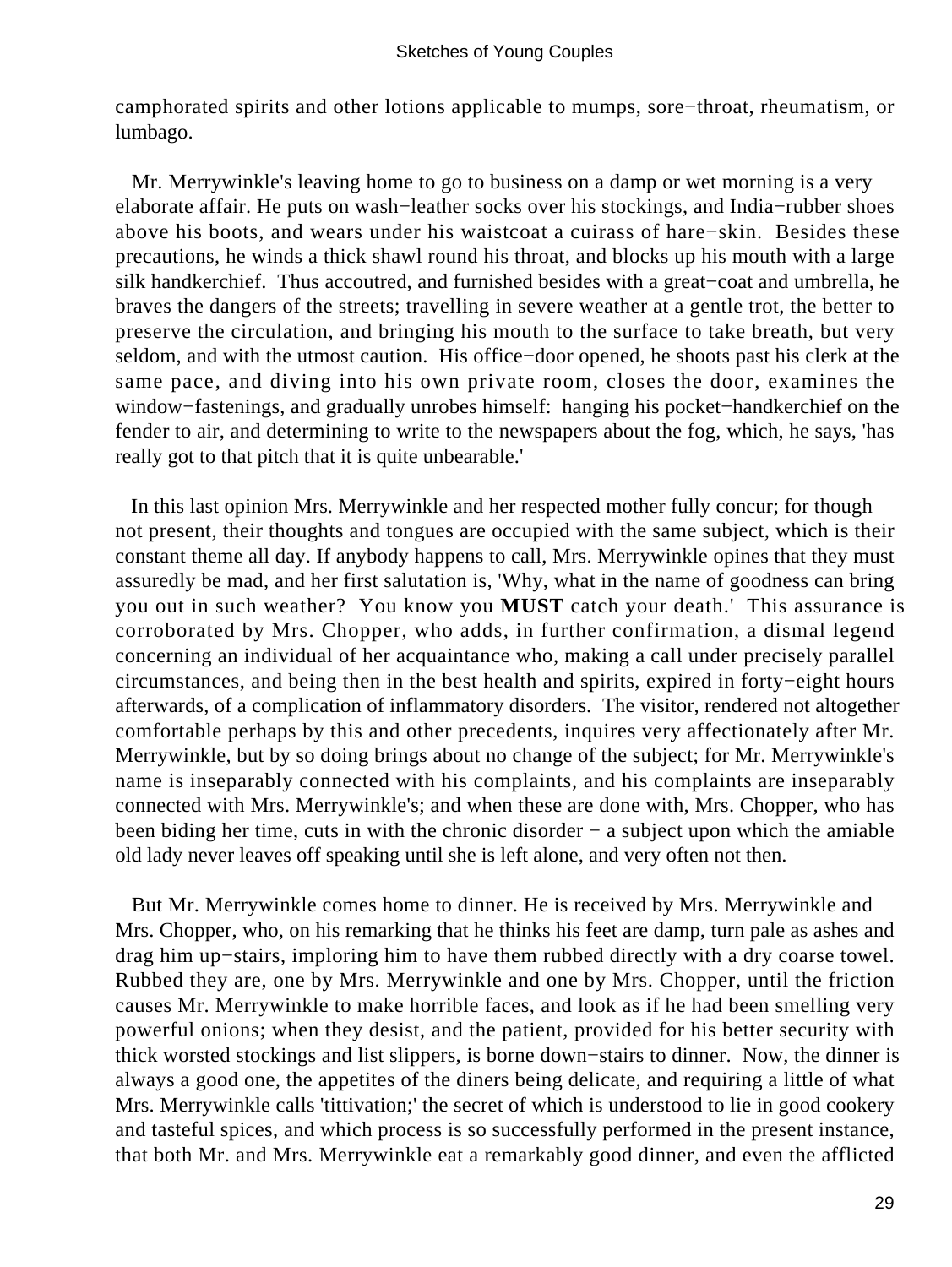Mrs. Chopper wields her knife and fork with much of the spirit and elasticity of youth. But Mr. Merrywinkle, in his desire to gratify his appetite, is not unmindful of his health, for he has a bottle of carbonate of soda with which to qualify his porter, and a little pair of scales in which to weigh it out. Neither in his anxiety to take care of his body is he unmindful of the welfare of his immortal part, as he always prays that for what he is going to receive he may be made truly thankful; and in order that he may be as thankful as possible, eats and drinks to the utmost.

 Either from eating and drinking so much, or from being the victim of this constitutional infirmity, among others, Mr. Merrywinkle, after two or three glasses of wine, falls fast asleep; and he has scarcely closed his eyes, when Mrs. Merrywinkle and Mrs. Chopper fall asleep likewise. It is on awakening at tea−time that their most alarming symptoms prevail; for then Mr. Merrywinkle feels as if his temples were tightly bound round with the chain of the street−door, and Mrs. Merrywinkle as if she had made a hearty dinner of half−hundredweights, and Mrs. Chopper as if cold water were running down her back, and oyster−knives with sharp points were plunging of their own accord into her ribs. Symptoms like these are enough to make people peevish, and no wonder that they remain so until supper−time, doing little more than doze and complain, unless Mr. Merrywinkle calls out very loudly to a servant 'to keep that draught out,' or rushes into the passage to flourish his fist in the countenance of the twopenny−postman, for daring to give such a knock as he had just performed at the door of a private gentleman with nerves.

 Supper, coming after dinner, should consist of some gentle provocative; and therefore the tittivating art is again in requisition, and again − done honour to by Mr. and Mrs. Merrywinkle, still comforted and abetted by Mrs. Chopper. After supper, it is ten to one but the last−named old lady becomes worse, and is led off to bed with the chronic complaint in full vigour. Mr. and Mrs. Merrywinkle, having administered to her a warm cordial, which is something of the strongest, then repair to their own room, where Mr. Merrywinkle, with his legs and feet in hot water, superintends the mulling of some wine which he is to drink at the very moment he plunges into bed, while Mrs. Merrywinkle, in garments whose nature is unknown to and unimagined by all but married men, takes four small pills with a spasmodic look between each, and finally comes to something hot and fragrant out of another little saucepan, which serves as her composing−draught for the night.

 There is another kind of couple who coddle themselves, and who do so at a cheaper rate and on more spare diet, because they are niggardly and parsimonious; for which reason they are kind enough to coddle their visitors too. It is unnecessary to describe them, for our readers may rest assured of the accuracy of these general principles:− that all couples who coddle themselves are selfish and slothful, – that they charge upon every wind that blows, every rain that falls, and every vapour that hangs in the air, the evils which arise from their own imprudence or the gloom which is engendered in their own tempers, − and that all men and women, in couples or otherwise, who fall into exclusive habits of self−indulgence, and forget their natural sympathy and close connexion with everybody and everything in the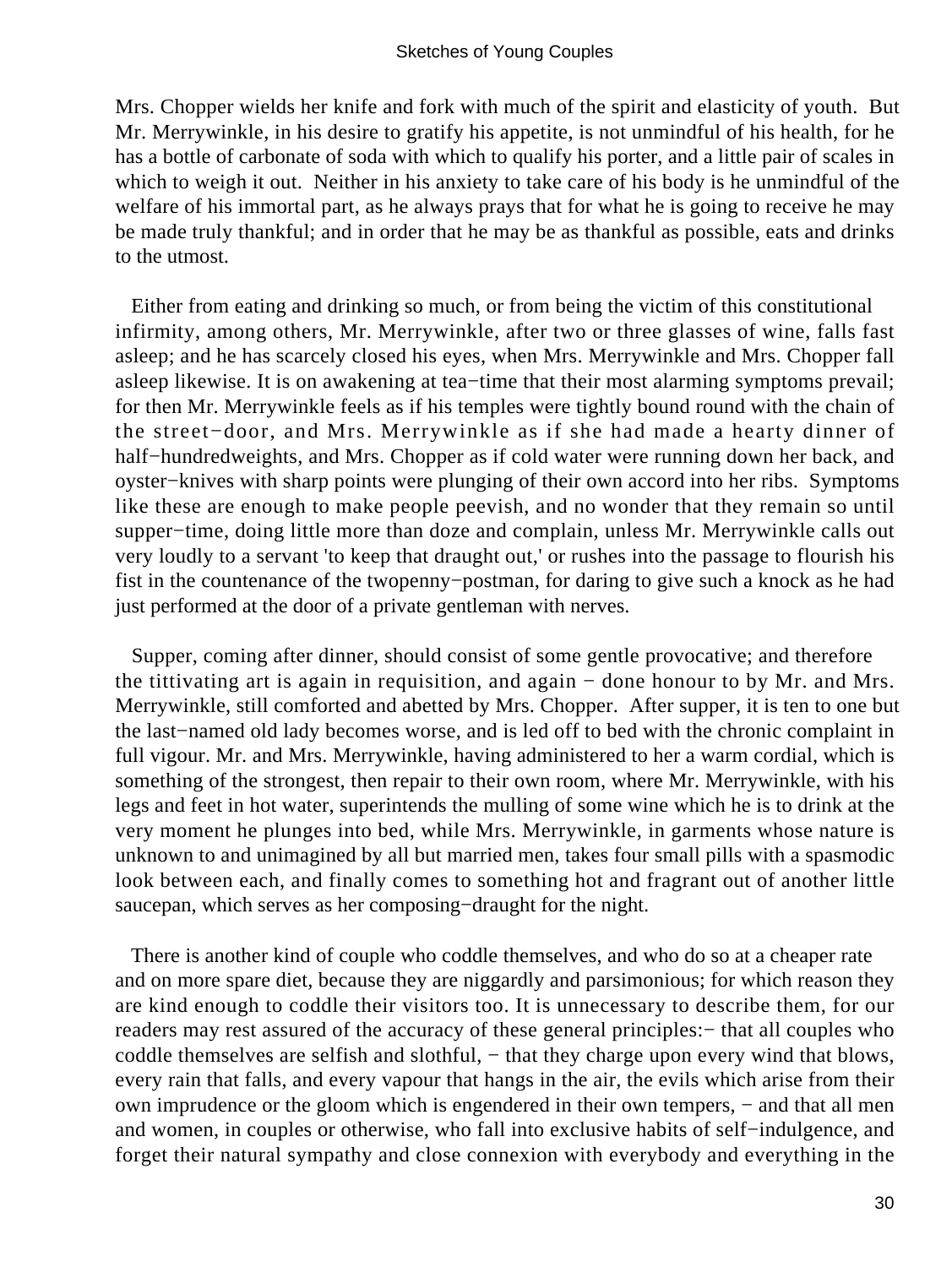world around them, not only neglect the first duty of life, but, by a happy retributive justice, deprive themselves of its truest and best enjoyment.

#### THE **OLD COUPLE**

 They are grandfather and grandmother to a dozen grown people and have great−grandchildren besides; their bodies are bent, their hair is grey, their step tottering and infirm. Is this the lightsome pair whose wedding was so merry, and have the young couple indeed grown old so soon!

 It seems but yesterday − and yet what a host of cares and griefs are crowded into the intervening time which, reckoned by them, lengthens out into a century! How many new associations have wreathed themselves about their hearts since then! The old time is gone, and a new time has come for others − not for them. They are but the rusting link that feebly joins the two, and is silently loosening its hold and dropping asunder.

 It seems but yesterday − and yet three of their children have sunk into the grave, and the tree that shades it has grown quite old. One was an infant − they wept for him; the next a girl, a slight young thing too delicate for earth − her loss was hard indeed to bear. The third, a man. That was the worst of all, but even that grief is softened now.

 It seems but yesterday − and yet how the gay and laughing faces of that bright morning have changed and vanished from above ground! Faint likenesses of some remain about them yet, but they are very faint and scarcely to be traced. The rest are only seen in dreams, and even they are unlike what they were, in eyes so old and dim.

 One or two dresses from the bridal wardrobe are yet preserved. They are of a quaint and antique fashion, and seldom seen except in pictures. White has turned yellow, and brighter hues have faded. Do you wonder, child? The wrinkled face was once as smooth as yours, the eyes as bright, the shrivelled skin as fair and delicate. It is the work of hands that have been dust these many years.

 Where are the fairy lovers of that happy day whose annual return comes upon the old man and his wife, like the echo of some village bell which has long been silent? Let yonder peevish bachelor, racked by rheumatic pains, and quarrelling with the world, let him answer to the question. He recollects something of a favourite playmate; her name was Lucy − so they tell him. He is not sure whether she was married, or went abroad, or died. It is a long while ago, and he don't remember.

 Is nothing as it used to be; does no one feel, or think, or act, as in days of yore? Yes. There is an aged woman who once lived servant with the old lady's father, and is sheltered in an alms− house not far off. She is still attached to the family, and loves them all; she nursed the children in her lap, and tended in their sickness those who are no more. Her old mistress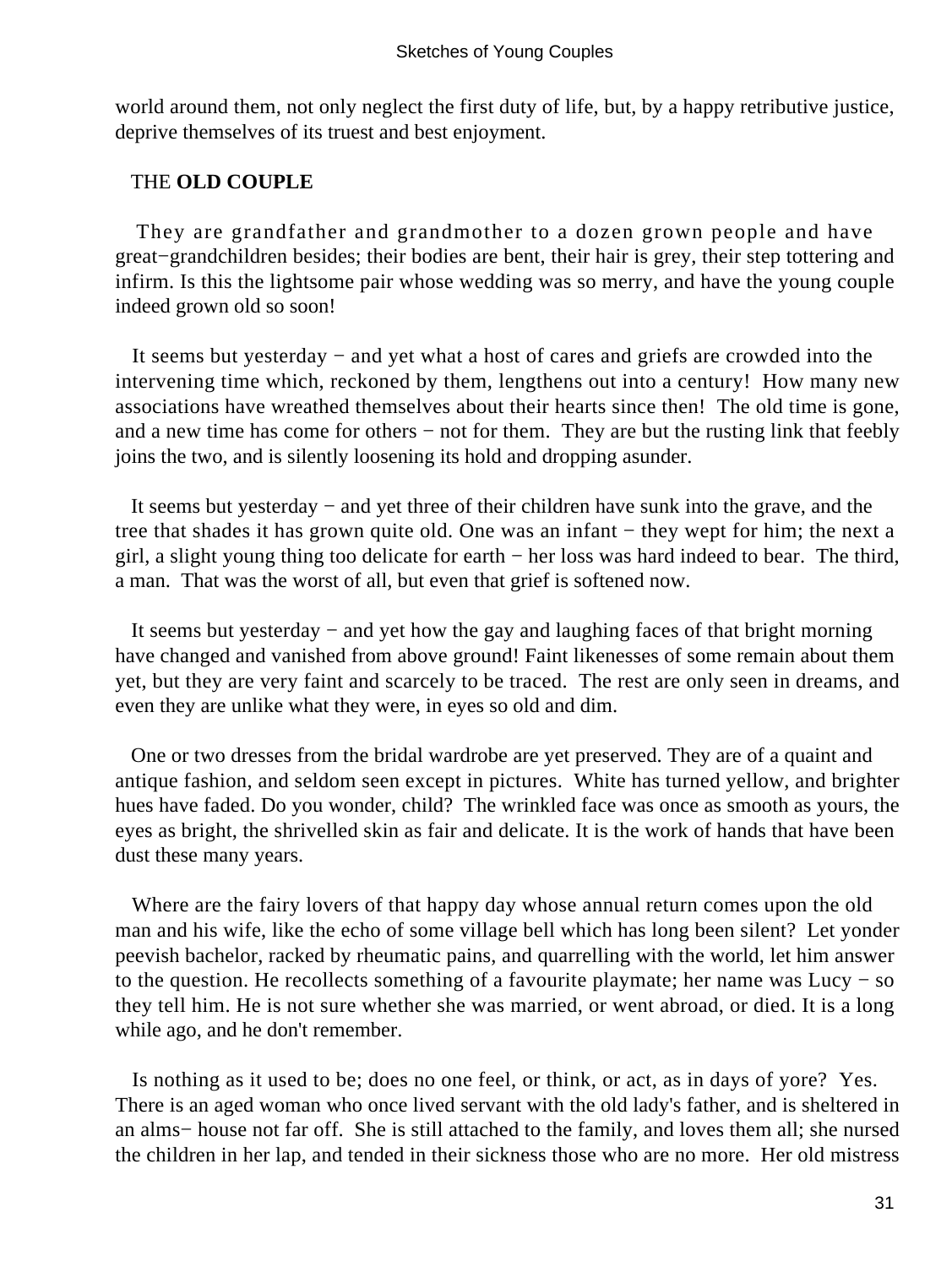has still something of youth in her eyes; the young ladies are like what she was but not quite so handsome, nor are the gentlemen as stately as Mr. Harvey used to be. She has seen a great deal of trouble; her husband and her son died long ago; but she has got over that, and is happy now – quite happy.

 If ever her attachment to her old protectors were disturbed by fresher cares and hopes, it has long since resumed its former current. It has filled the void in the poor creature's heart, and replaced the love of kindred. Death has not left her alone, and this, with a roof above her head, and a warm hearth to sit by, makes her cheerful and contented. Does she remember the marriage of great–grandmamma? Ay, that she does, as well – as if it was only yesterday. You wouldn't think it to look at her now, and perhaps she ought not to say so of herself, but she was as smart a young girl then as you'd wish to see. She recollects she took a friend of hers up−stairs to see Miss Emma dressed for church; her name was − ah! she forgets the name, but she remembers that she was a very pretty girl, and that she married not long afterwards, and lived − it has quite passed out of her mind where she lived, but she knows she had a bad husband who used her ill, and that she died in Lambeth work−house. Dear, dear, in Lambeth workhouse!

 And the old couple − have they no comfort or enjoyment of existence? See them among their grandchildren and great− grandchildren; how garrulous they are, how they compare one with another, and insist on likenesses which no one else can see; how gently the old lady lectures the girls on points of breeding and decorum, and points the moral by anecdotes of herself in her young days − how the old gentleman chuckles over boyish feats and roguish tricks, and tells long stories of a 'barring−out' achieved at the school he went to: which was very wrong, he tells the boys, and never to be imitated of course, but which he cannot help letting them know was very pleasant too − especially when he kissed the master's niece. This last, however, is a point on which the old lady is very tender, for she considers it a shocking and indelicate thing to talk about, and always says so whenever it is mentioned, never failing to observe that he ought to be very penitent for having been so sinful. So the old gentleman gets no further, and what the schoolmaster's niece said afterwards (which he is always going to tell) is lost to posterity.

The old gentleman is eighty years old, to−day − 'Eighty years old, Crofts, and never had a headache,' he tells the barber who shaves him (the barber being a young fellow, and very subject to that complaint). 'That's a great age, Crofts,' says the old gentleman. 'I don't think it's sich a wery great age, Sir,' replied the barber. 'Crofts,' rejoins the old gentleman, 'you're talking nonsense to me. Eighty not a great age?' 'It's a wery great age, Sir, for a gentleman to be as healthy and active as you are,' returns the barber; 'but my grandfather, Sir, he was ninety−four.' 'You don't mean that, Crofts?' says the old gentleman. 'I do indeed, Sir,' retorts the barber, 'and as wiggerous as Julius Caesar, my grandfather was.' The old gentleman muses a little time, and then says, 'What did he die of, Crofts?' 'He died accidentally, Sir,' returns the barber; 'he didn't mean to do it. He always would go a running about the streets − walking never satisfied HIS spirit – and he run against a post and died of a hurt in his chest.'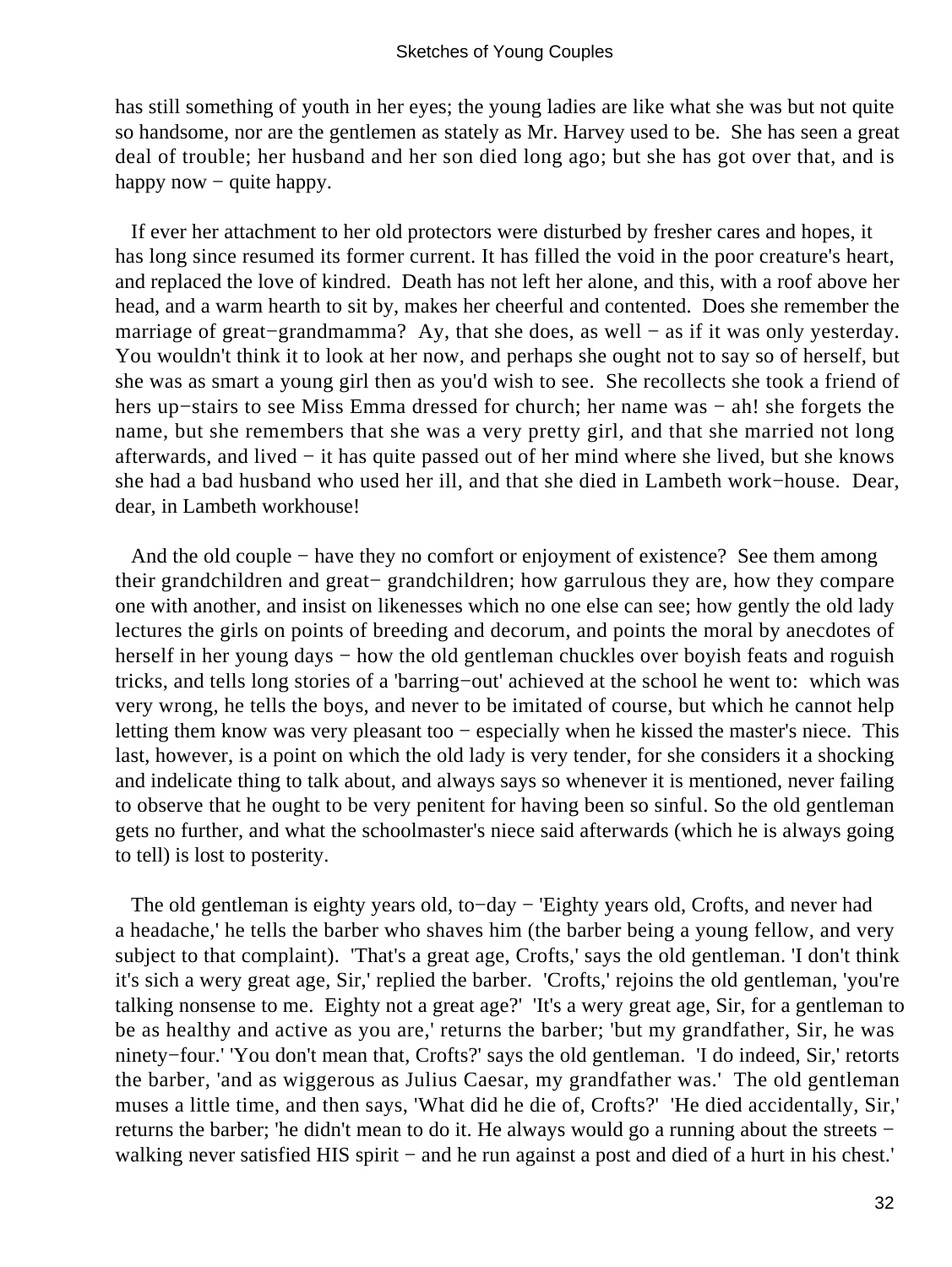The old gentleman says no more until the shaving is concluded, and then he gives Crofts half–a–crown to drink his health. He is a little doubtful of the barber's veracity afterwards, and telling the anecdote to the old lady, affects to make very light of it − though to be sure (he adds) there was old Parr, and in some parts of England, ninety−five or so is a common age, quite a common age.

 This morning the old couple are cheerful but serious, recalling old times as well as they can remember them, and dwelling upon many passages in their past lives which the day brings to mind. The old lady reads aloud, in a tremulous voice, out of a great Bible, and the old gentleman with his hand to his ear, listens with profound respect. When the book is closed, they sit silent for a short space, and afterwards resume their conversation, with a reference perhaps to their dead children, as a subject not unsuited to that they have just left. By degrees they are led to consider which of those who survive are the most like those dearly−remembered objects, and so they fall into a less solemn strain, and become cheerful again.

 How many people in all, grandchildren, great−grandchildren, and one or two intimate friends of the family, dine together to−day at the eldest son's to congratulate the old couple, and wish them many happy returns, is a calculation beyond our powers; but this we know, that the old couple no sooner present themselves, very sprucely and carefully attired, than there is a violent shouting and rushing forward of the younger branches with all manner of presents, such as pocket−books, pencil−cases, pen−wipers, watch− papers, pin−cushions, sleeve−buckles, worked−slippers, watch− guards, and even a nutmeg−grater: the latter article being presented by a very chubby and very little boy, who exhibits it in great triumph as an extraordinary variety. The old couple's emotion at these tokens of remembrance occasions quite a pathetic scene, of which the chief ingredients are a vast quantity of kissing and hugging, and repeated wipings of small eyes and noses with small square pocket−handkerchiefs, which don't come at all easily out of small pockets. Even the peevish bachelor is moved, and he says, as he presents the old gentleman with a queer sort of antique ring from his own finger, that he'll be de'ed if he doesn't think he looks younger than he did ten years ago.

 But the great time is after dinner, when the dessert and wine are on the table, which is pushed back to make plenty of room, and they are all gathered in a large circle round the fire, for it is then − the glasses being filled, and everybody ready to drink the toast − that two great−grandchildren rush out at a given signal, and presently return, dragging in old Jane Adams leaning upon her crutched stick, and trembling with age and pleasure. Who so popular as poor old Jane, nurse and story−teller in ordinary to two generations; and who so happy as she, striving to bend her stiff limbs into a curtsey, while tears of pleasure steal down her withered cheeks!

 The old couple sit side by side, and the old time seems like yesterday indeed. Looking back upon the path they have travelled, its dust and ashes disappear; the flowers that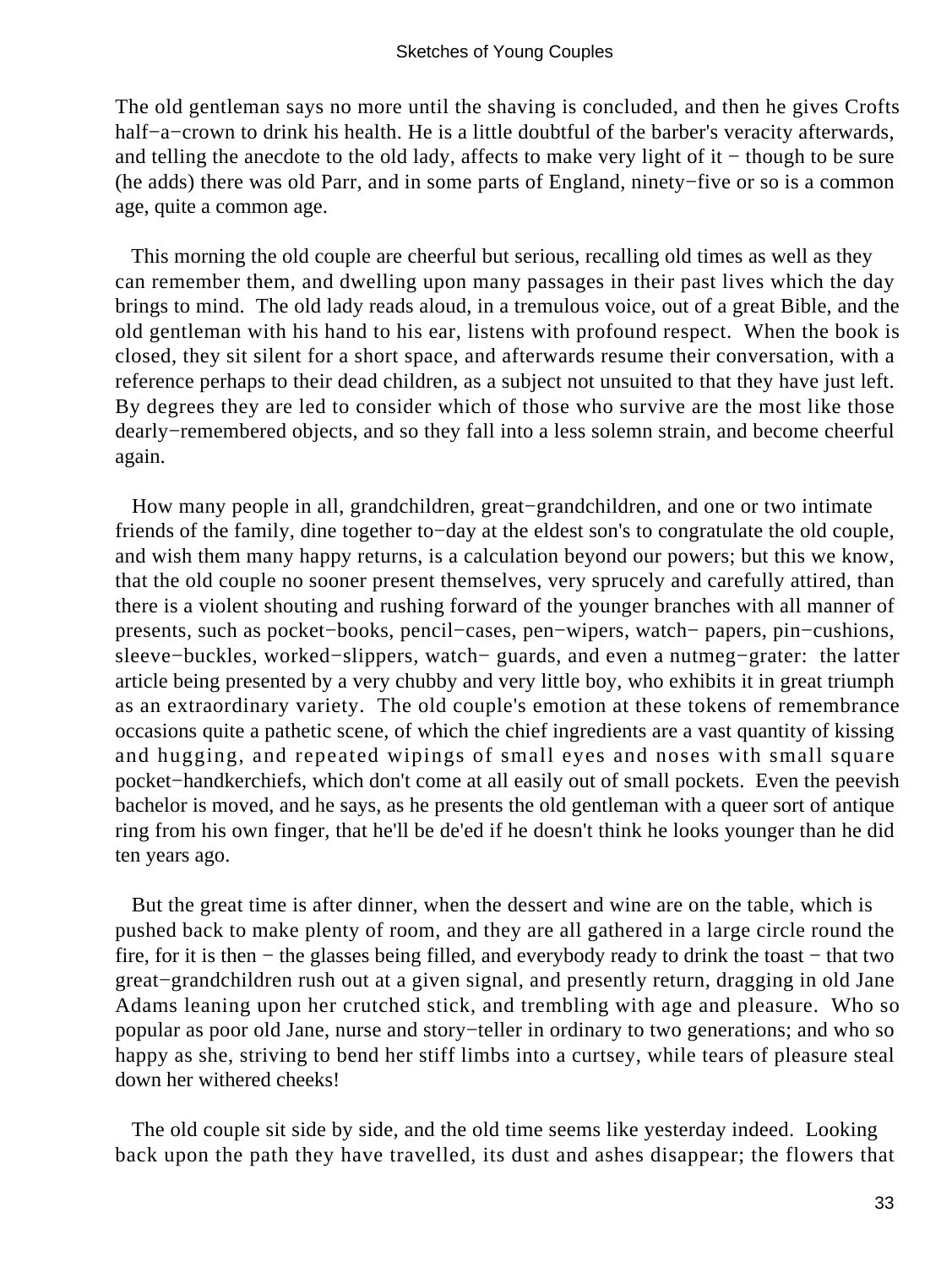withered long ago, show brightly again upon its borders, and they grow young once more in the youth of those about them.

### **CONCLUSION**

 We have taken for the subjects of the foregoing moral essays, twelve samples of married couples, carefully selected from a large stock on hand, open to the inspection of all comers. These samples are intended for the benefit of the rising generation of both sexes, and, for their more easy and pleasant information, have been separately ticketed and labelled in the manner they have seen.

We have purposely excluded from consideration the couple in which the lady reigns paramount and supreme, holding such cases to be of a very unnatural kind, and like hideous births and other monstrous deformities, only to be discreetly and sparingly exhibited.

 And here our self−imposed task would have ended, but that to those young ladies and gentlemen who are yet revolving singly round the church, awaiting the advent of that time when the mysterious laws of attraction shall draw them towards it in couples, we are desirous of addressing a few last words.

 Before marriage and afterwards, let them learn to centre all their hopes of real and lasting happiness in their own fireside; let them cherish the faith that in home, and all the English virtues which the love of home engenders, lies the only true source of domestic felicity; let them believe that round the household gods, contentment and tranquillity cluster in their gentlest and most graceful forms; and that many weary hunters of happiness through the noisy world, have learnt this truth too late, and found a cheerful spirit and a quiet mind only at home at last.

 How much may depend on the education of daughters and the conduct of mothers; how much of the brightest part of our old national character may be perpetuated by their wisdom or frittered away by their folly − how much of it may have been lost already, and how much more in danger of vanishing every day − are questions too weighty for discussion here, but well deserving a little serious consideration from all young couples nevertheless.

 To that one young couple on whose bright destiny the thoughts of nations are fixed, may the youth of England look, and not in vain, for an example. From that one young couple, blessed and favoured as they are, may they learn that even the glare and glitter of a court, the splendour of a palace, and the pomp and glory of a throne, yield in their power of conferring happiness, to domestic worth and virtue. From that one young couple may they learn that the crown of a great empire, costly and jewelled though it be, gives place in the estimation of a Queen to the plain gold ring that links her woman's nature to that of tens of thousands of her humble subjects, and guards in her woman's heart one secret store of tenderness, whose proudest boast shall be that it knows no Royalty save Nature's own, and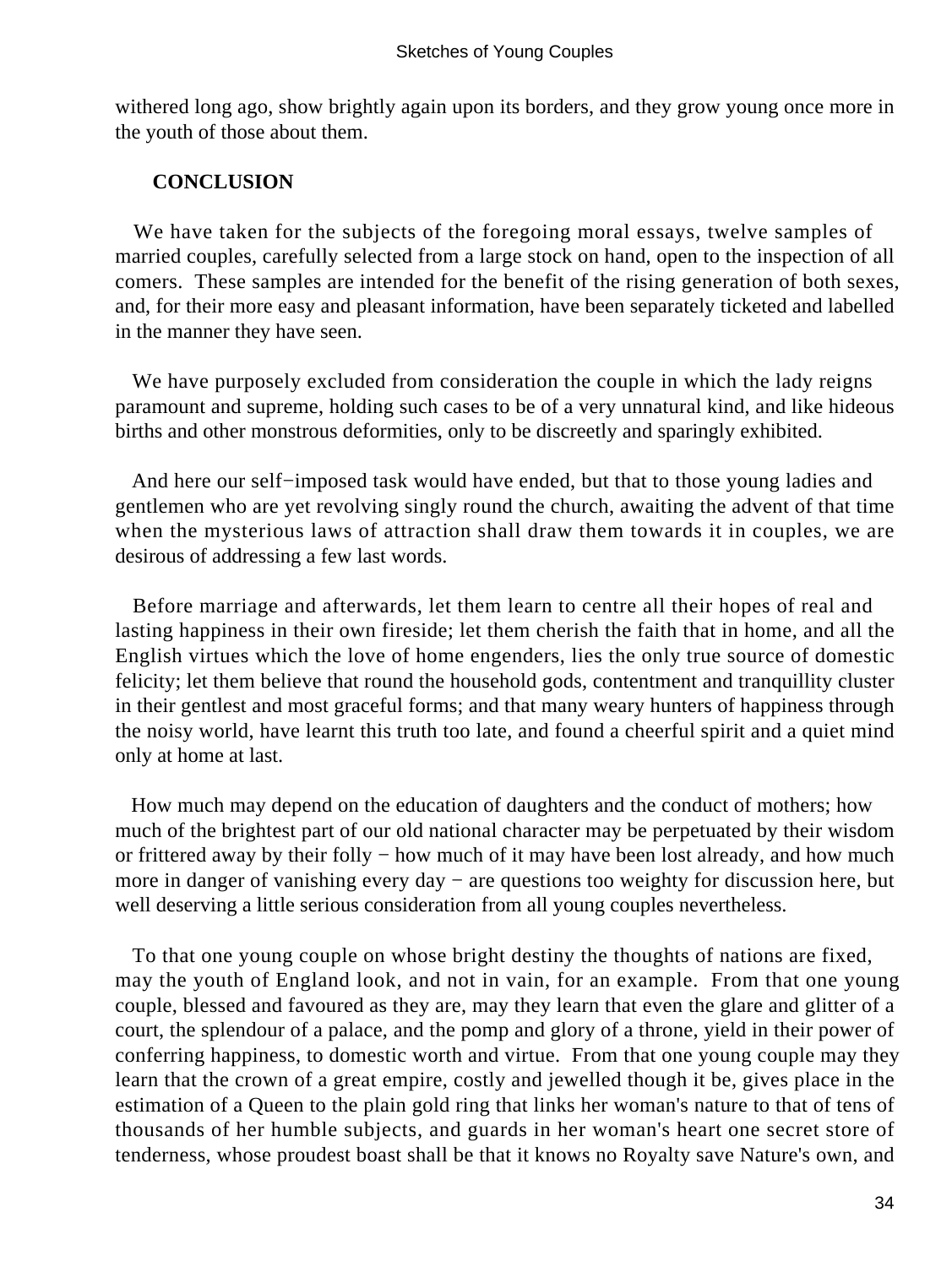no pride of birth but being the child of heaven!

 So shall the highest young couple in the land for once hear the truth, when men throw up their caps, and cry with loving shouts −

GOD **BLESS THEM.**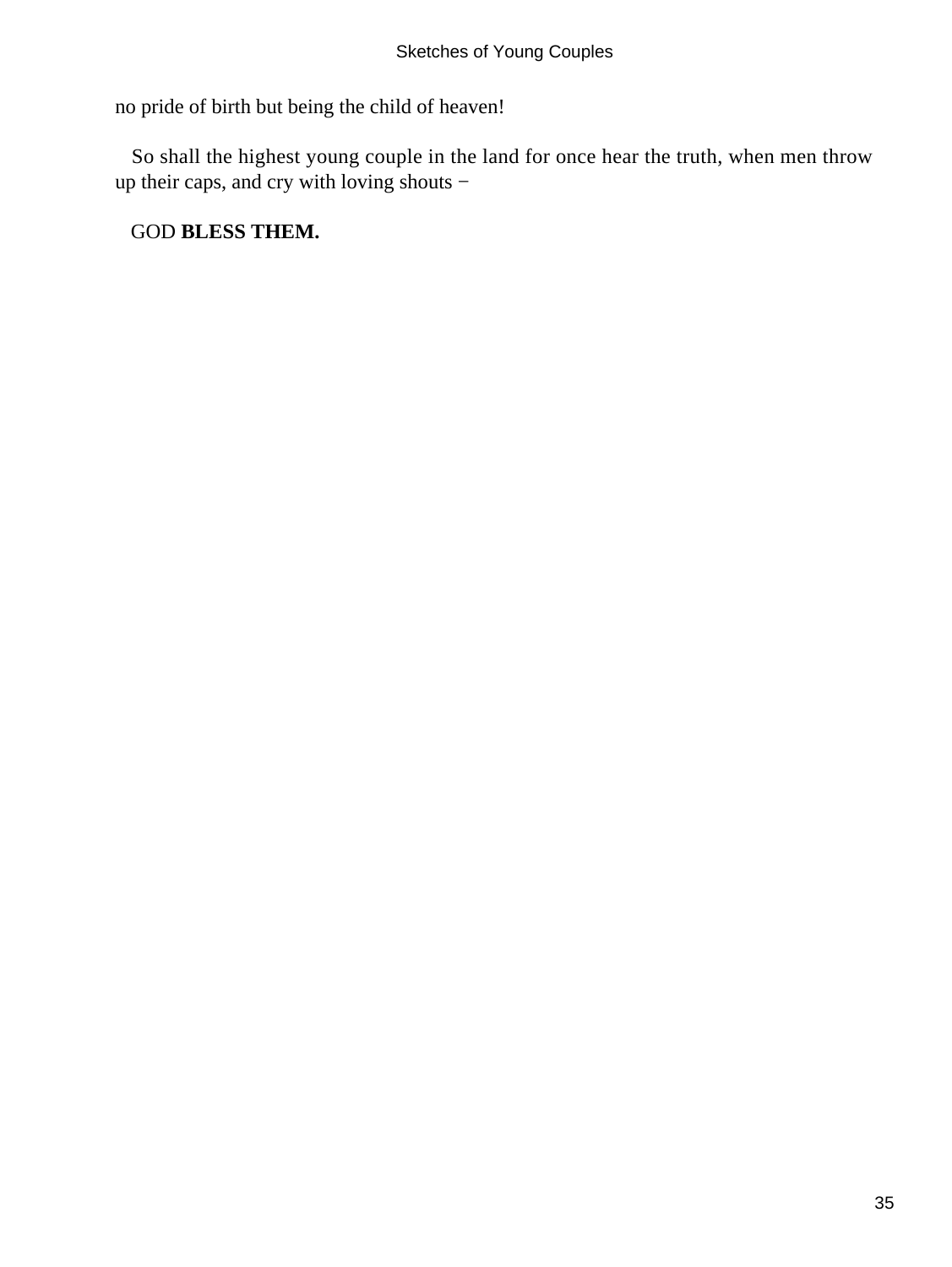Sketches of Young Couples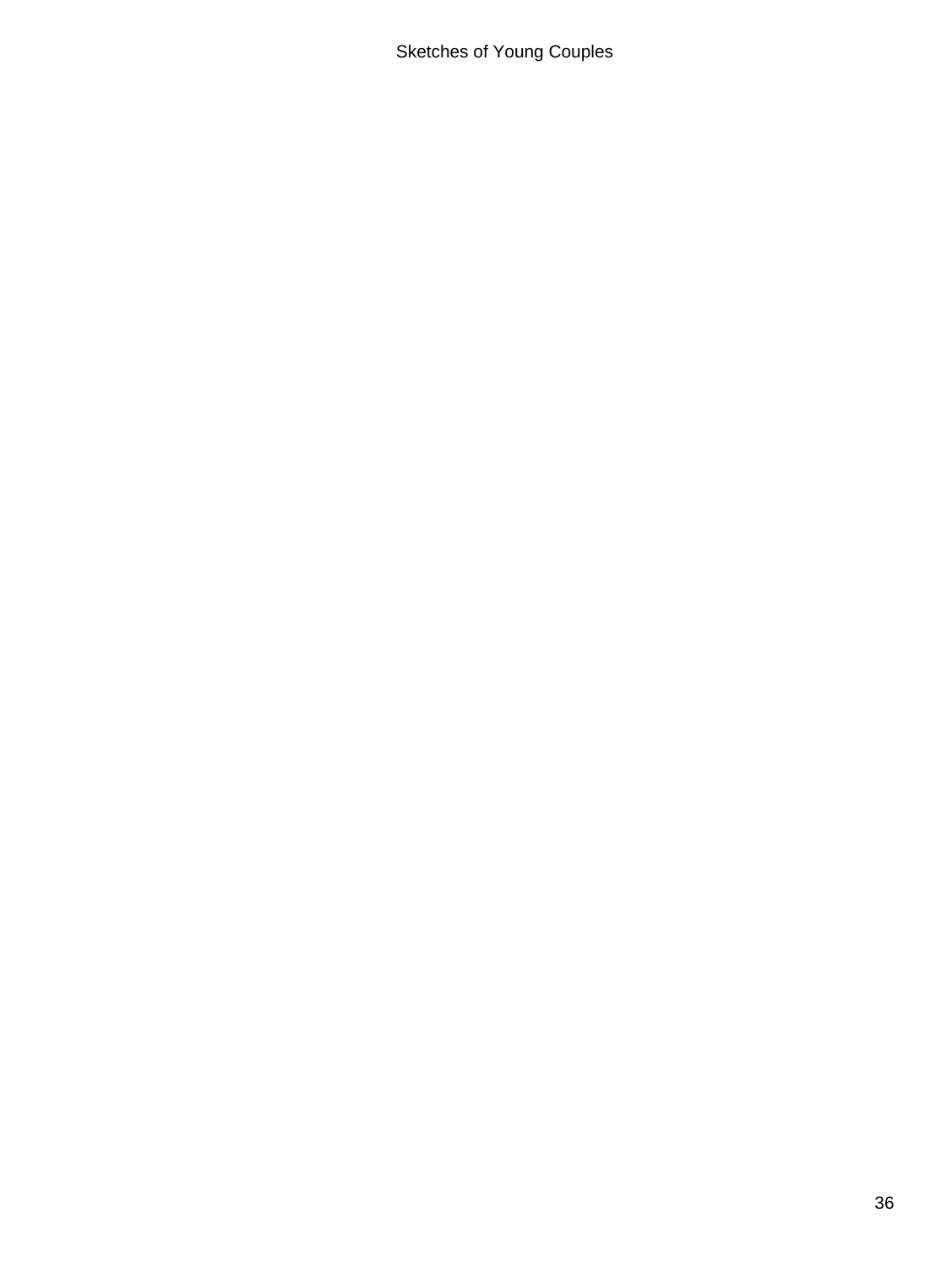## <span id="page-37-0"></span>**You are reading a Phoenix Edition:**

It was converted from clean and standard xhtml/xml files. It uses metatags to identify content, and other data. The available resources specific to each ebook format were used to give the reader a pleasant reading experience.

More detais available at Phoenix−Library.org website.

Any suggestion that helps us to improve these editions are welcome.

**The Phoenix−Library Team**